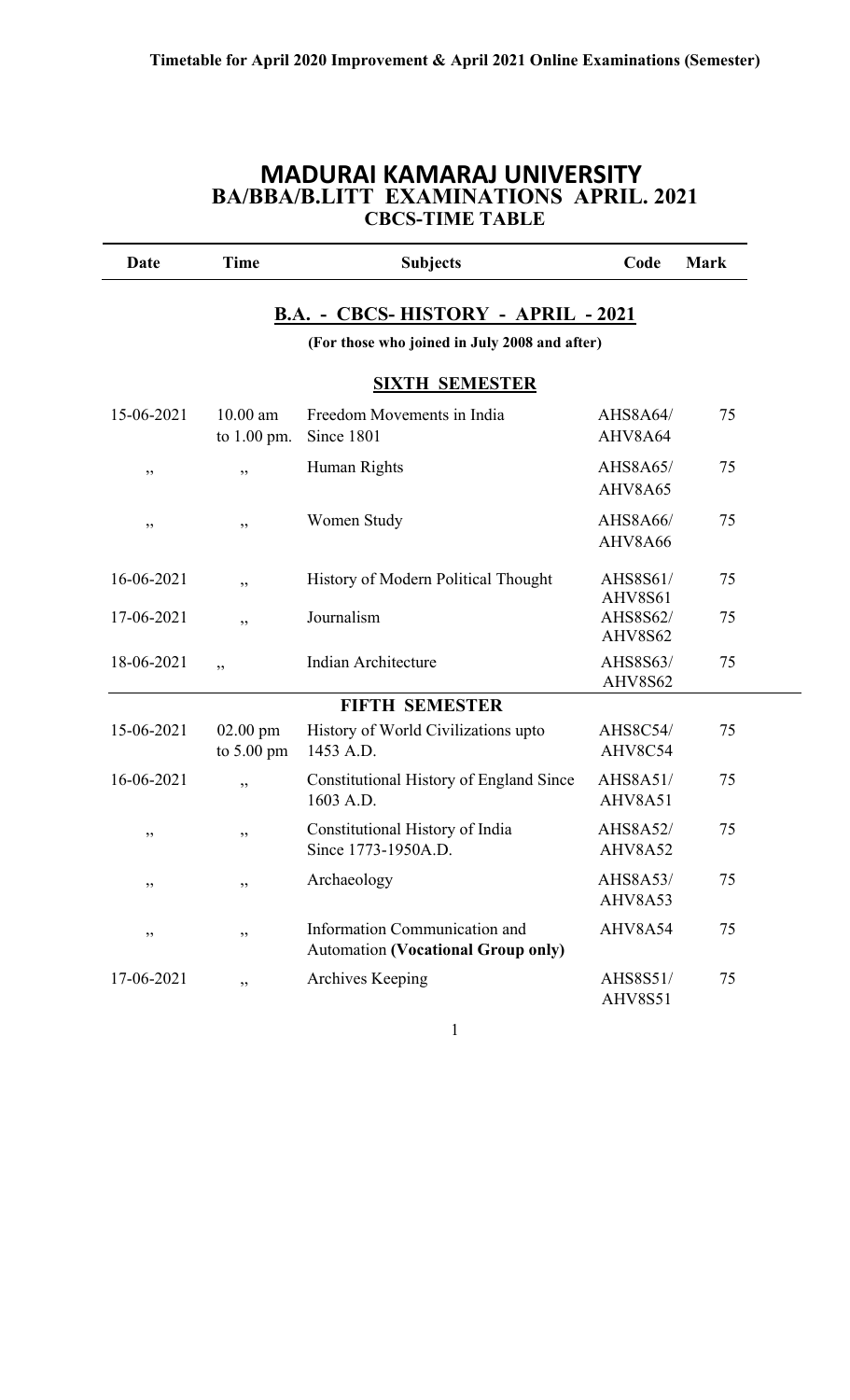| Date       | <b>Time</b>                | <b>Subjects</b>                                                                 | Code                       | <b>Mark</b> |  |  |
|------------|----------------------------|---------------------------------------------------------------------------------|----------------------------|-------------|--|--|
|            |                            | <b>FOURTH SEMESTER</b>                                                          |                            |             |  |  |
| 19-06-2021 | 10.00 am.<br>to $1.00$ pm. | History of India 1947 A.D. to 2011 A.D.                                         | AHS8C41/<br>AHV8C41        | 75          |  |  |
| 21-06-2021 | ,,                         | History of Tamil Nadu - 1801 A.D. to 2006                                       | <b>AHS8C42/</b><br>AHV8C42 | 75          |  |  |
| 22-06-2021 | ,,                         | Tourism products in India                                                       | <b>AHS8A41/</b><br>AHV8A41 | 75          |  |  |
| ,,         | ,,                         | Public Administration - II                                                      | <b>AHS8A42/</b><br>AHV8A42 | 75          |  |  |
| ,,         | ,,                         | Principles of Economics - II                                                    | AHS8A43/<br>AHV8A43        | 75          |  |  |
| ,,         | ,,                         | Travel Management in India<br>(Vocational Group only)                           | AHV8A44                    | 75          |  |  |
| 23-06-2021 | ,,                         | <b>Rural Development</b>                                                        | AHS8S41/<br>AHV8S41        | 75          |  |  |
|            |                            | <b>THIRD SEMESTER</b>                                                           |                            |             |  |  |
| 19-06-2021 | $02.00$ pm.<br>to 5.00 pm. | History of India 1761 to 1947 A.D                                               | AHS8C31/<br>AHV8C31        | 75          |  |  |
| 21-06-2021 | ,,                         | History of Tamil Nadu 1529 to 1801 A.D.                                         | AHS8C32/<br>AHV8C32        | 75          |  |  |
| 22-06-2021 | ,,                         | Principles of Tourism                                                           | AHS8A31/<br>AHV8A31        | 75          |  |  |
| ,,         | ,,                         | Public Administration - I                                                       | <b>AHS8A32/</b><br>AHV8A32 | 75          |  |  |
| ,,         | ,,                         | Principles of Economics - I                                                     | <b>AHS8A33/</b><br>AHV8A33 | 75          |  |  |
| ,,         | ,,                         | Tourism Marketing (Vocational Group Only) AHV8A34                               |                            | 75          |  |  |
| 23-06-2021 | ,,                         | Panchayat Raj (Common to B.A.<br><b>History &amp; History Vocational Group)</b> | AHS8S31/<br>AHV8S31        | 75          |  |  |

## **B.A. - CBCS-HISTORY - APRIL - 2021**

*(***For those who joined in July 2008 and after)**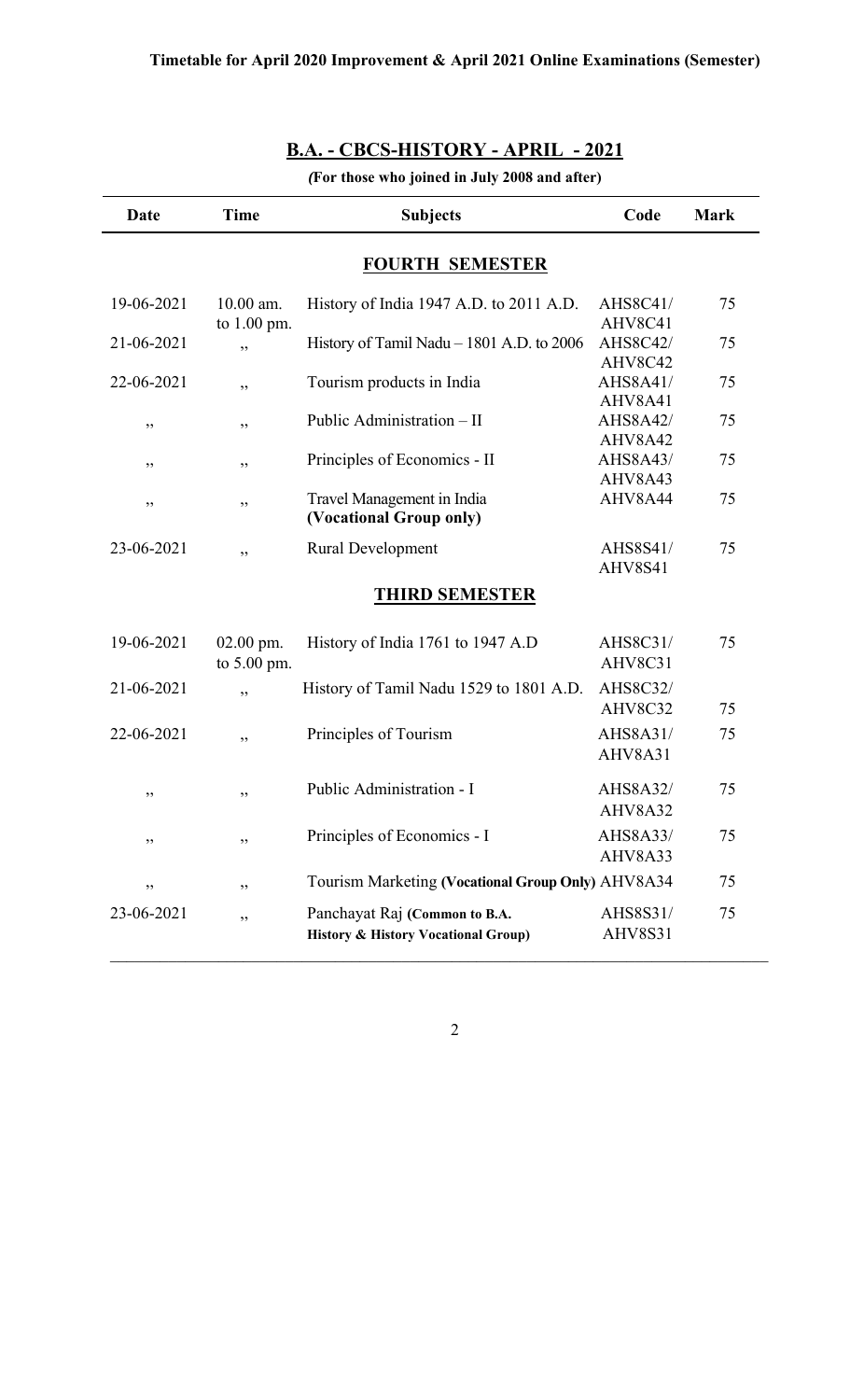| Date       | <b>Time</b>                  | <b>Subjects</b>                                           | Code                       | <b>Mark</b> |
|------------|------------------------------|-----------------------------------------------------------|----------------------------|-------------|
|            |                              | <b>SECOND SEMESTER</b>                                    |                            |             |
| 24-06-2021 | $10.00$ am.<br>to $1.00$ pm. | History of India 900 A.D.to 1761 A.D                      | AHS8C21/<br>AHV8C21        | 75          |
| 25-06-2021 | ,,                           | History of Tamil Nadu 850 A.D.<br>to 1529 A.D             | <b>AHS8C22/</b><br>AHV8C22 | 75          |
| 26-06-2021 | ,,                           | Modern Government - II                                    | AHS8A21/<br>AHV8A21        | 75          |
| ,,         | ,,                           | <b>Tourism Product</b><br>(Vocational Group only)         | AHV8A22                    | 75          |
|            |                              | <b>FIRST SEMESTER</b>                                     |                            |             |
| 24-06-2021 | $02.00$ pm.<br>to $5.00$ pm. | History of India upto 900 A.D.                            | <b>AHS8C11/</b><br>AHV8C11 | 75          |
| 25-06-2021 | ,,                           | History of Tamil Nadu-Sangam to 850 A.D.                  | <b>AHS8C12/</b><br>AHV8C12 | 75          |
| 26-06-2021 | ,,                           | Modern Governments - I                                    | <b>AHS8A11/</b><br>AHV8A11 | 75          |
| ,,         | ,,                           | <b>Fundamentals of Tourism</b><br>(Vocational Group only) | AHV8A12                    | 75          |

#### **B.A. - CBCS-HISTORY - APRIL - 2021 (For those who joined in July 2008** *and after***)**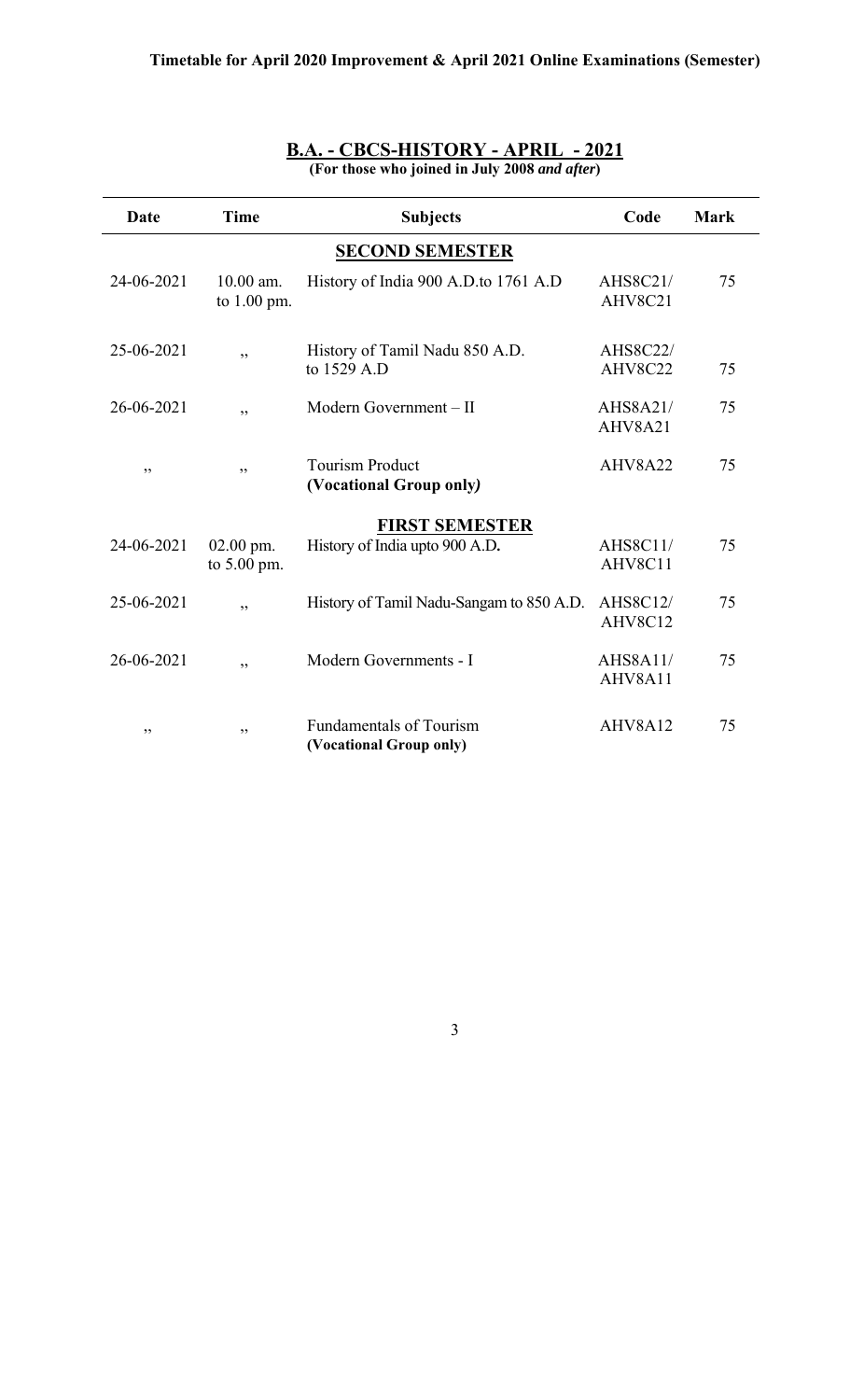| <b>Date</b> | <b>Time</b>      | <b>Subjects</b>                           | Code    | <b>Mark</b> |
|-------------|------------------|-------------------------------------------|---------|-------------|
|             |                  | <b>SIXTH SEMESTER</b>                     |         |             |
| 15-06-2021  | $10.00$ am       | Archaeology                               | AHSJA63 | 75          |
|             | to 1.00 pm       | (OR)<br>Tourism in India                  | AHSJA64 | 75          |
| 16-06-2021  | ,,               | Indian Architecture                       | AHSJS61 | 75          |
| 17-06-2021  | ,,               | Epigraphy                                 | AHSJS62 | 75          |
| 18-06-2021  | ,,               | Intellectuals of India                    | AHSJS63 | 75          |
|             |                  | <b>FIFTH SEMESTER</b>                     |         |             |
| 15-06-2021  | $2.00$ pm        | History of U.S.A Colonisation to 1865 A.D | AHSJC54 | 75          |
| 16-06-2021  | to 5.00 pm<br>,, | Women's Studies (or)                      | AHSJA51 | 75          |
| ,,          | , ,              | Fundamentals of Computer (or)             | AHSJA52 | 75          |
| ,,          | $,$ ,            | History of Science and Technology         | AHSJA53 | 75          |
| 17-06-2021  | ,,               | Archieves Keeping                         | AHSJS51 | 75          |

#### **B.A. - CBCS-HISTORY - APRIL - 2021 (For those who joined in July 2018** *and after***)**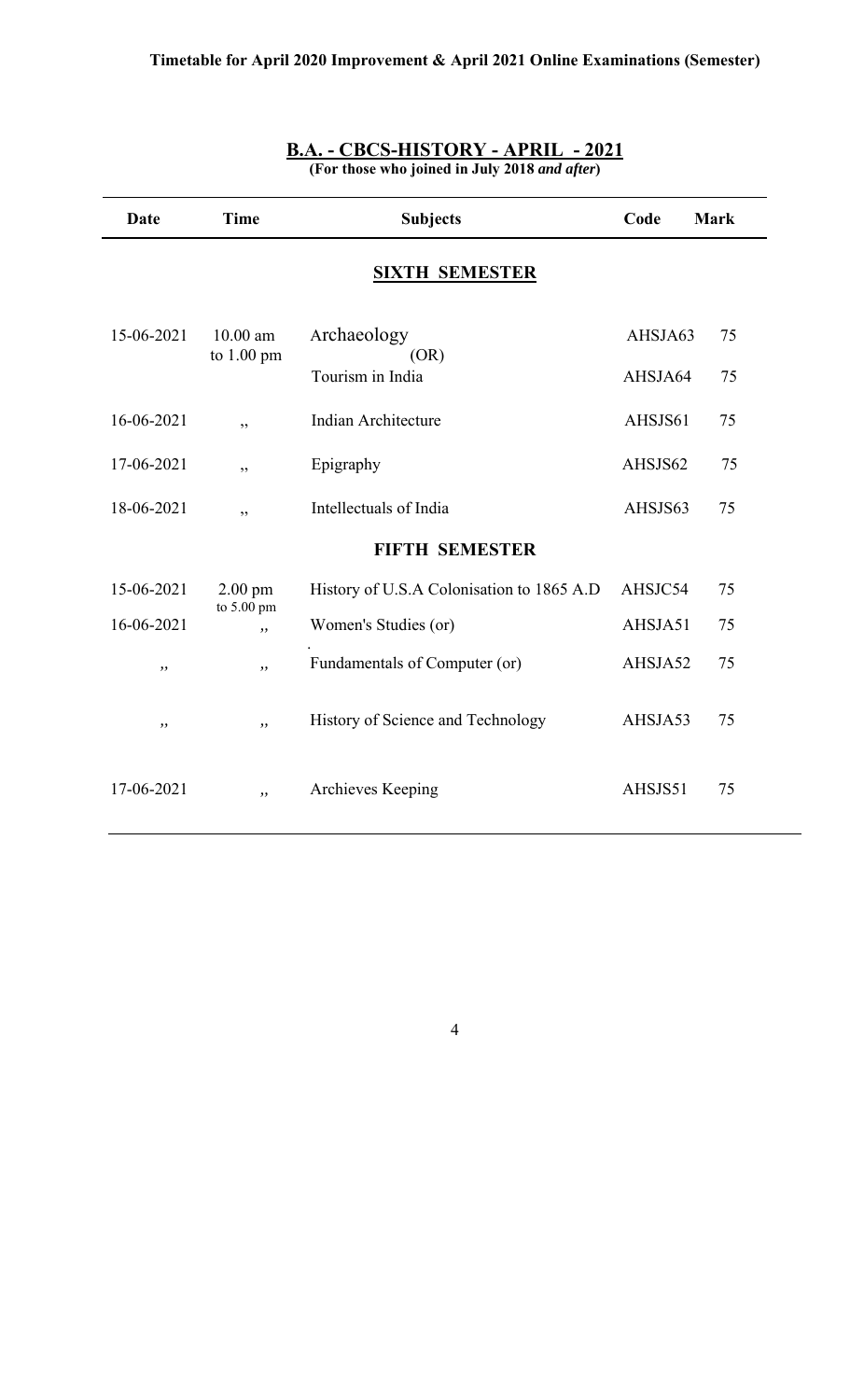| Date                     | <b>Time</b>                               | <b>Subjects</b>                                                  | Code               | <b>Mark</b> |
|--------------------------|-------------------------------------------|------------------------------------------------------------------|--------------------|-------------|
|                          |                                           | <b>FOURTH SEMESTER</b><br>(For those who joined in July 2018)    |                    |             |
| 19-06-2021               | 10.00 am.<br>to $1.00 \text{ pm}$         | Contemporary History of India<br>$(1947-2005 AD)$                | AHSJC41            | 75          |
| 21-06-2021               | ,,                                        | History of Europe 1453-1789 AD                                   | AHSJC42            | 75          |
| 22-06-2021               |                                           | Principles of Economics - II                                     | AHSJA41            | 75          |
| 23-06-2021<br>24-06-2021 | ,,<br>,,                                  | <b>Tourism Business</b><br>Journalism                            | AHSJA42<br>AHSJS41 | 75<br>75    |
|                          |                                           | <b>THIRD SEMESTER</b>                                            |                    |             |
| 19-06-2021               | $2.00 \text{ pm}$<br>to $5.00 \text{ pm}$ | History of India                                                 | AHSJC31            | 75          |
| 21-06-2021               | ,,                                        | Contemporary History of Tamil Nadu                               | AHSJC32            | 75          |
| 22-06-2021               |                                           | Principles of Economics - I                                      | AHSJA31            | 75          |
| 23-06-2021               | ,,                                        | <b>Fundamentals of Tourism</b><br>$(1961-1947$ AD- 1947-2006 AD) | AHSJA32            | 75          |
| 24-06-2021               | ,,                                        | Panchayat Raj                                                    | AHSJS31            | 75          |
|                          |                                           | <b>SECOND SEMESTER</b>                                           |                    |             |
| 25-06-2021               | $10.00$ am.<br>to 1.00 pm.                | History of India 900 A.D.to 1761 A.D                             | AHSJC21            | 75          |
| 26-06-2021               | ,,                                        | History of Tamil Nadu 1565 - 1947 A.D                            | AHSJC22            | 75          |
| 28-06-2021               | ,,                                        | Modern Governments - II                                          | AHSJA21            | 75          |
| ,,                       | ,,                                        | Public Administration in India                                   | AHSJA22            | 75          |
|                          |                                           | <b>FIRST SEMESTER</b>                                            |                    |             |
| 25-06-2021               | $02.00$ pm.<br>to 5.00 pm.                | History of India upto 900 A.D.                                   | AHSJC11            | 75          |
| 26-06-2021               | ,,                                        | History of Tamil Nadu-Sangam.<br>AGE TO 1565.AD                  | AHSJC12            | 75          |
| 28-06-2021               | ,,                                        | Modern Governments - I                                           | AHSJA11            | 75          |
| ,,                       | ,,                                        | Public Administration -1                                         | AHSJA12            | 75          |

#### **CBCS-HISTORY - APRIL - 2021 (For those who joined in July 2018** *and after***)**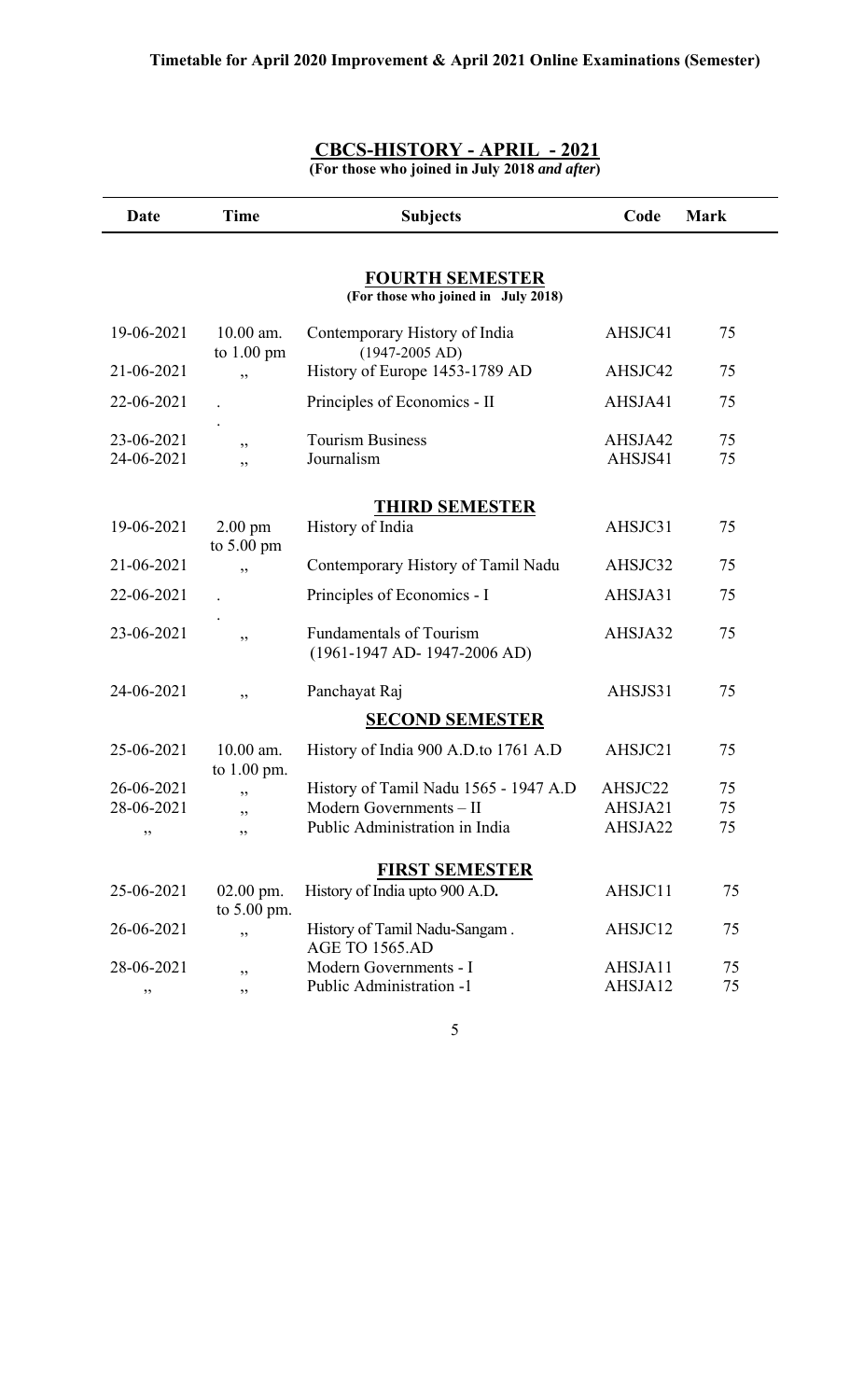| (For those who joined in July 2008 and after) |                                    |                                                                               |                |             |  |
|-----------------------------------------------|------------------------------------|-------------------------------------------------------------------------------|----------------|-------------|--|
| Date                                          | <b>Time</b>                        | <b>Subjects</b>                                                               | Code           | <b>Mark</b> |  |
|                                               |                                    | <b>SIXTH SEMESTER</b>                                                         |                |             |  |
| 15-06-2021                                    | $10.00$ am<br>to $1.00 \text{ pm}$ | Indian Foreign Policy                                                         | APS8A62        | 75          |  |
| 16-06-2021                                    | ,,                                 | Political Science for Union Civil Service(UPSC)                               | APS8S61        | 75          |  |
| 17-06-2021                                    | ,,                                 | <b>State Administration</b>                                                   | APS8S62        | 75          |  |
| 18-06-2021                                    | ,,                                 | Right to Information Act                                                      | APS8S63        | 75          |  |
|                                               |                                    | <b>FIFTH SEMESTER</b>                                                         |                |             |  |
| 15-06-2021                                    | $02.00$ pm<br>to $5.00 \text{ pm}$ | <b>International Politics</b>                                                 | APS8C54        | 75          |  |
| 16-06-2021                                    | , ,                                | E-Governance                                                                  | APS8A51        | 75          |  |
| 17-06-2021                                    | ,,                                 | Police Administration                                                         | <b>APS8S51</b> | 75          |  |
| 19-06-2021                                    | 10.00 am.<br>to 1.00 pm.           | <b>FOURTH SEMESTER</b><br>Contemporary Political System - II<br>(USA, France) | APS8C41        | 75          |  |
| 21-06-2021                                    | ,,                                 | <b>Indian Administration</b>                                                  | APS8C42        | 75          |  |
| 22-06-2021                                    | ,,                                 | Human Rights                                                                  | APS8A41        | 75          |  |
| 23-06-2021                                    | ,,                                 | Parliamentary Procedures in India                                             | <b>APS8S41</b> | 75          |  |
| 19-06-2021                                    | $02.00$ pm.<br>to 5.00 pm.         | <b>THIRD SEMESTER</b><br>Contemporary Political System - I<br>(U.K., Swiss)   | APS8C31        | 75          |  |
| 21-06-2021                                    | ,,                                 | Contemporary Political Ideologies                                             | APS8C32        | 75          |  |
| 22-06-2021                                    | ,,                                 | <b>Political Sociology</b>                                                    | APS8A31        | 75          |  |
| 23-06-2021                                    | ,,                                 | Constitutional Law of India                                                   | APS8S31        | 75          |  |

## **B.A. - CBCS-POLITICAL SCIENCE - APRIL - 2021**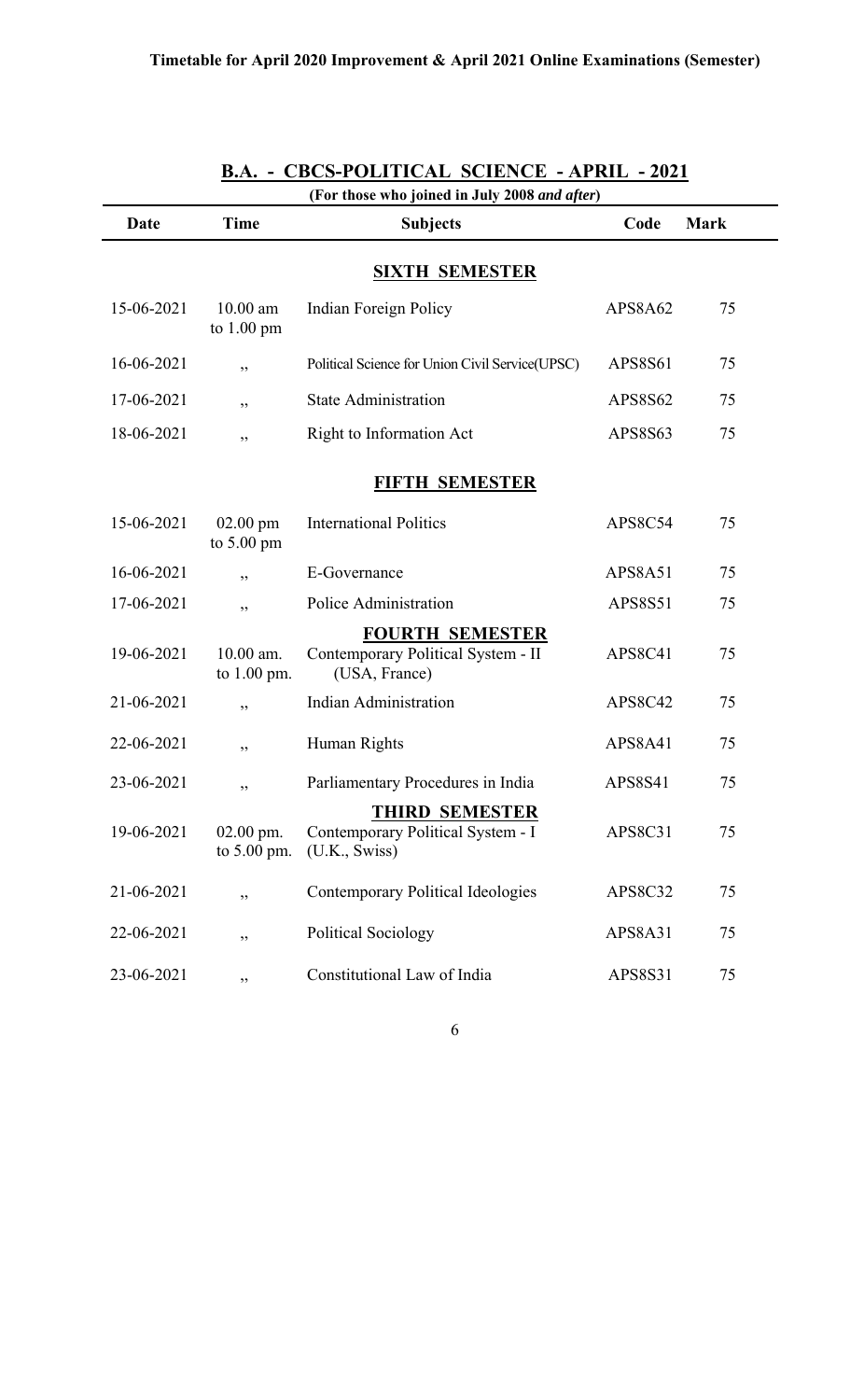| Date                                                         | <b>Time</b>                        | <b>Subjects</b>                                                                  | Code                      | <b>Mark</b> |  |
|--------------------------------------------------------------|------------------------------------|----------------------------------------------------------------------------------|---------------------------|-------------|--|
|                                                              |                                    | <b>SECOND SEMESTER</b>                                                           |                           |             |  |
| 24-06-2021                                                   | $10.00$ am.<br>to 1.00 pm.         | Political Theory - II                                                            | APS8C21                   | 75          |  |
| 25-06-2021<br>26-06-2021                                     | ,,<br>, ,                          | Development Administration<br>Urban, local self-Government and<br>Administration | <b>APS8C22</b><br>APS8A21 | 75<br>75    |  |
|                                                              |                                    | <b>FIRST SEMESTER</b>                                                            |                           |             |  |
| 24-06-2021                                                   | $02.00$ pm.                        | Political Theory - I                                                             | APS8C11                   | 75          |  |
| 25-06-2021                                                   | to 5.00 pm.<br>,,                  | <b>Administrative Thinkers</b>                                                   | APS8C12                   | 75          |  |
| 26-06-2021                                                   | ,,                                 | Rural, Local, Self-Government and<br>Administration                              | APS8A11                   | 75          |  |
| <b>SIXTH SEMESTER</b><br>(For those who joined in July 2018) |                                    |                                                                                  |                           |             |  |
| 15-06-2021                                                   | $10.00$ am<br>to $1.00 \text{ pm}$ | Disaster Management                                                              | APSJS61                   | 75          |  |
| 16-06-2021                                                   | ,,                                 | <b>Consumer Rights and Protection</b>                                            | APSJS62                   | 75          |  |
| 17-06-2021                                                   | ,,                                 | E-Governance                                                                     | APSJS63                   | 75          |  |
| 18-06-2021                                                   | ,,                                 | Social Movement in India                                                         | APSJA61                   | 75          |  |
| <b>FIFTH SEMESTER</b>                                        |                                    |                                                                                  |                           |             |  |
| 15-06-2021                                                   | $02.00 \text{ pm}$                 | <b>International Relation</b>                                                    | APSJC54                   | 75          |  |
| 16-06-2021                                                   | to $5.00 \text{ pm}$<br>,,         | <b>Tamilnadu Government and Political Since1900</b>                              | APSJA51                   | 75          |  |
| 17-06-2021                                                   | ,,                                 | <b>Industrial Relations and Labour Laws</b>                                      | APSJS51                   | 75          |  |

### **B.A. - CBCS-POLITICAL SCIENCE - APRIL - 2021**

**(For those who joined in July 2008** *and after***)**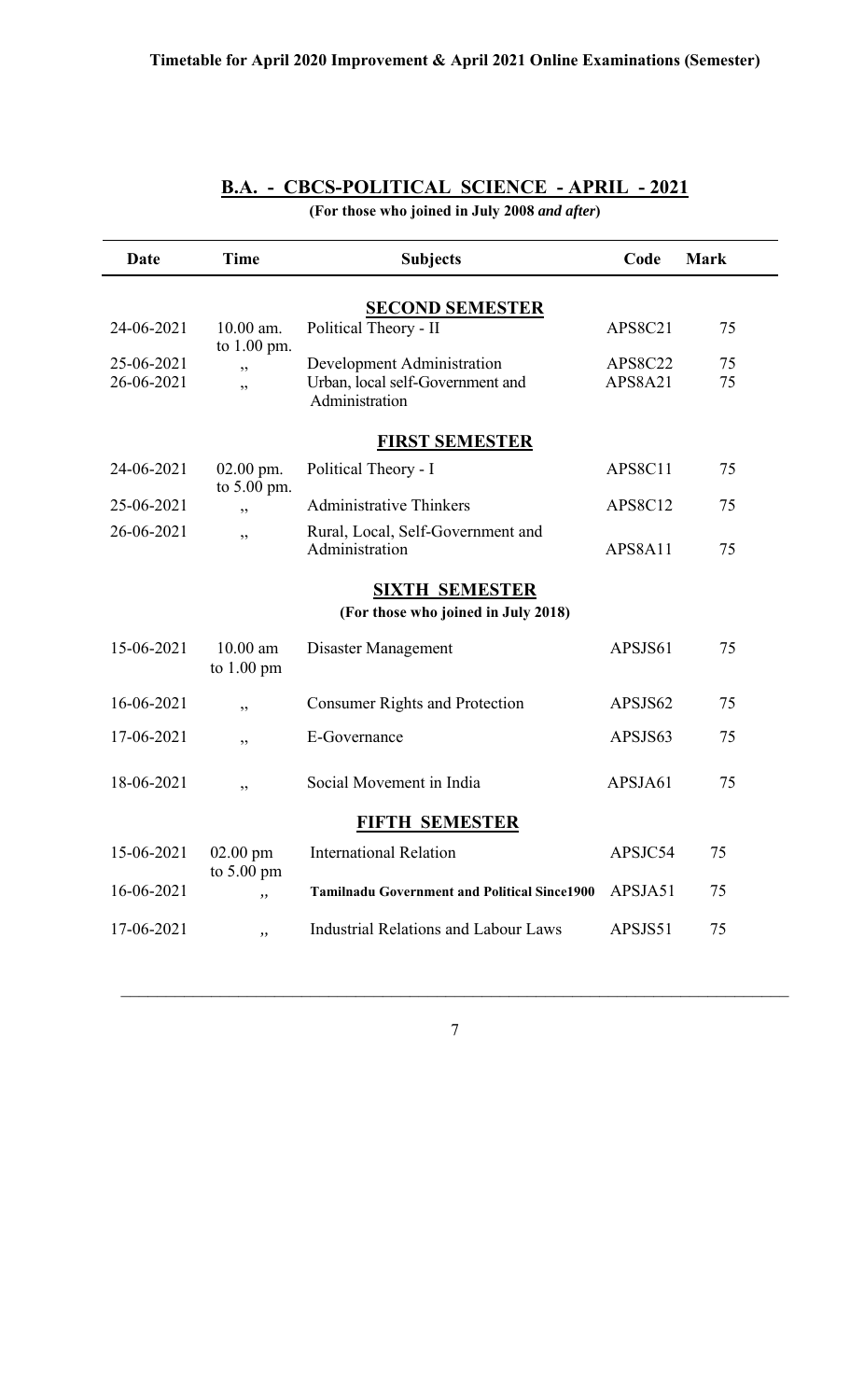| <b>Date</b> | <b>Time</b>                               | <b>Subjects</b>                                   | Code    | <b>Mark</b> |
|-------------|-------------------------------------------|---------------------------------------------------|---------|-------------|
|             |                                           | <b>FOURTH SEMESTER</b>                            |         |             |
| 19-06-2021  | $10.00$ am<br>to $1.00 \text{ pm}$        | <b>Asian Political Systems</b>                    | APSJC41 | 75          |
| 21-06-2021  | ,,                                        | <b>Indian Political Thought</b>                   | APSJC42 | 75          |
| 22-06-2021  |                                           | <b>Public Administration</b>                      | APSJA41 | 75          |
| 23-06-2021  | ,,                                        | Human Resource Management                         | APSJS41 | 75          |
|             |                                           | <b>THIRD SEMESTER</b>                             |         |             |
| 19-06-2021  | $2.00 \text{ pm}$<br>to $5.00 \text{ pm}$ | Western Political Thought - II                    | APSJC31 | 75          |
| 21-06-2021  | ,,                                        | <b>Comparative Governments</b>                    | APSJC32 | 75          |
| 22-06-2021  |                                           | <b>Public Administration</b>                      | APSJA31 | 75          |
| 23-06-2021  | ,,                                        | <b>Right to Information Act</b>                   | APSJS31 | 75          |
|             |                                           | <b>SECOND SEMESTER</b>                            |         |             |
| 24-06-2021  | 10.00 am.<br>to 1.00 pm.                  | Western Political Thought - I                     | APSJC21 | 75          |
| 25-06-2021  | دد                                        | Introduction to Indian Constitution               | APSJC22 | 75          |
| 26-06-2021  | ,,                                        | <b>Political Economy</b>                          | APSJA21 | 75          |
|             |                                           | <b>FIRST SEMESTER</b>                             |         |             |
| 24-06-2021  | $02.00$ pm.<br>to 5.00 pm.                | Principles of political science                   | APSJC11 | 75          |
| 25-06-2021  | ,,                                        | Constitutional Development of India<br>since 1848 | APSJC12 | 75          |
| 26-06-2021  | ,,                                        | <b>Political Sociology</b>                        | APSJA11 | 75          |

### **B.A. - CBCS - II (B) POLITICAL SCIENCE - APRIL - 2021 (For those who joined in July 20018 and after)**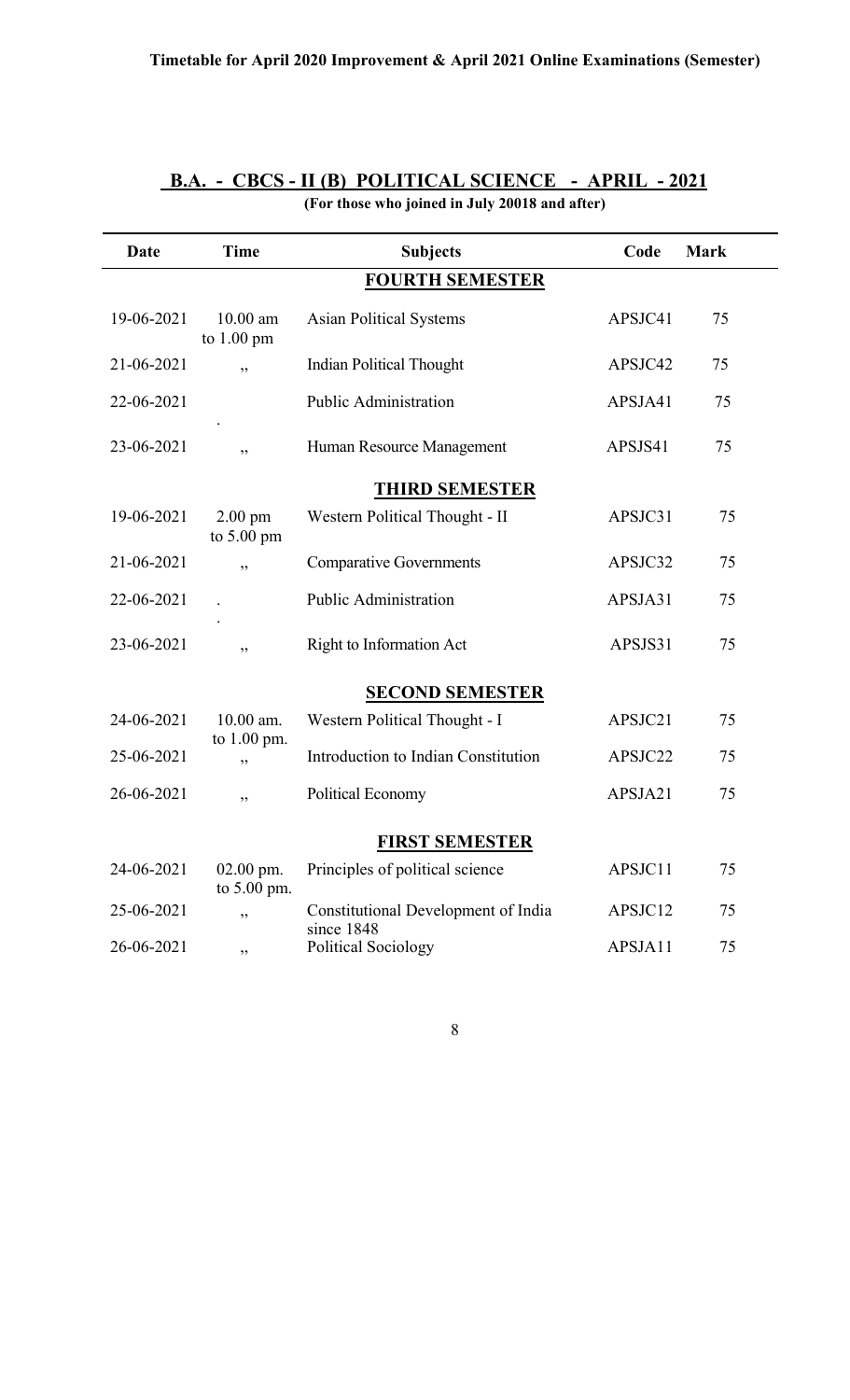## **B.A. - CBCS - II (B) POLITICAL SCIENCE - APRIL - 2021**

**(For those who joined in July 2008 and after)** 

| Date       | <b>Time</b>                        | <b>Subjects</b>                                            | Code           | <b>Mark</b> |
|------------|------------------------------------|------------------------------------------------------------|----------------|-------------|
|            |                                    | <b>SIXTH SEMESTER</b>                                      |                |             |
| 15-06-2021 | $10.00$ am<br>to $1.00 \text{ pm}$ | Sociology for Competitive Examination<br>Tamil Nadu & UPSC | <b>ASY8S61</b> | 75          |
|            |                                    | <b>FIFTH SEMESTER</b>                                      |                |             |
| 15-06-2021 | $02.00$ pm<br>to $5.00 \text{ pm}$ | <b>Medical Sociology</b>                                   | ASY8C54        | 75          |
| 16-06-2021 | , ,                                | <b>Indian Social Institutions</b>                          | ASY8A51        | 75          |
|            |                                    | <b>FOURTH SEMESTER</b>                                     |                |             |
| 17-06-2021 | 10.00 am.<br>to 1.00 pm.           | Introduction to Computer for<br>Sociological studies       | ASY8C41        | 75          |
| 18-06-2021 | , ,                                | Introduction to Social Research                            | ASY8C42        | 75          |
| 19-06-2021 | ,,                                 | Political Sociology                                        | ASY8A41        | 75          |
|            |                                    | <b>THIRD SEMESTER</b>                                      |                |             |
| 17-06-2021 | $02.00$ pm.<br>to 5.00 pm.         | Social Welfare & Planning - I                              | ASY8C31        | 75          |
| 18-06-2021 | ,,                                 | Sociology of Modernization<br>& Development                | ASY8C32        | 75          |
| 19-06-2021 | ,,                                 | Human Rights                                               | ASY8A31        | 75          |
|            |                                    | <b>SECOND SEMESTER</b>                                     |                |             |
| 21-06-2021 | $10.00$ am.<br>to $1.00$ pm.       | Sociological Theories                                      | ASY8C21        | 75          |
| 22-06-2021 | ,,                                 | Social Demography                                          | ASY8C22        | 75          |
| 23-06-2021 | ,,                                 | Social Psychology                                          | ASY8A21        | 75          |
|            |                                    | <b>FIRST SEMESTER</b>                                      |                |             |
| 21-06-2021 | $02.00$ pm.<br>to 5.00 pm.         | Principles of Sociology                                    | ASY8C11        | 75          |
| 22-06-2021 | ,,                                 | Rural Sociology and Panchayatraj                           | ASY8C12        | 75          |
| 23-06-2021 | ,,                                 | Social Anthropology                                        | ASY8A11        | $\tau$      |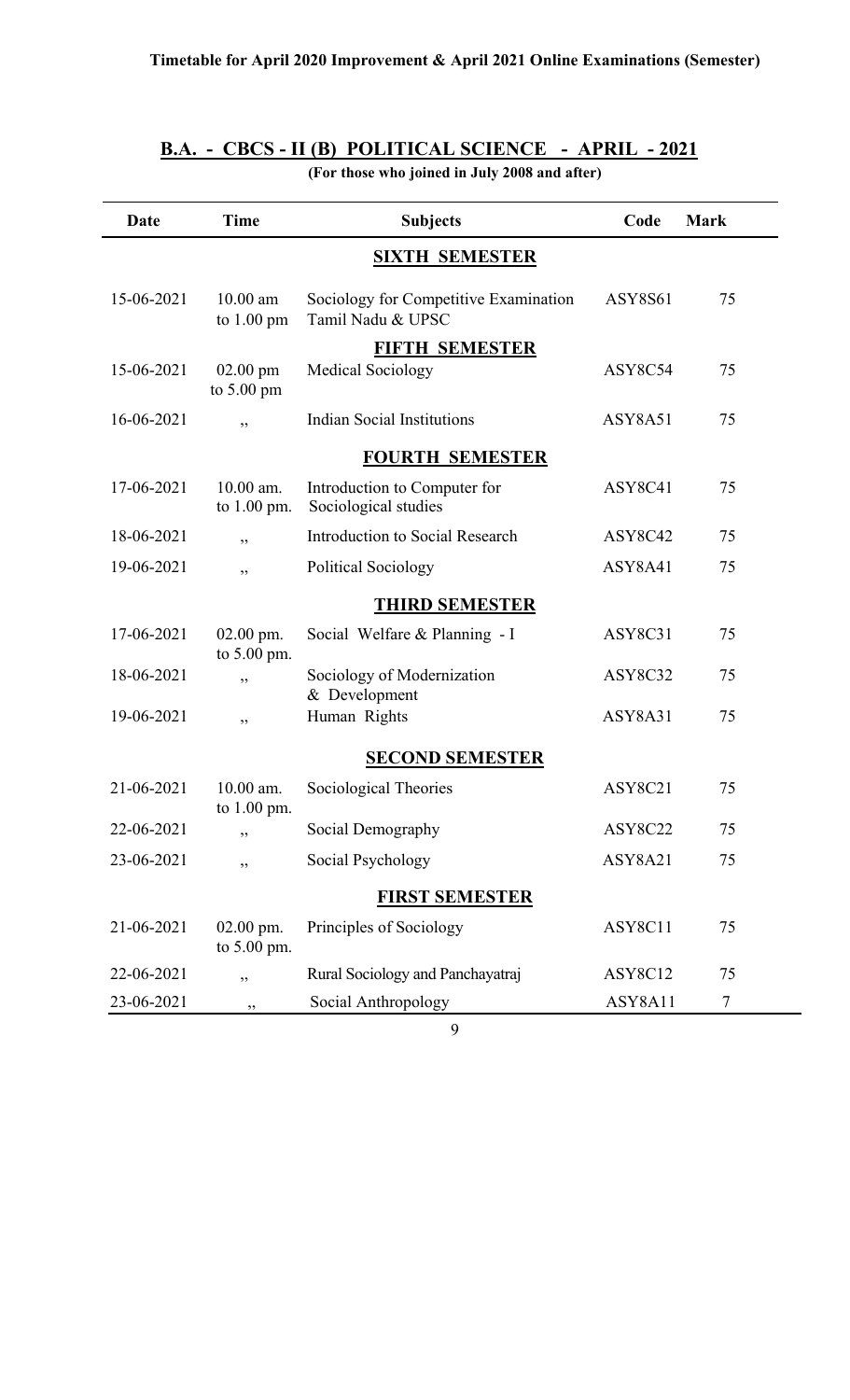## **B.A. - CBCS – III (B) SOCIOLOGY - APRIL - 2021**

**(For those who joined in July 2018 and after** 

| Date       | <b>Time</b>                         | <b>Subjects</b>                                    | Code    | <b>Mark</b> |
|------------|-------------------------------------|----------------------------------------------------|---------|-------------|
|            |                                     |                                                    |         |             |
|            |                                     | <b>SIXTH SEMESTER</b>                              |         |             |
| 15-06-2021 | $10.00$ am,<br>to $1.00 \text{ pm}$ | Sociology for Competitive Examination<br>Paper-I   | ASYJS61 | 75          |
| 16-06-2021 | , ,                                 | Sociology for Competitive Examination<br>Paper -II | ASYJS62 | 75          |
| 17-06-2021 | , ,                                 | <b>Gender Studies</b>                              | ASYJA61 | 75          |
|            |                                     | <b>FIFTH SEMESTER</b>                              |         |             |
| 15-06-2021 | $2.00$ pm                           | Social Psychology                                  | ASYJA51 | 75          |
| 16-06-2021 | to $5.00 \text{ pm}$<br>,,          | <b>Industrial Sociology</b>                        | ASYJS51 | 75          |
|            |                                     | <b>FOURTH SEMESTER</b>                             |         |             |
| 18-06-2021 | 10.00 am,<br>to $1.00 \text{ pm}$   | <b>Indian Sociological Perspectives</b>            | ASYJC41 | 75          |
| 19-06-2021 | ,,                                  | Social Gerontology                                 | ASYJC42 | 75          |
| 21-06-2021 |                                     | <b>Entrepreneurship Development</b>                | ASYJA41 | 75          |
| 22-06-2021 | ,,                                  | Dynamics of NGO Management                         | ASYJS41 | 75          |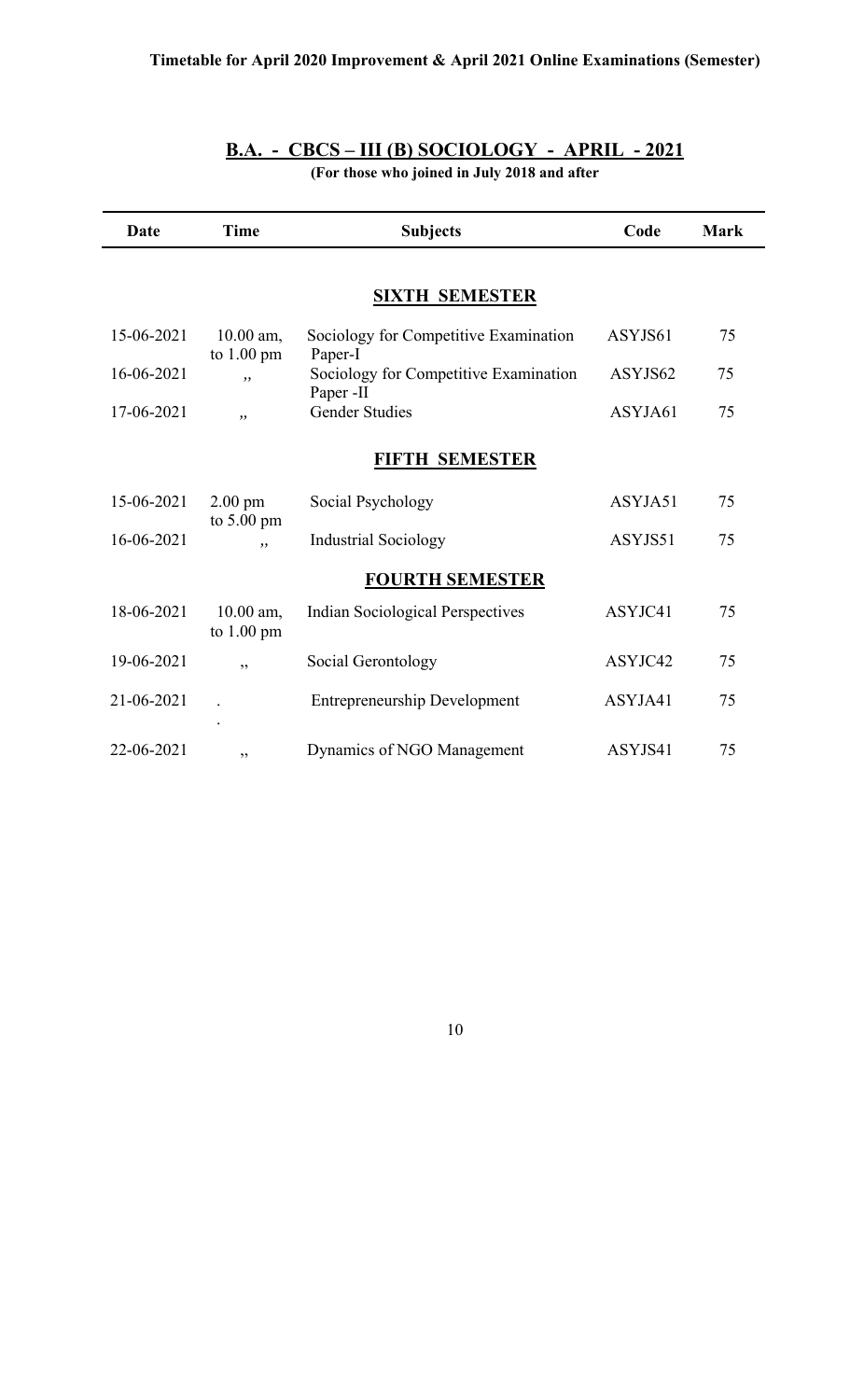| Date        | <b>Time</b>                               | <b>Subjects</b>                                    | Code    | <b>Mark</b> |
|-------------|-------------------------------------------|----------------------------------------------------|---------|-------------|
|             |                                           | <b>THIRD SEMESTER</b>                              |         |             |
| 18-06-2021  | $2.00 \text{ pm}$<br>to $5.00 \text{ pm}$ | Introduction to Criminology                        | ASYJC31 | 75          |
| 19-06-2021  | , ,                                       | Human Resource Development                         | ASYJC32 | 75          |
| 21-06-2021. |                                           | Human Rights                                       | ASYJA31 | 75          |
| 22-06-2021  | , ,                                       | Guidance and Counselling<br><b>SECOND SEMESTER</b> | ASYJS31 | 75          |
| 23-06-2021  | 10.00 am.<br>to 1.00 pm.                  | Contemporary Sociological Theories                 | ASYJC21 | 75          |
| 24-06-2021  | , ,                                       | <b>Population Studies</b>                          | ASYJC22 | 75          |
| 25-06-2021  | ,,                                        | Sociology of Tamil Society                         | ASYJA21 | 75          |
|             |                                           | <b>FIRST SEMESTER</b>                              |         |             |
| 23-06-2021  | $02.00$ pm.<br>to 5.00 pm.                | Introduction to Sociology                          | ASYJC11 | 75          |
| 24-06-2021  | , ,                                       | <b>Classical Sociological Theories</b>             | ASYJC12 | 75          |
| 25-06-2021  | , ,                                       | Social Anthropology                                | ASYJA11 | 75          |

## **B.A. - CBCS – III (B) SOCIOLOGY - APRIL - 2021**

**(For those who joined in July 2018 and after)**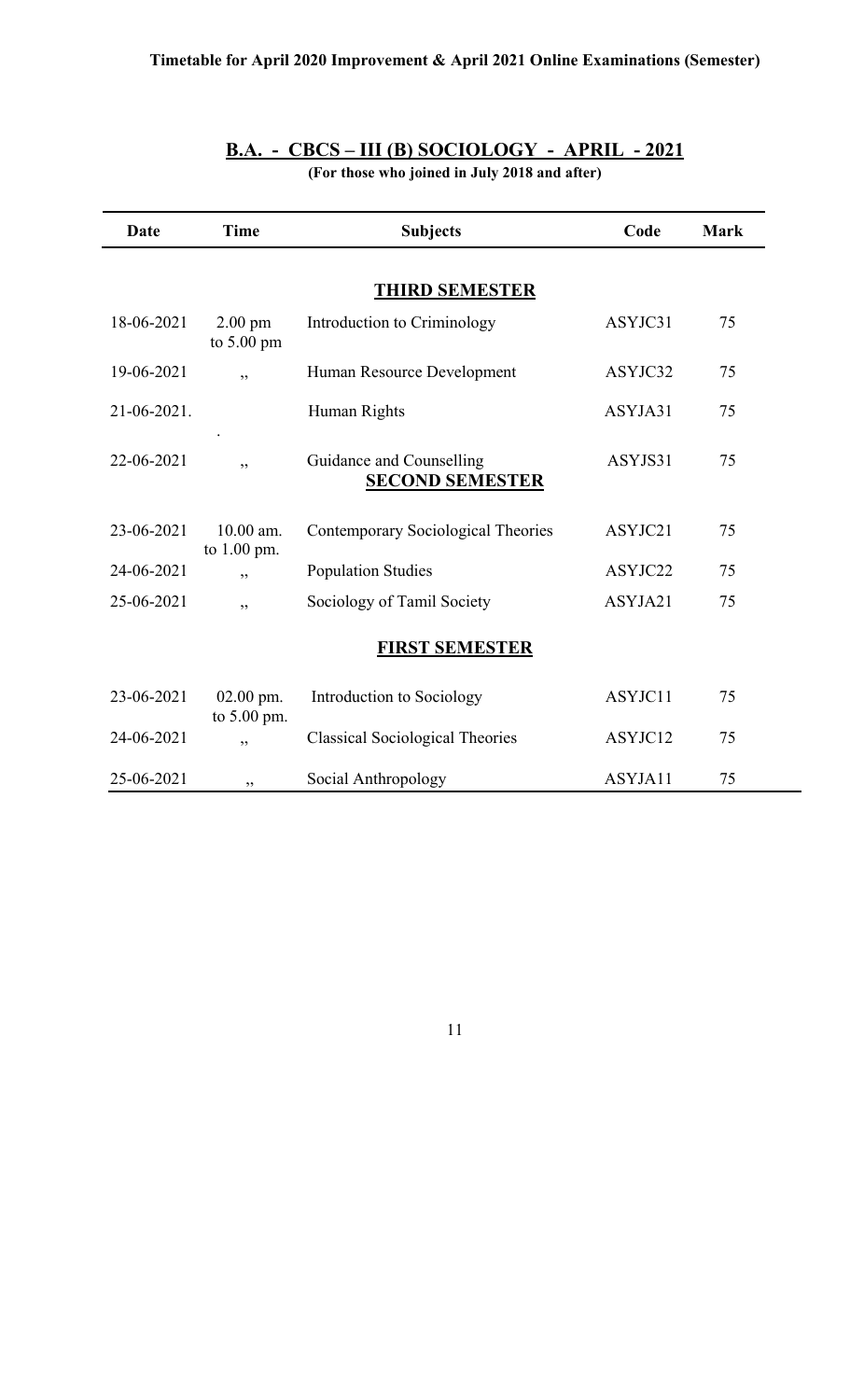| Date       | <b>Time</b>                                | <b>Subjects</b>                             | Code           | <b>Mark</b> |
|------------|--------------------------------------------|---------------------------------------------|----------------|-------------|
|            |                                            | <b>SIXTH SEMESTER</b>                       |                |             |
| 15-06-2021 | $10.00 \text{ am}$<br>to $1.00 \text{ pm}$ | <b>Economics of Marketing</b>               | AEC8A62        | 75          |
| 16-06-2021 | , ,                                        | Personality Development                     | AEC8S61        | 75          |
| 17-06-2021 | ,,                                         | NGO Administration                          | <b>AEC8S62</b> | 75          |
| 18-06-2021 | , ,                                        | Tax Management                              | AEC8S63        | 75          |
|            |                                            | <b>FIFTH SEMESTER</b>                       |                |             |
| 15-06-2021 | $02.00$ pm<br>to $5.00 \text{ pm}$         | Labour Economics                            | AEC8C54        | 75          |
| 16-06-2021 | , ,                                        | Research Methodology                        | AEC8A51        | 75          |
| 17-06-2021 | , ,                                        | <b>Business Correspondence</b>              | AEC8S51        | 75          |
|            |                                            | <b>FOURTH SEMESTER</b>                      |                |             |
| 19-06-2021 | $10.00$ am.<br>to $1.00 \text{ pm}$        | Macro Economics - II                        | AEC8C41        | 75          |
| 21-06-2021 | ,,                                         | Mathematical Methods - II                   | AEC8C42        | 75          |
| 22-06-2021 | ,,                                         | <b>Entrepreneurship Development</b>         | AEC8A41        | 75          |
| 23-06-2021 | ,,                                         | Economic of Tourism and Travel<br>Managemen | AEC8S41        | 75          |

## **B.A. - CBCS - ECONOMICS - APRIL - 2021**

**(For those who joined in July 2008 and after**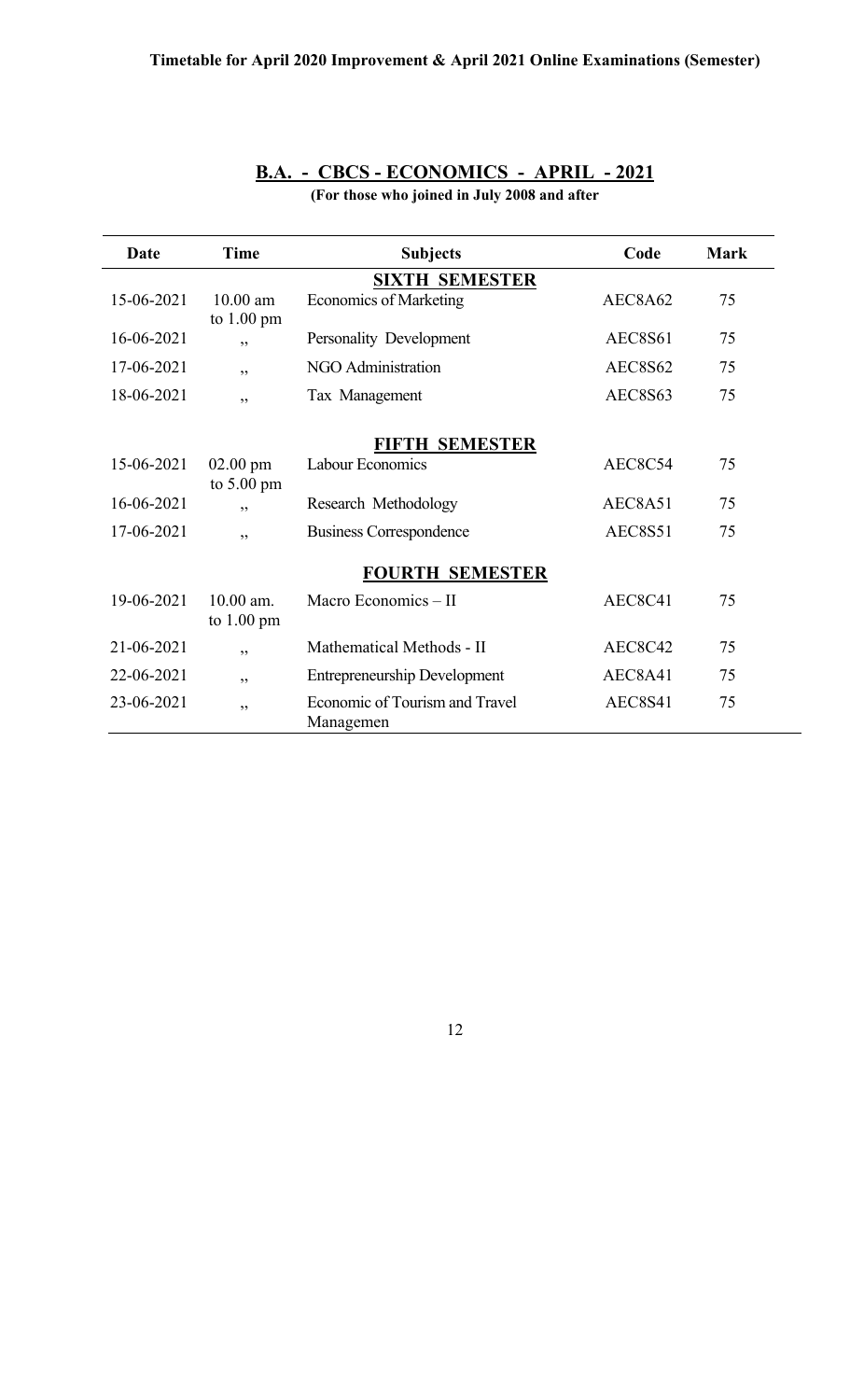| (For those who joined in July 2008 and after) |                                   |                                              |                            |             |  |  |
|-----------------------------------------------|-----------------------------------|----------------------------------------------|----------------------------|-------------|--|--|
| Date                                          | <b>Time</b>                       | <b>Subjects</b>                              | Code                       | <b>Mark</b> |  |  |
| <b>THIRD SEMESTER</b>                         |                                   |                                              |                            |             |  |  |
| 19-06-2021                                    | $02.00$ pm.<br>to 5.00 pm         | Macro Economics $-I$                         | AEC8C31                    | 75          |  |  |
| 21-06-2021                                    | ,,                                | Mathematical Methods - I                     | AEC8C32                    | 75          |  |  |
| 22-06-2021                                    | ,,                                | Economics of Insurance                       | AEC8A31                    | 75          |  |  |
| 23-06-2021                                    | ,,                                | Communicative Skills -1                      | <b>AEC8S31</b>             | 75          |  |  |
| ,,                                            | ,,                                | Export & Import Procedure &<br>Documentation | AEC9S31                    | 75          |  |  |
|                                               |                                   | <b>SECOND SEMESTER</b>                       |                            |             |  |  |
| 24-06-2021                                    | 10.00 am.<br>to $1.00 \text{ pm}$ | Micro Economics - II                         | <b>AEC8C21/</b><br>AEAAC21 | 75          |  |  |
| 25-06-2021                                    | ,,                                | Economic Statistics - II                     | <b>AEC8C22/</b><br>AEAAC22 | 75          |  |  |
| 26-06-2021                                    | ,,                                | Principles of Accountancy - II               | AEC8A21                    | 75          |  |  |
| ,,                                            | ,,                                | History of India - II                        | AEC8A22                    | 75          |  |  |
|                                               |                                   | <b>FIRST SEMESTER</b>                        |                            |             |  |  |
| 24-06-2021                                    | $02.00$ pm.<br>to 5.00 pm.        | Micro Economics - I                          | <b>AEC8C11/</b><br>AEAAC11 | 75          |  |  |
| 25-06-2021                                    | ,,                                | Economic Statistics - I                      | AEC8C12                    | 75          |  |  |
| 26-06-2021                                    | ,,                                | Principles of Accountancy-I                  | AEC8A11                    | 75          |  |  |
| ,,                                            | ,,                                | History of India - I                         | AEC8A12                    | 75          |  |  |

## **B.A. - CBCS - IV (B) ECONOMICS - APRIL - 2021**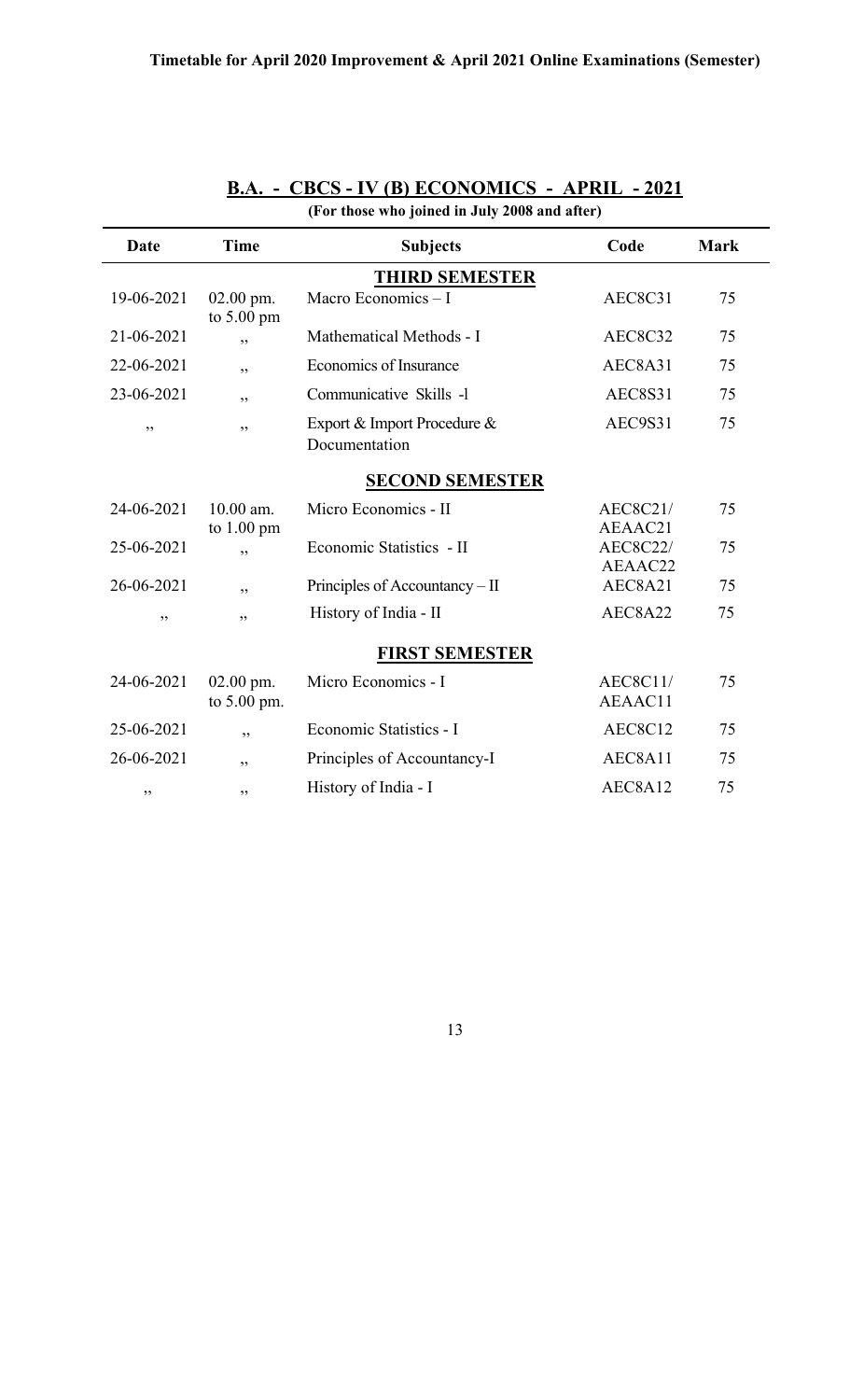| (For those who joined in July 2018)                                    |                                     |                                                          |         |             |  |  |  |
|------------------------------------------------------------------------|-------------------------------------|----------------------------------------------------------|---------|-------------|--|--|--|
| Date                                                                   | <b>Time</b>                         | <b>Subjects</b>                                          | Code    | <b>Mark</b> |  |  |  |
| <b>SIXTH SEMESTER</b><br>(For those who joined in July 2018 and after) |                                     |                                                          |         |             |  |  |  |
| 15-06-2021                                                             | $10.00$ am<br>to $1.00$ pm          | Economics of Development and Planning                    | AECJC64 | 75          |  |  |  |
| 16-06-2021                                                             | ,,                                  | <b>Environmental Economics</b>                           | AECJA61 | 75          |  |  |  |
| 17-06-2021                                                             | ,,                                  | <b>Business Correspondence</b>                           | AECJS61 | 75          |  |  |  |
| 15-06-2021                                                             | $02.00$ pm                          | <b>FIFTH SEMESTER</b><br><b>Basics of Capital Market</b> | AECJC54 | 75          |  |  |  |
| 16-06-2021                                                             | to $5.00 \text{ pm}$<br>,,          | Application of Computer in Economics                     | AECJA51 | 75          |  |  |  |
|                                                                        |                                     |                                                          |         |             |  |  |  |
| 17-06-2021                                                             | $,$ ,                               | <b>Economics of Marketing</b>                            | AECJS51 | 75          |  |  |  |
|                                                                        |                                     | <b>FOURTH SEMESTER</b>                                   |         |             |  |  |  |
| 18-06-2021                                                             | $10.00$ am<br>to $1.00 \text{ pm}$  | Macro Economics - II                                     | AECJC41 | 75          |  |  |  |
| 19-06-2021                                                             | ,,                                  | <b>Mathematical Economics</b>                            | AECJC42 | 75          |  |  |  |
| 21-06-2021                                                             |                                     | Labour Economics                                         | AECJA41 | 75          |  |  |  |
| 22-06-2021                                                             | ,,                                  | <b>Economics of Advertisement</b>                        | AECJS41 | 75          |  |  |  |
|                                                                        |                                     | <u>THIRD SEMESTER</u>                                    |         |             |  |  |  |
| 18-06-2021                                                             | $02.00$ pm.<br>to $5.00 \text{ pm}$ | Macro Economics - I                                      | AECJC31 | 75          |  |  |  |
| 19-06-2021                                                             | ,,                                  | <b>Mathematical Methods</b>                              | AECJC32 | 75          |  |  |  |
| 21-06-2021                                                             |                                     | <b>Entrepreneurship Development</b>                      | AECJA31 | 75          |  |  |  |
| 22-06-2021                                                             | ,,                                  | <b>Economics of Tourism</b>                              | AECJS31 | 75          |  |  |  |

## **B.A. - CBCS - IV (B) ECONOMICS - APRIL - 2021**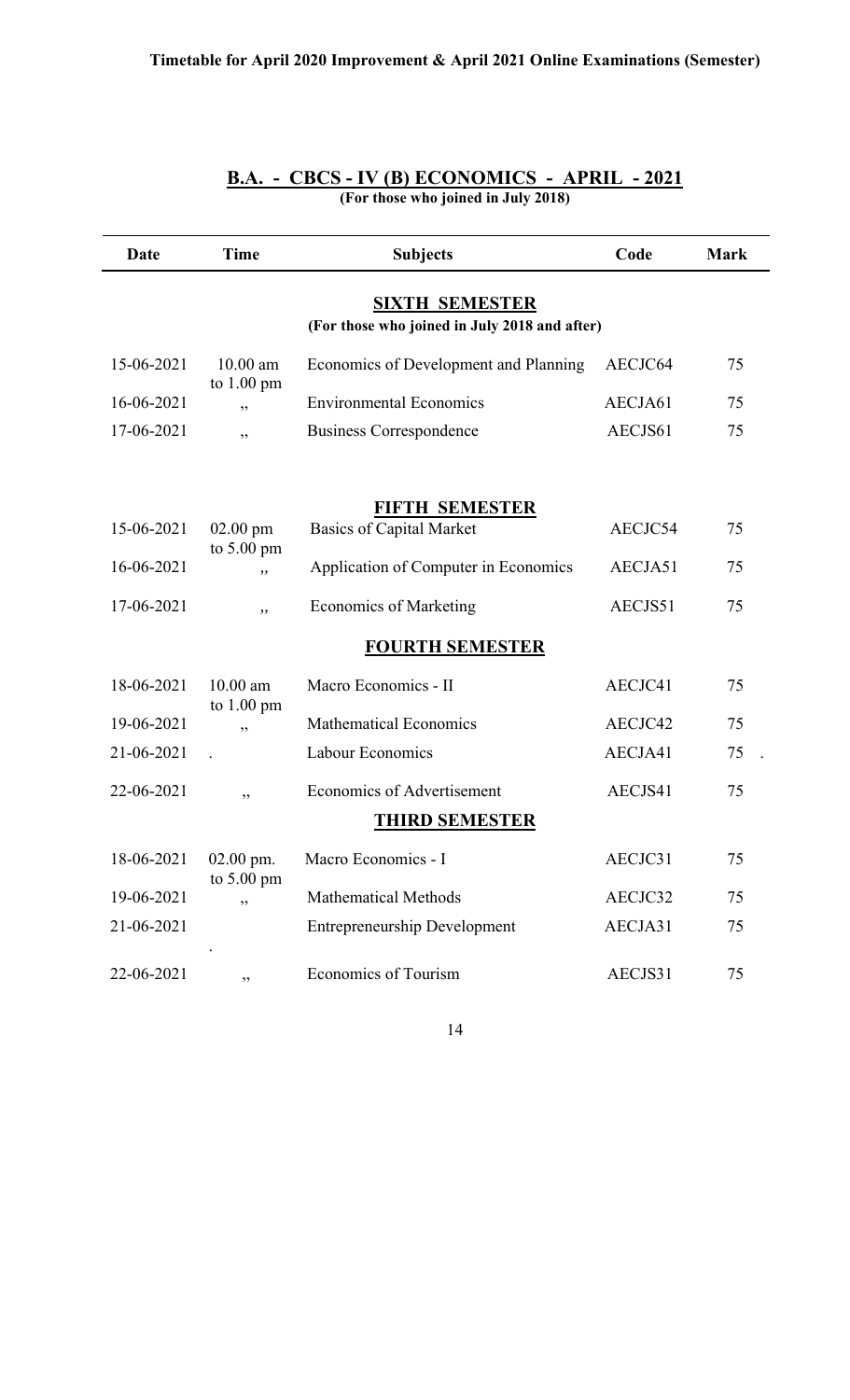| Date       | Time                              | <b>Subjects</b>                               | Code           | <b>Mark</b> |
|------------|-----------------------------------|-----------------------------------------------|----------------|-------------|
|            |                                   | <b>SECOND SEMESTER</b>                        |                |             |
|            |                                   |                                               |                |             |
| 23-06-2021 | $10.00$ am.<br>to 1.00 pm.        | Micro Economics - II                          | AECJC21        | 75          |
| 24-06-2021 | ,,                                | Economic Statistics - II                      | AECJC22        | 75          |
| 25-06-2021 | ,,                                | Principles of Accountancy -II                 | AECJA21        | 75          |
|            |                                   | <b>FIRST SEMESTER</b>                         |                |             |
| 23-06-2021 | $02.00$ pm.<br>to 5.00 pm.        | Micro Economics - I                           | AECJC11        | 75          |
| 24-06-2021 | ,,                                | Economic Statistics - I                       | AECJC12        | 75          |
| 25-06-2021 | ,,                                | Principles of Accountancy -1                  | AECJA11        | 75          |
|            |                                   | <b>SIXTH SEMESTER</b>                         |                |             |
|            |                                   | (For those who joined in July 2008 and after) |                |             |
| 15-06-2021 | 10.00 am.<br>to $1.00 \text{ pm}$ | <b>English Language Teaching</b>              | AEN8A62        | 75          |
| 16-06-2021 | ,,                                | Translation Theory & Practice                 | <b>AEN8S61</b> | 75          |
| 17-06-2021 | ,,                                | <b>Presentation Skills</b>                    | <b>AEN8S62</b> | 75          |
| 18-06-2021 | ,,                                | Job Seeking Skills                            | <b>AEN8S63</b> | 75          |
|            |                                   | <b>FIFTH SEMESTER</b>                         |                |             |
| 15-06-2021 | $02.00$ pm.                       | Journalism and Mass Communication             | AEN8C54        | 75          |
|            | to $5.00 \text{ pm}$              |                                               |                |             |
|            |                                   |                                               |                |             |
| 16-06-2021 | ,,                                | Literary Criticism Paper - I                  | AEN8A51        | 75          |
| 17-06-2021 | ,,                                | <b>Creative Writing</b>                       | <b>AEN8S51</b> | 75          |
|            |                                   | 15                                            |                |             |

## **B.A. - CBCS - IV (B) ECONOMICS - APRIL - 2021**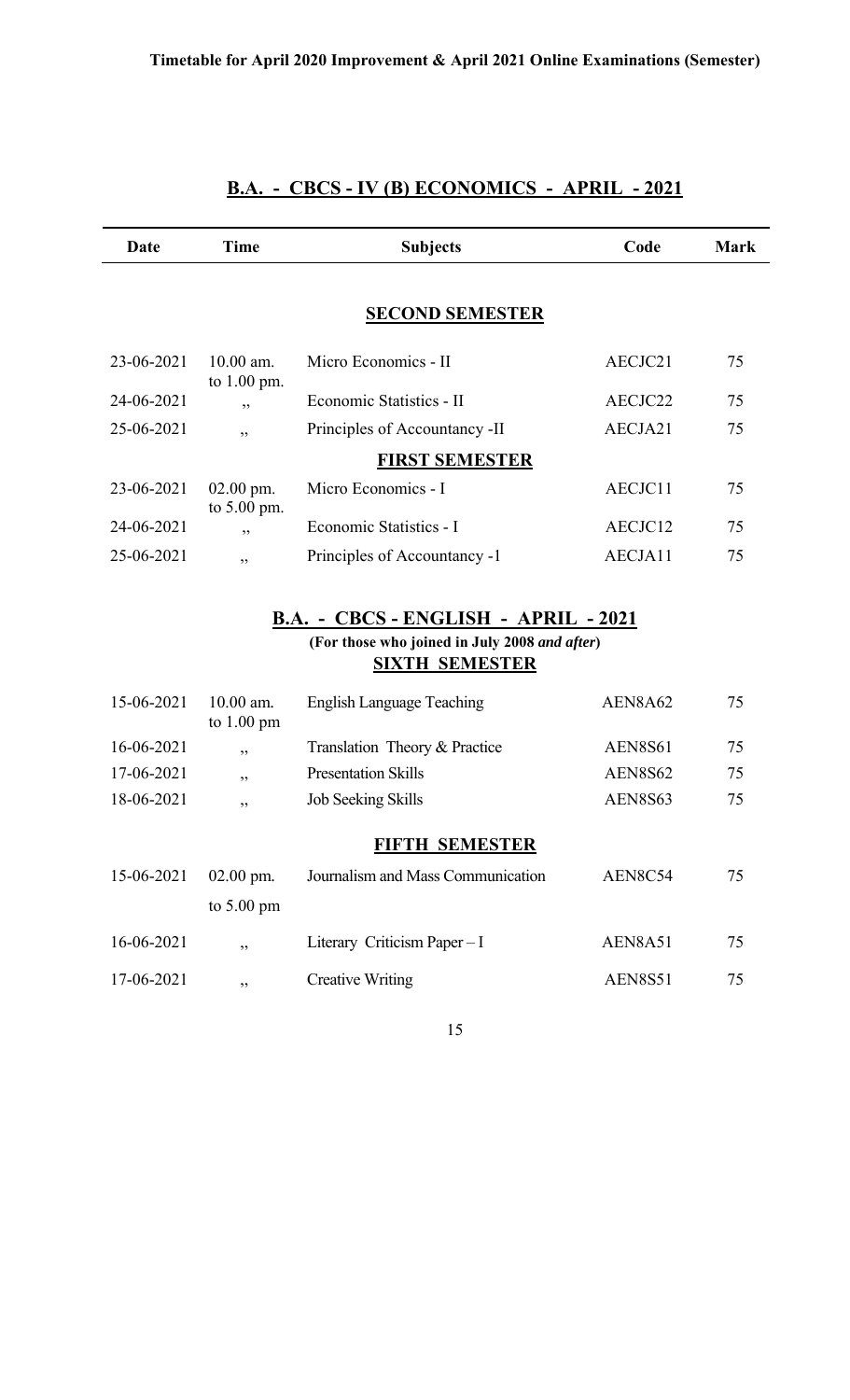| B.A. - CBCS - XII (B) ENGLISH - APRIL - 2021 |  |  |  |  |
|----------------------------------------------|--|--|--|--|
|----------------------------------------------|--|--|--|--|

| Date                  | <b>Time</b>                | <b>Subjects</b>                    | Code           | <b>Mark</b> |  |  |
|-----------------------|----------------------------|------------------------------------|----------------|-------------|--|--|
|                       |                            | <b>FOURTH SEMESTER</b>             |                |             |  |  |
| 19-06-2021            | 10.00 am.<br>to 1.00 pm.   | Phonetics and Spoken English       | AEN8C41        | 75          |  |  |
| 21-06-2021            | ,,                         | Indian Writing in English          | AEN8C42        | 75          |  |  |
| 22-06-2021            | ,,                         | Advanced English Grammar and Usage | AEN8A41        | 75          |  |  |
| 23-06-2021            | ,,                         | <b>Word Power</b>                  | <b>AEN8S41</b> | 75          |  |  |
| <b>THIRD SEMESTER</b> |                            |                                    |                |             |  |  |
| 19-06-2021            | 02.00 pm.<br>to $5.00$ pm. | Poetry - II                        | AEN8C31        | 75          |  |  |
| 21-06-2021            | ,,                         | Drama - II                         | AEN8C32        | 75          |  |  |
| 22-06-2021            | ,,                         | Literary Forms                     | AEN8A31        | 75          |  |  |
| 23-06-2021            | دد                         | Film Appreciation                  | <b>AEN8S31</b> | 75          |  |  |
|                       |                            | <b>SECOND SEMESTER</b>             |                |             |  |  |
| 24-06-2021            | 10.00 am.<br>to 1.00 pm.   | Poetry - I                         | AEN8C21        | 75          |  |  |
| 25-06-2021            | ,                          | Drama -I                           | AEN8C22        | 75          |  |  |
| 26-06-2021            | دد                         | History of English Literature      | AEN8A21        | 75          |  |  |
| <b>FIRST SEMESTER</b> |                            |                                    |                |             |  |  |
| 24-06-2021            | $02.00$ pm.<br>to 5.00 pm. | Prose                              | AEN8C11        | 75          |  |  |
| 25-06-2021            | ,,                         | Fiction                            | AEN8C12        | 75          |  |  |
| 26-06-2021            | , ,                        | Social History of England          | AEN8A11        | 75          |  |  |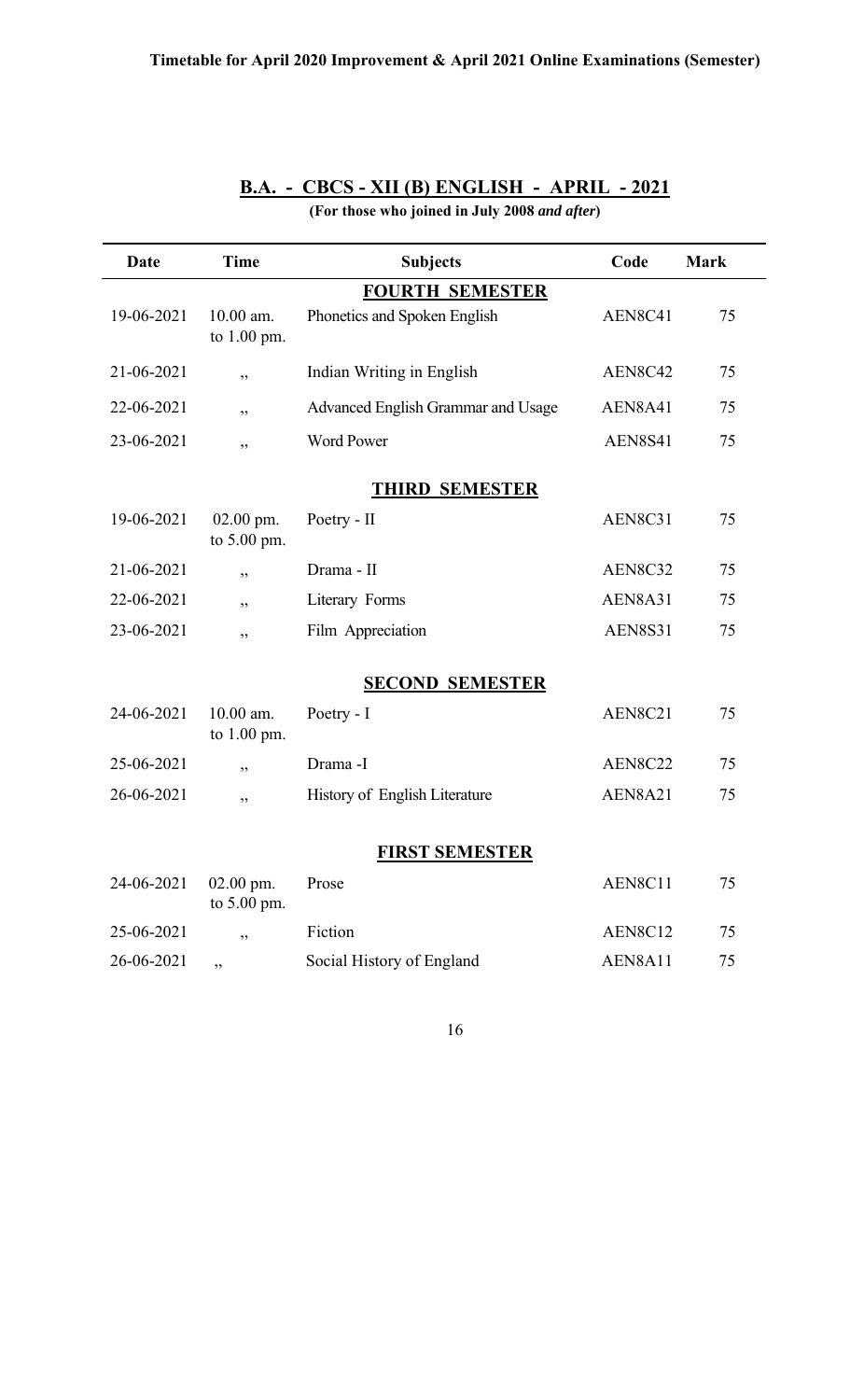| B.A. - CBCS - XII (B) ENGLISH - APRIL - 2021 |  |  |
|----------------------------------------------|--|--|
|                                              |  |  |

**(For those who joined in July 2014** *and after***)**

| Date       | <b>Time</b>                        | <b>Subjects</b>                                            | Code    | <b>Mark</b> |
|------------|------------------------------------|------------------------------------------------------------|---------|-------------|
|            |                                    |                                                            |         |             |
| 15-06-2021 | $10.00$ am<br>to 1.00 pm           | <b>SIXTH SEMESTER</b><br>Introduction to Literary Theories | AENEC64 | 75          |
| 16-06-2021 | , ,                                | <b>English for Employment</b>                              | AENEC65 | 75          |
| 17-06-2021 | ,,                                 | Elective -                                                 |         |             |
|            |                                    | Literary Criticism Paper-II                                | AENET61 | 75          |
|            |                                    | <b>FIFTH SEMESTER</b>                                      |         |             |
| 15-06-2021 | $02.00$ pm<br>to $5.00 \text{ pm}$ | Women's Writing in English                                 | AENEC54 | 75          |
| 16-06-2021 | , ,                                | Journalism and Mass Communication                          | AENEC55 | 75          |
| 17-06-2021 | , ,                                | Elective - III                                             |         |             |
|            |                                    | Literary Criticism Paper-I                                 | AENET51 | 75          |
|            |                                    |                                                            |         |             |
|            |                                    | <b>FOURTH SEMESTER</b>                                     |         |             |
| 18-06-2021 | 10.00 am.<br>to 1.00 pm.           | Drama - I                                                  | AENEC41 | 75          |
| 19-06-2021 | , ,                                | <b>Twentieth Century Literature</b>                        | AENEC42 | 75          |
| 21-06-2021 | ,,                                 | Phonetics and Spoken English                               | AENEA41 | 75          |
| 22-06-2021 | ,,                                 | <b>Creative Writing</b>                                    | AENES41 | 75          |
| 23-06-2021 | ,,                                 | Job Seeking Skills                                         | AENES42 | 75          |
| 24-06-2021 | ,,                                 | Elective-II - The History of English<br>Literature -II     | AENET41 | 75          |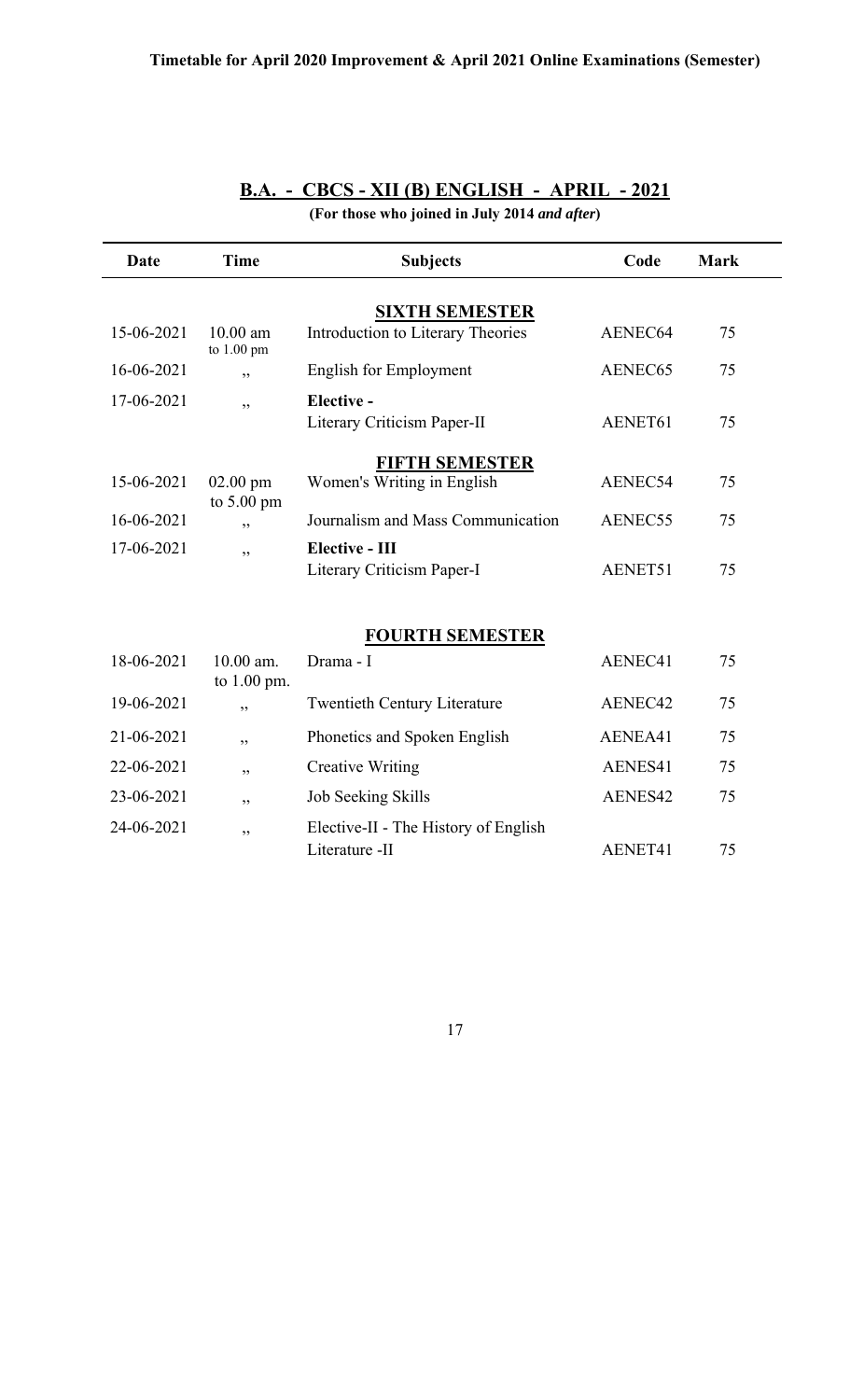| Date                  | <b>Time</b>                         | <b>Subjects</b>                                        | Code    | <b>Mark</b> |  |  |
|-----------------------|-------------------------------------|--------------------------------------------------------|---------|-------------|--|--|
|                       | <b>THIRD SEMESTER</b>               |                                                        |         |             |  |  |
| 18-06-2021            | $02.00$ pm.<br>to $5.00$ pm.        | Poetry - II                                            | AENEC31 | 75          |  |  |
| 19-06-2021            | , ,                                 | Advanced English Grammar & Usage                       | AENEA31 | 75          |  |  |
| 21-06-2021            | ,,                                  | <b>Word Power</b>                                      | AENES31 | 75          |  |  |
| 22-06-2021            | ,,                                  | <b>Presentation Skills</b>                             | AENES32 | 75          |  |  |
| 23-06-2021            | ,,                                  | Elective-I - History of English Literature - I AENET31 |         | 75          |  |  |
|                       |                                     | <b>SECOND SEMESTER</b>                                 |         |             |  |  |
| 25-06-2021            | $10.00$ am.<br>to $1.00 \text{ pm}$ | Poetry - I                                             | AENEC21 | 75          |  |  |
| 26-06-2021            | , ,                                 | Indian Writing in English                              | AENEC22 | 75          |  |  |
| 28-06-2021            | , ,                                 | The Social History of England                          | AENEA21 | 75          |  |  |
| <b>FIRST SEMESTER</b> |                                     |                                                        |         |             |  |  |
| 25-06-2021            | 02.00 pm.<br>to $5.00$ pm.          | Prose                                                  | AENEC11 | 75          |  |  |
| 26-06-2021            | ,,                                  | Fiction                                                | AENEC12 | 75          |  |  |
| 28-06-2021            | , ,                                 | <b>Literary Forms</b>                                  | AENEA11 | 75          |  |  |

# **B.A. - CBCS - XII (B) ENGLISH - APRIL - 2021**

**(For those who joined in July 2014** *and after***)**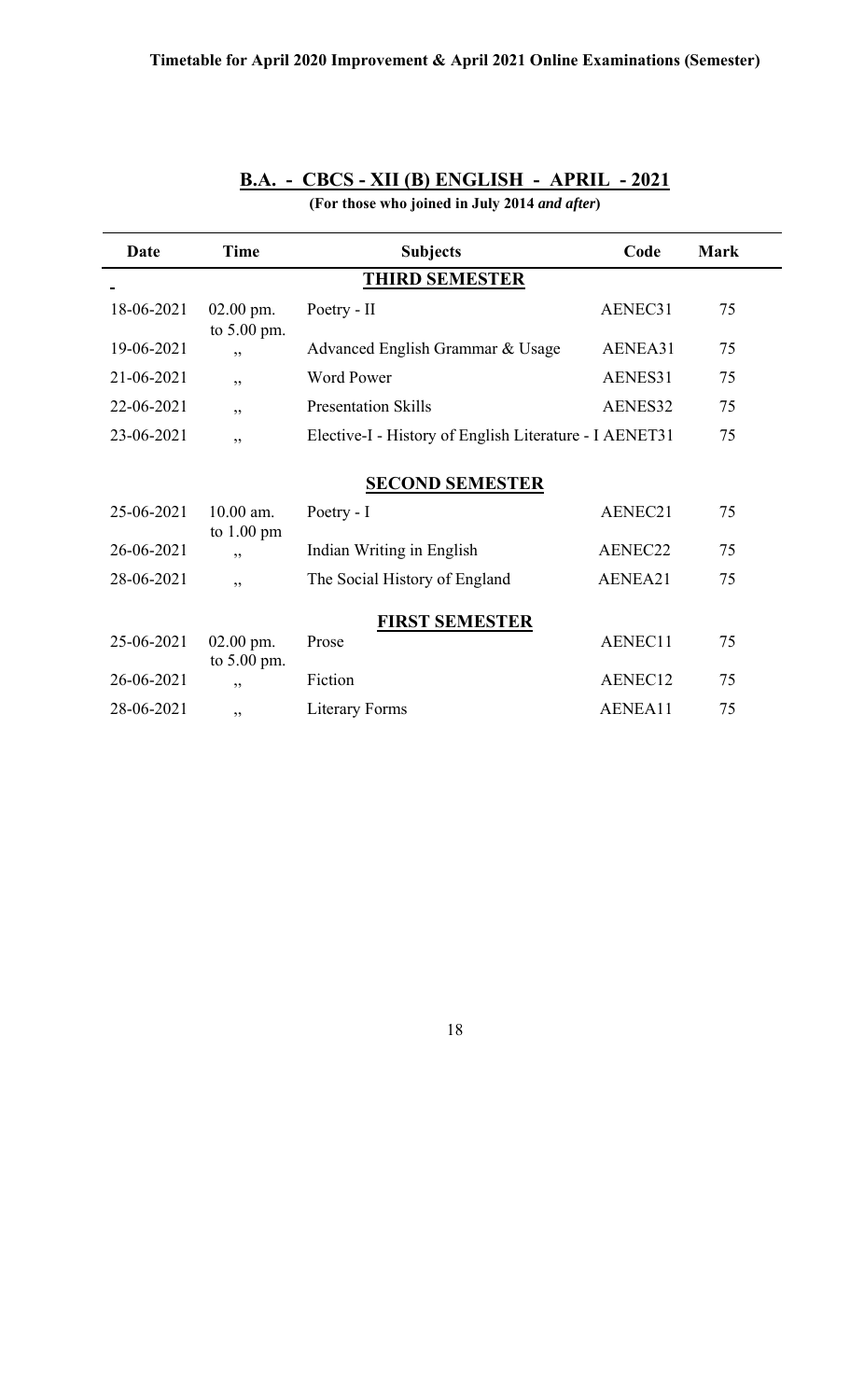| <b>Date</b>           | <b>Time</b>                               | <b>Subjects</b>                          | Code    | <b>Mark</b> |  |  |  |
|-----------------------|-------------------------------------------|------------------------------------------|---------|-------------|--|--|--|
| <b>SIXTH SEMESTER</b> |                                           |                                          |         |             |  |  |  |
| 15-06-2021            | $10.00$ am<br>to $1.00$ pm                | Introduction to Literary Theories        | AENJC64 | 75          |  |  |  |
| 16-06-2021            | ,                                         | <b>English for Employment</b>            | AENJC65 | 75          |  |  |  |
| 17-06-2021            | ,                                         | Elective - IV<br>Literary Criticism - II | AENJT61 | 75          |  |  |  |
| <b>FIFTH SEMESTER</b> |                                           |                                          |         |             |  |  |  |
| 15-06-2021            | $2.00 \text{ pm}$<br>to $5.00 \text{ pm}$ | Women's Writing in English               | AENJC54 | 75          |  |  |  |
| 16-06-2021            | ,                                         | Journalism and Mass Communication        | AENJC55 | 75          |  |  |  |
| 17-06-2021            | ,,                                        | Literary Criticism-1                     | AENJA51 | 75          |  |  |  |
|                       |                                           | <b>FOURTH SEMESTER</b>                   |         |             |  |  |  |
| 18-06-2021            | $10.00$ am<br>to $1.00$ pm                | <b>Indian Writing</b>                    | AENJC41 | 75          |  |  |  |
| 19-06-2021            | ,                                         | <b>Twentieth Century Literature</b>      | AENJC42 | 75          |  |  |  |
| 21-06-2021            |                                           | Phonetics and Spoken English             | AENJA41 | 75          |  |  |  |
| 22-06-2021            | ,,                                        | <b>Presentation Skills</b>               | AENJS41 | 75          |  |  |  |
| 23-06-2021            | ,,                                        | Job Seeking Skills                       | AENJS42 | 75          |  |  |  |
| 24-06-2021            | دد                                        | The History of English Literature-II     | AENJT41 | 75          |  |  |  |

## **B.A. - CBCS - XII (B) ENGLISH - APRIL - 2021**

**(For those who joined in July 2018** *and after***)**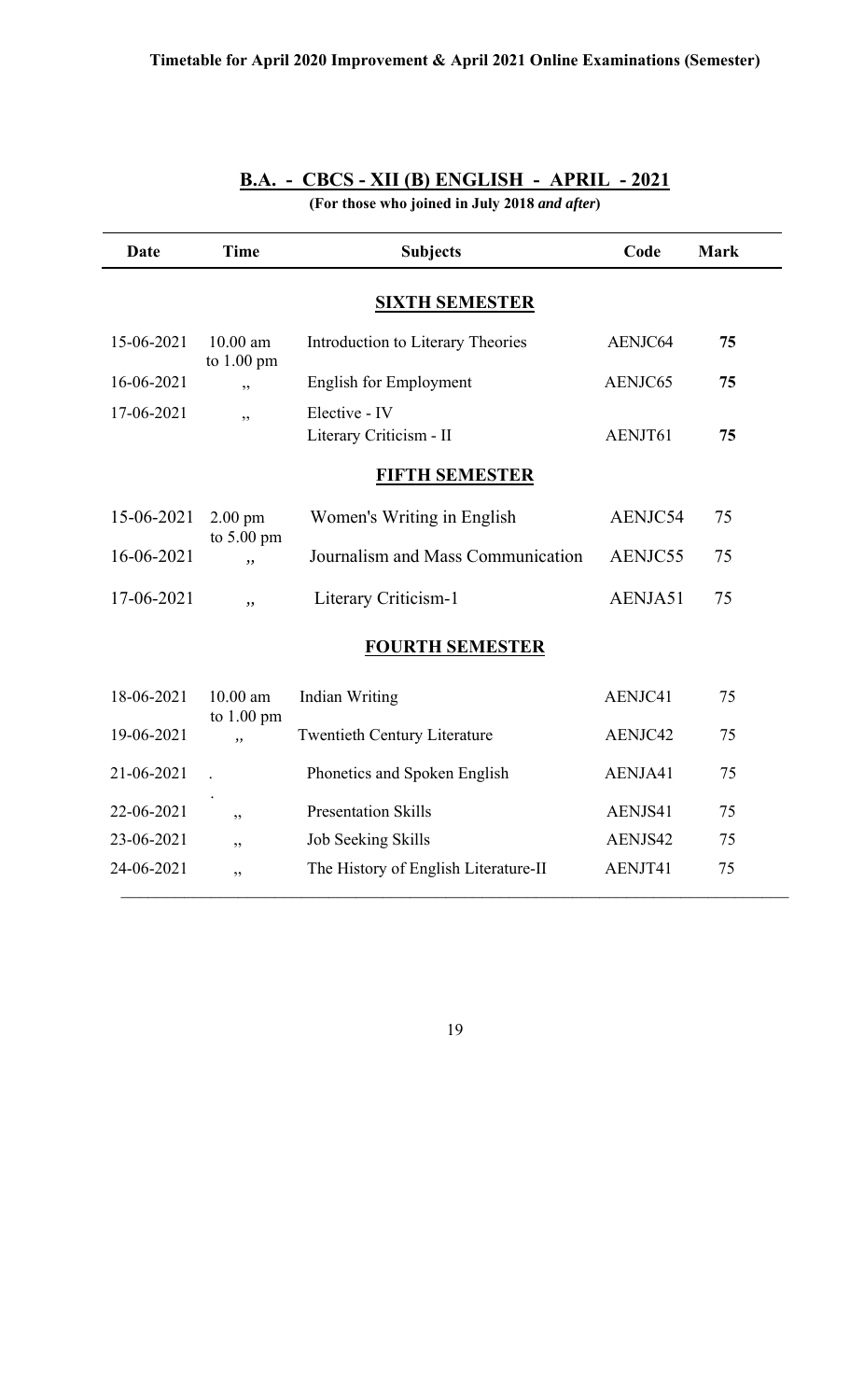## **B.A. - CBCS - XII (B) ENGLISH - APRIL - 2021**

**(For those who joined in July 2018** *and after***)**

| Date       | <b>Time</b>                     | <b>Subjects</b>                    | Code    | <b>Mark</b> |  |  |
|------------|---------------------------------|------------------------------------|---------|-------------|--|--|
|            | <b>THIRD SEMESTER</b>           |                                    |         |             |  |  |
| 18-06-2021 | $2.00 \text{ pm}$<br>to 5.00 pm | Poetry - II                        | AENJC31 | 75          |  |  |
| 19-06-2021 |                                 | Advanced English Grammer and Usage | AENJA31 | 75          |  |  |
| 21-06-2021 | ,,                              | <b>Word Power</b>                  | AENJS31 | 75          |  |  |
| 22-06-2021 | , ,                             | <b>Creative Writing</b>            | AENJS32 | 75          |  |  |
| 23-06-2021 | , ,                             | History of English Literature-I    | AENJT31 | 75          |  |  |
|            |                                 | <b>SECOND SEMESTER</b>             |         |             |  |  |
| 25-06-2021 | 10.00 am.<br>to 1.00 pm.        | Poetry - I                         | AENJC21 | 75          |  |  |
| 26-06-2021 | , ,                             | Fiction                            | AENJC22 | 75          |  |  |
| 28-06-2021 | ,                               | The Social History of England      | AENJA21 | 75          |  |  |
|            |                                 | <b>FIRST SEMESTE</b>               |         |             |  |  |
| 25-06-2021 | $02.00$ pm.<br>to 5.00 pm.      | Prose                              | AENJC11 | 75          |  |  |
| 26-06-2021 | ,,                              | <b>Short Stories</b>               | AENJC12 | 75          |  |  |
| 28-06-2021 | ,,                              | Literary Forms                     | AENJA11 | 75          |  |  |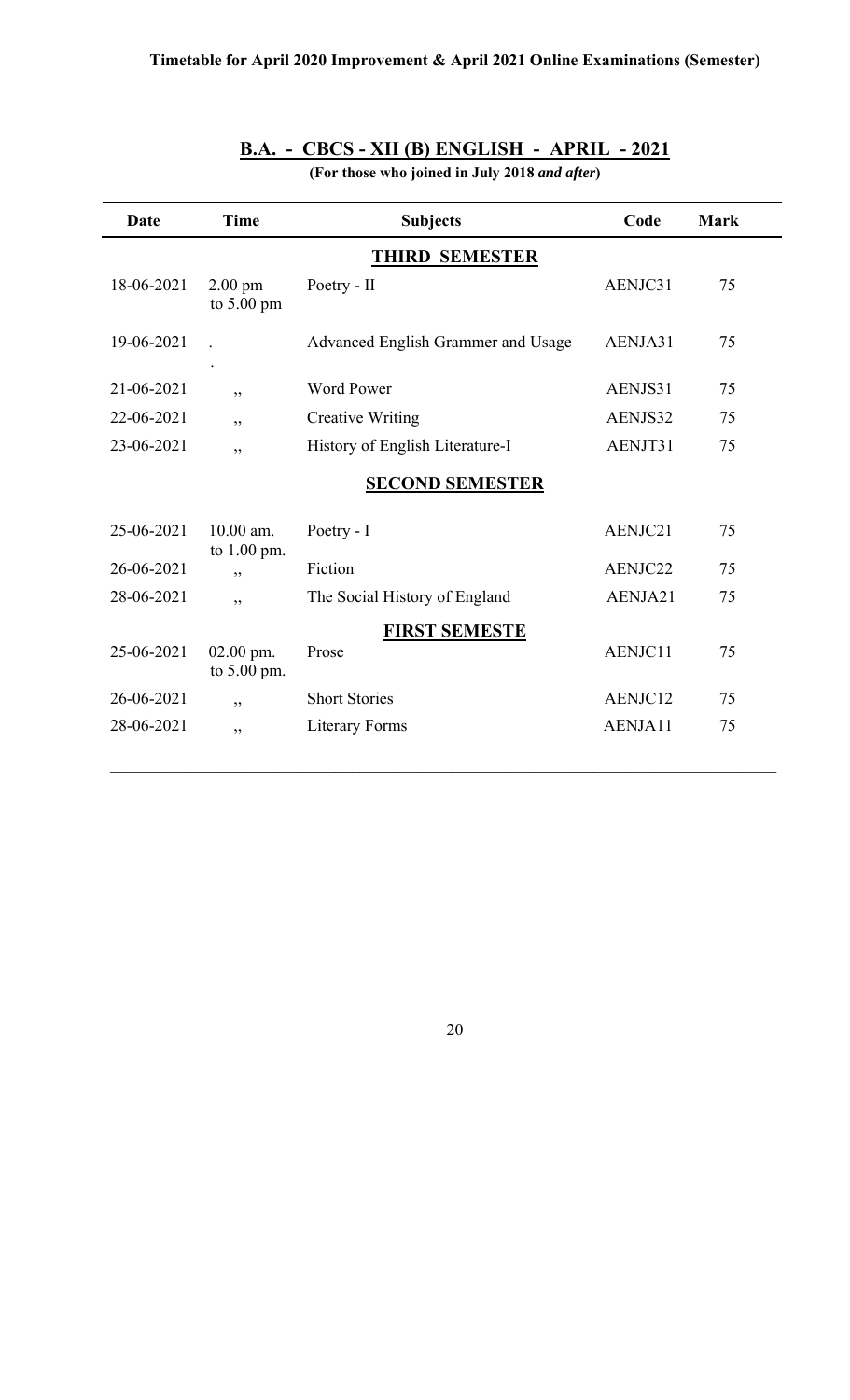| Date                  | <b>Time</b>              | <b>Subjects</b>                    | Code    | <b>Mark</b> |  |  |
|-----------------------|--------------------------|------------------------------------|---------|-------------|--|--|
| <b>SIXTH SEMESTER</b> |                          |                                    |         |             |  |  |
| 15-06-2021            | $10.00$ am               | <b>Professional Ethics</b>         | ANC8A62 | 75          |  |  |
|                       | to $1.00$ pm             |                                    |         |             |  |  |
| 16-06-2021            | , ,                      | South Indian Philosophy            | ANC8S61 | 75          |  |  |
| 17-06-2021            | ,,                       | Modern Indian Thought              | ANC8S62 | 75          |  |  |
| 18-06-2021            | ,,                       | Yoga (Theory)                      | ANC8S63 | 75          |  |  |
|                       |                          |                                    |         |             |  |  |
|                       |                          | <b>FIFTH SEMESTER</b>              |         |             |  |  |
| 15-06-2021            | $02.00$ pm               | <b>Essentials of Vaishnavism</b>   | ANC8C54 | 75          |  |  |
|                       | to 5.00 pm               |                                    |         |             |  |  |
| 16-06-2021            | , ,                      | Ethics - I                         | ANC8A51 | 75          |  |  |
| 17-06-2021            | ,,                       | Cultural Heritage of the Tamils    | ANC8S51 | 75          |  |  |
|                       |                          | <b>FOURTH SEMESTER</b>             |         |             |  |  |
| 19-06-2021            | 10.00 am.<br>to 1.00 pm. | Development of Indian Architecture | ANC8C41 | 75          |  |  |
| 21-06-2021            | , ,                      | <b>Essential of Saivism</b>        | ANC8C42 | 75          |  |  |
| 22-06-2021            | , ,                      | Travel Management - II             | ANC8A41 | 75          |  |  |
| 23-06-2021            | ,,                       | Philosophy of Thirukkural          | ANC8S41 | 75          |  |  |

## **B.A. - CBCS - INDIAN CULTURE - APRIL - 2021**

**(For those who joined in July 2008** *and after***)**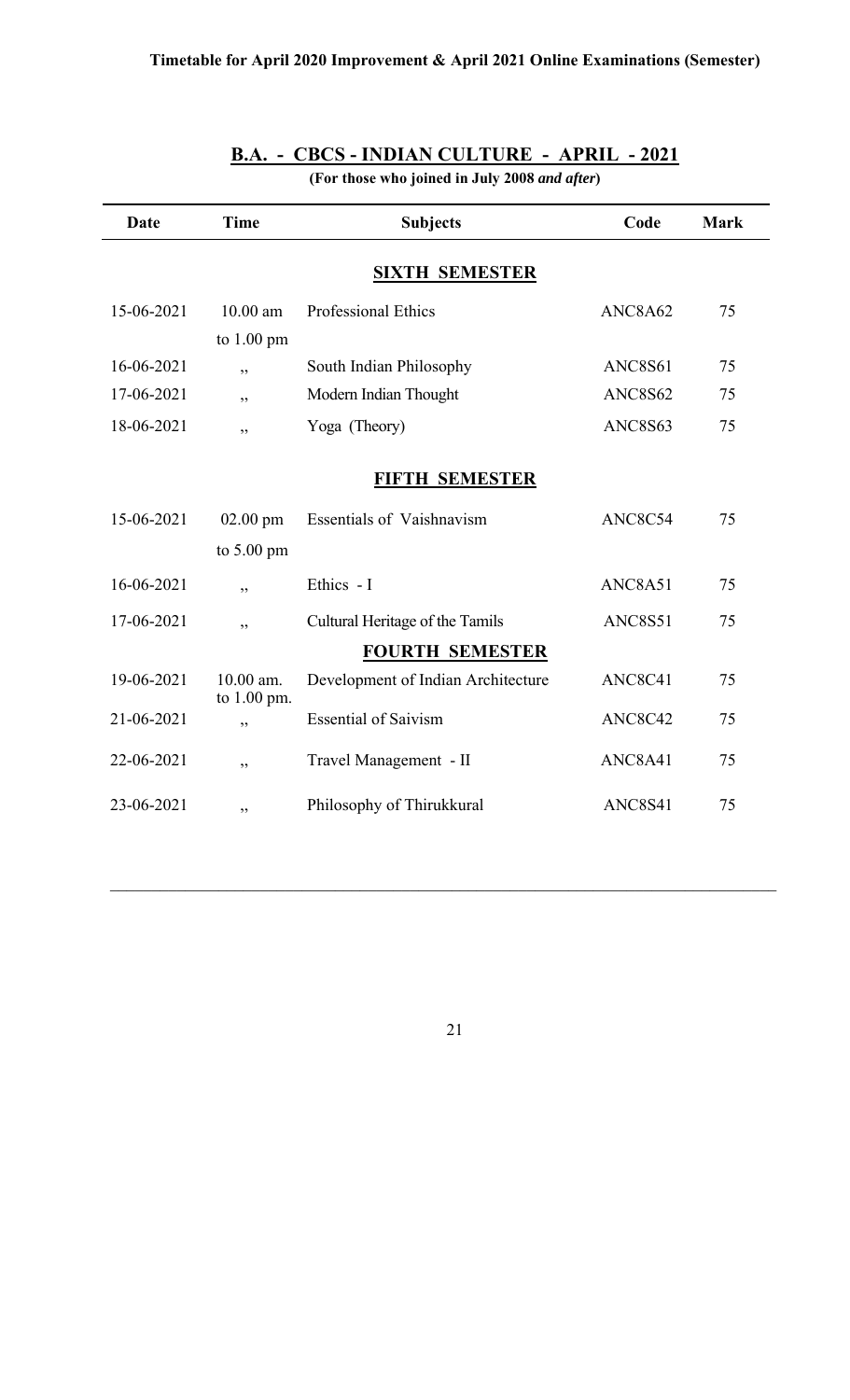| Date       | <b>Time</b>                  | <b>Subjects</b>                             | Code    | <b>Mark</b> |
|------------|------------------------------|---------------------------------------------|---------|-------------|
|            |                              |                                             |         |             |
|            |                              | <b>THIRD SEMESTER</b>                       |         |             |
| 19-06-2021 | $02.00$ pm.<br>to $5.00$ pm. | Indian Philosophy- I                        | ANC8C31 | 75          |
| 21-06-2021 | , ,                          | Indian Philosophy - II                      | ANC8C32 | 75          |
| 22-06-2021 | ,,                           | Travel Management - I                       | ANC8A31 | 75          |
| 23-06-2021 | ,,                           | Gandhian Thought Sarvodhaya                 | ANC8S31 | 75          |
|            |                              | <b>SECOND SEMESTER</b>                      |         |             |
| 24-06-2021 | $10.00$ am.<br>to $1.00$ pm. | Indian Culture - II                         | ANC8C21 | 75          |
| 25-06-2021 | ,,                           | Religions in India - II                     | ANC8C22 | 75          |
| 26-06-2021 | ,,                           | Tourism Management - II<br>and Non-Violence | ANC8A21 | 75          |
|            |                              | <b>FIRST SEMESTER</b>                       |         |             |
| 24-06-2021 | $02.00$ pm.<br>to 5.00 pm.   | Indian Culture - I                          | ANC8C11 | 75          |
| 25-06-2021 | ,,                           | Religions in India - I                      | ANC8C12 | 75          |
| 26-06-2021 | ,,                           | Tourism Management - I                      | ANC8A11 | 75          |

## **B.A. - CBCS - XIII (B)****INDIAN CULTURE - APRIL - 2021**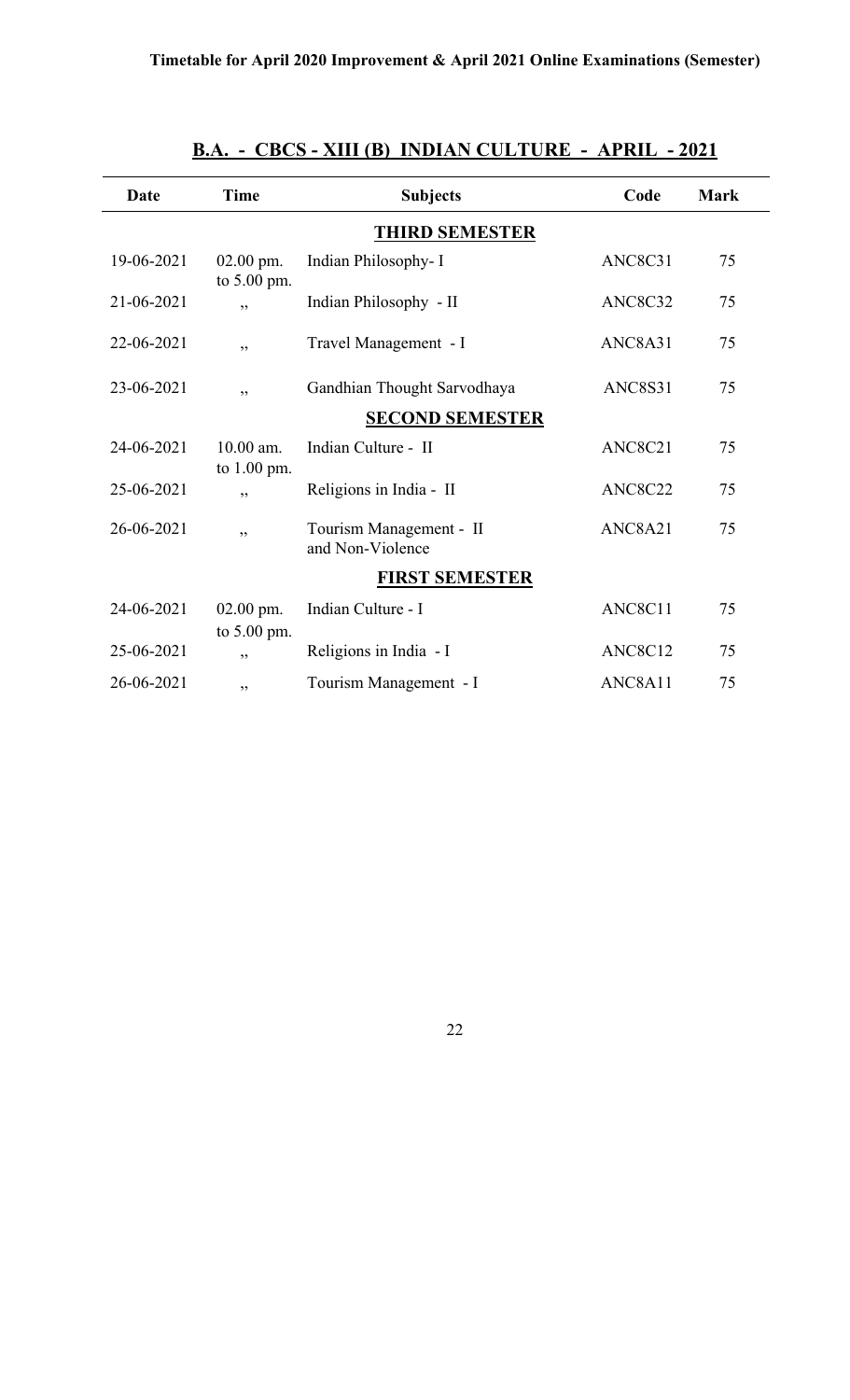| Date       | <b>Time</b>                        | <b>Subjects</b>                              | Code    | <b>Mark</b> |
|------------|------------------------------------|----------------------------------------------|---------|-------------|
|            |                                    | <b>SIXTH SEMESTER</b>                        |         |             |
| 15-06-2021 | $10.00$ am<br>to $1.00 \text{ pm}$ | <b>Indian Performing Arts</b>                | ANCJA62 | 75          |
| 16-06-2021 | ,,                                 | Yoga                                         | ANCJS61 | 75          |
| 17-06-2021 | ,,                                 | Philosophy of Thirukkural                    | ANCJS62 | 75          |
| 18-06-2021 | ,                                  | Gandhian Philosophy and Its Relevance to     | ANCJS63 | 75          |
|            |                                    | <b>FIFTH SEMESTER</b>                        |         |             |
|            |                                    |                                              |         |             |
| 15-06-2021 | $2.00$ pm                          | General Management and Temple Administration | ANCJC54 | 75          |
| 16-06-2021 | to 5.00 pm<br>,,                   | <b>Conservation of Cultural Monuments</b>    | ANCJA51 | 75          |
| 17-06-2021 | ,,                                 | Modern Indian Thought                        | ANCJS51 | 75          |
|            |                                    |                                              |         |             |
|            |                                    | <b>FOURTH SEMESTER</b>                       |         |             |

#### **B.A. - CBCS - XIII (B)****INDIAN CULTURE - APRIL - 2021**

**(For those who joined in July 2018** *and after***)**

### 19-06-2021 10.00 am, Indian Philosophy - II ANCJC41 75 to  $1.00 \text{ pm}$ <br>21-06-2021, 21. Essentials of Vaishnavism ANCJC42 75 22-06-2021 . Indian Architecture ANCJA41 75 . 23-06-2021, Sociology and Culture ANCJS41 75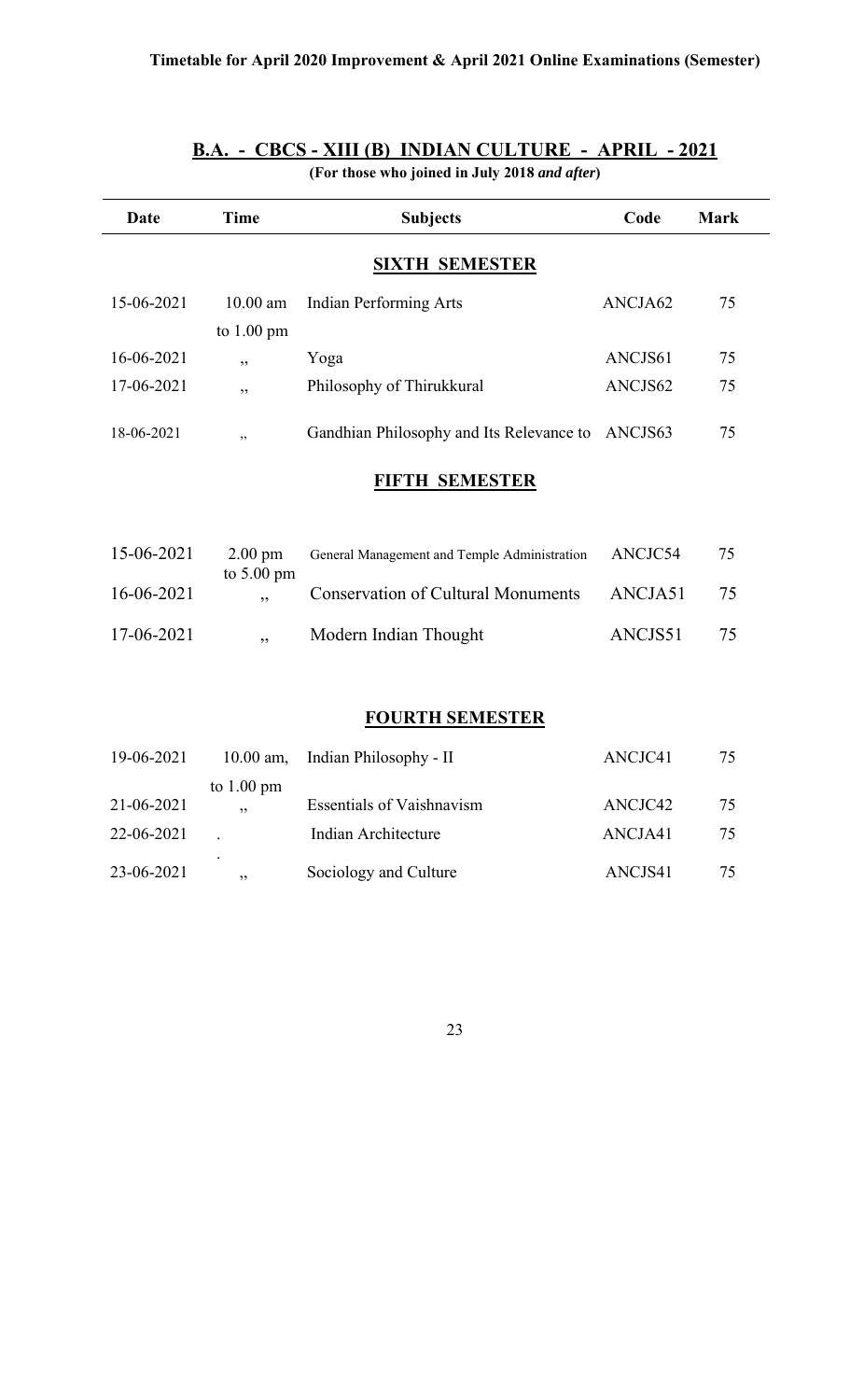## **B.A. - CBCS - XIII (B)****INDIAN CULTURE - APRIL - 2021**

| Date       | <b>Time</b>                | <b>Subjects</b>              | Code    | <b>Mark</b> |
|------------|----------------------------|------------------------------|---------|-------------|
|            |                            | <b>THIRD SEMESTER</b>        |         |             |
| 19-06-2021 | $2.00$ pm.<br>to 5.00 pm.  | Indian Archaeology           | ANCJA31 | 75          |
| 21-06-2021 | ,,                         | Indian Philosophy - I        | ANCJC31 | 75          |
| 22-06-2021 | "                          | <b>Essentials of Saivism</b> | ANCJC32 | 75          |
| 23-06-2021 | , ,                        | Sociology and Culture        | ANCJS31 | 75          |
|            |                            | <b>SECOND SEMESTER</b>       |         |             |
| 24-06-2021 | $10.00$ am.<br>to 1.00 pm. | Indian Culture - II          | ANCJC21 | 75          |
| 25-06-2021 | ,                          | Religions in India - II      | ANCJC22 | 75          |
| 26-06-2021 | , ,                        | <b>Travel Management</b>     | ANCJA21 | 75          |
|            |                            | <b>FIRST SEMESTER</b>        |         |             |
| 24-06-2021 | $02.00$ pm.<br>to 5.00 pm. | Indian Culture - I           | ANCJC11 | 75          |
| 25-06-2021 | ,,                         | Religionism India - I        | ANCJC12 | 75          |
| 26-06-2021 | ,,                         | Tourism Management           | ANCJA11 | 75          |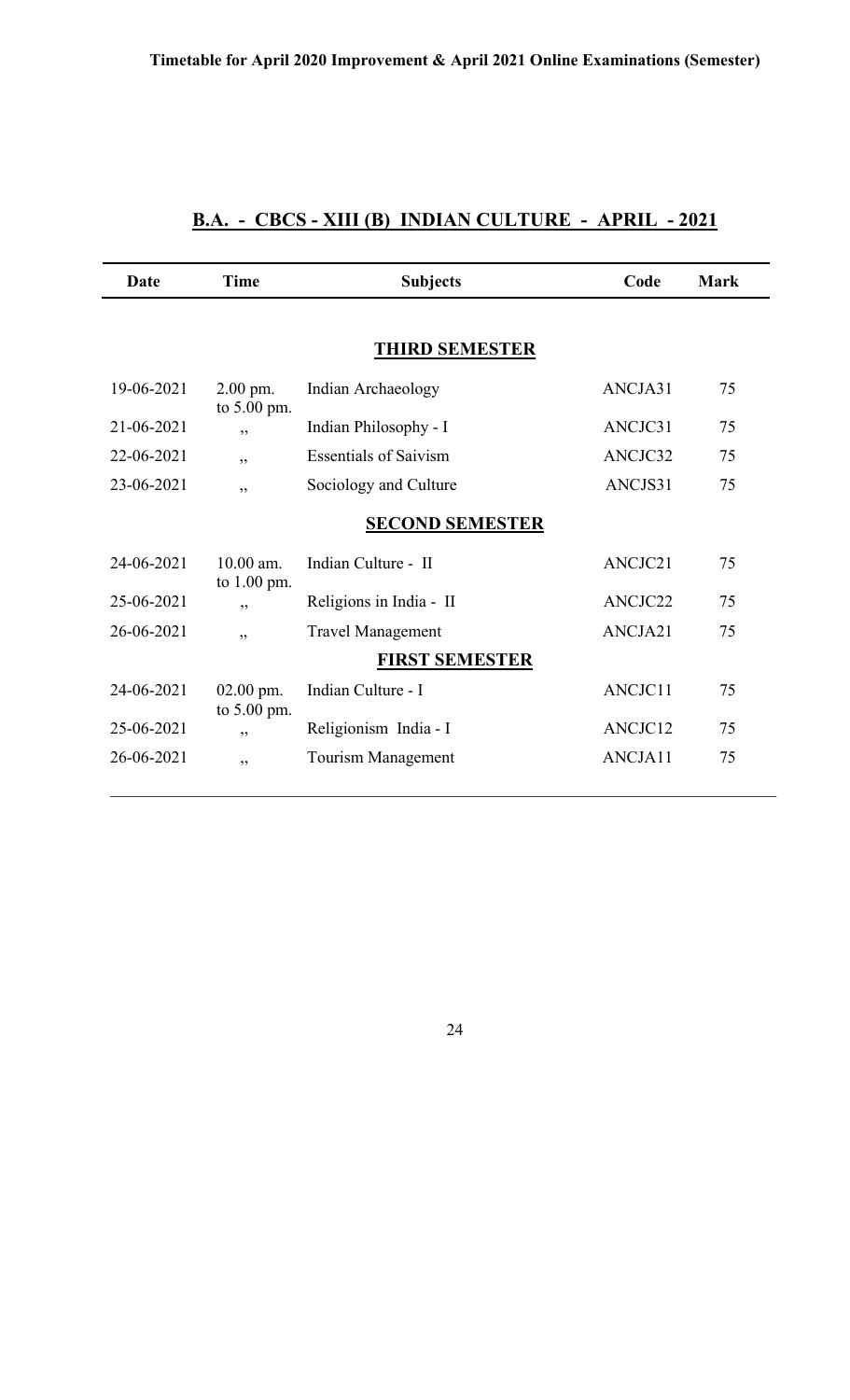| Date       | <b>Time</b>                | <b>Subjects</b>                                         | Code           | <b>Mark</b> |
|------------|----------------------------|---------------------------------------------------------|----------------|-------------|
|            |                            | <b>SIXTH SEMESTER</b>                                   |                |             |
| 15-06-2021 | $10.00$ am<br>to $1.00$ pm | <b>Community Asset Mapping</b>                          | <b>ASW8S62</b> | 75          |
| 16-06-2021 | , ,                        | General Knowledge                                       | ASW8S63        | 75          |
|            |                            | <b>FIFTH SEMESTER</b>                                   |                |             |
| 15-06-2021 | $02.00$ pm<br>to 5.00 pm   | Welfare of the Handicapped                              | ASW8A51        | 75          |
| 16-06-2021 | , ,                        | IT Skills for Social Workers                            | <b>ASW8S51</b> | 75          |
|            |                            | <b>FOURTH SEMESTER</b>                                  |                |             |
| 17-06-2021 | 10.00 am.<br>to $1.00$ pm. | Management of non-Governmental<br>Organisation          | ASW8C41        | 75          |
| 18-06-2021 | ,,                         | Developmental Psychology                                | ASW8A41        | 75          |
| 19-06-2021 | , ,                        | <b>Communication Skills for Social Work</b><br>Practice | <b>ASW8S41</b> | 75          |
|            |                            | <b>THIRD SEMESTER</b>                                   |                |             |
| 17-06-2021 | $02.00$ pm.<br>to 5.00 pm. | Social Work Research & Statistics                       | ASW8C31        | 75          |
| 18-06-2021 | , ,                        | Social Entrepreneurship                                 | ASW8A31        | 75          |
| 19-06-2021 | ,,                         | Understanding Oneself & the Family                      | <b>ASW8S31</b> | 75          |
|            |                            |                                                         |                |             |

#### **B.A. - CBCS – SOCIAL WORK - APRIL - 2021 (For those who joined in July 2008** *and after***)**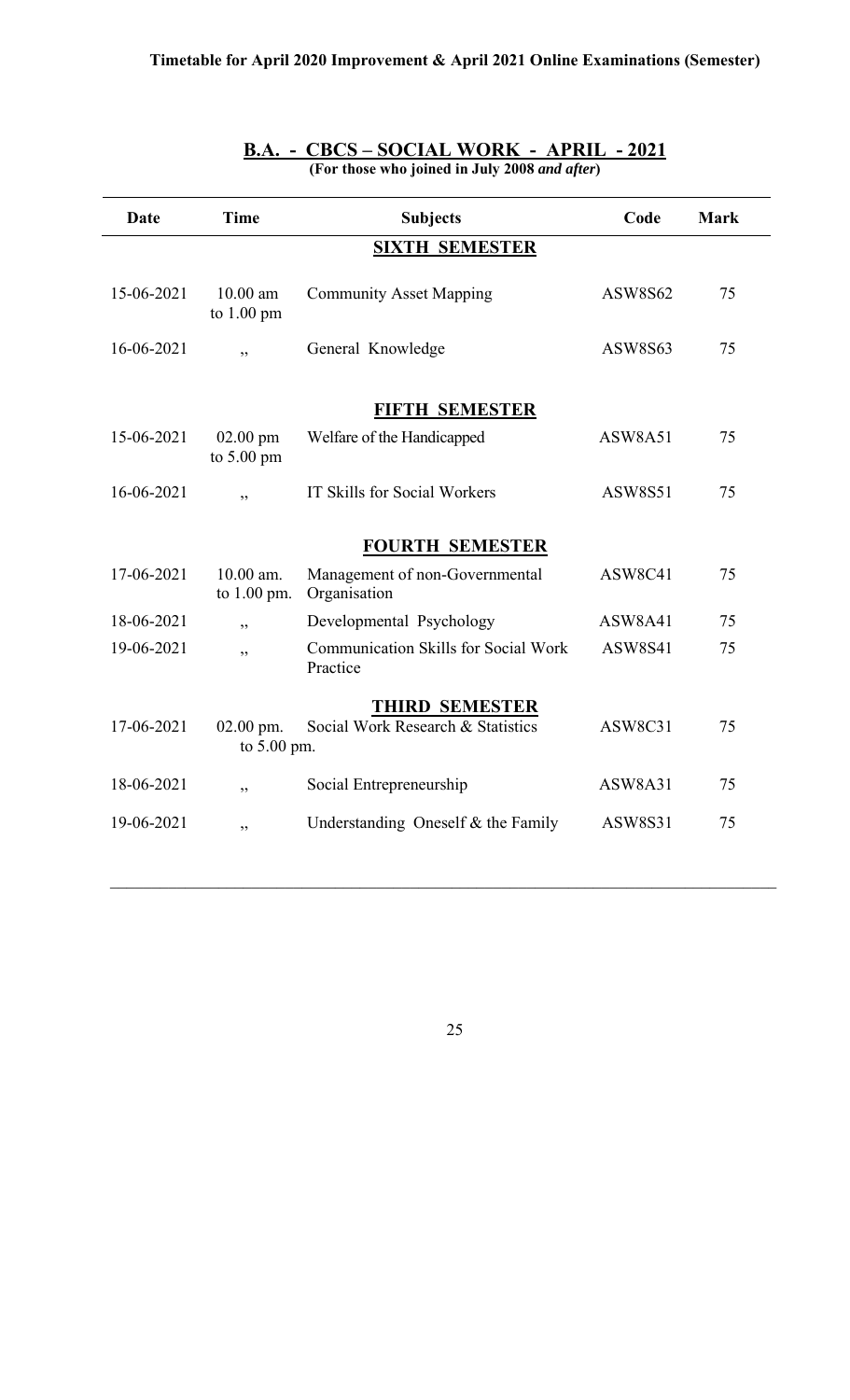## **B.A. - CBCS – SOCIAL WORK - APRIL - 2021**

| (For those who joined in July 2008 and after) |                              |                                                      |         |             |
|-----------------------------------------------|------------------------------|------------------------------------------------------|---------|-------------|
| Date                                          | Time                         | <b>Subjects</b>                                      | Code    | <b>Mark</b> |
|                                               |                              | <b>SECOND SEMESTER</b>                               |         |             |
| 21-06-2021                                    | $10.00$ am.<br>to $1.00$ pm. | Social Welfare Administrative &<br>Social Legislatio | ASW8C21 | 75          |
| 22-06-2021                                    | , ,                          | Introduction to fields of Social Work                | ASW8C22 | 75          |
| 23-06-2021                                    | ,,                           | General Psychology                                   | ASW8A21 | 75          |
|                                               |                              | <b>FIRST SEMESTER</b>                                |         |             |
| 21-06-2021                                    | $02.00$ pm.<br>to $5.00$ pm. | Introduction to Professional Social Work ASW8C11     |         | 75          |
| 22-06-2021                                    | ,,                           | Introduction to Methods of Social Work               | ASW8C12 | 75          |
| 23-06-2021                                    | ,,                           | Understanding Society and Social                     | ASW8A11 | 75          |

## **B.A. - CBCS – SOCIAL WORK - APRIL - 2021**

**(For those who joined in July 2018** *and after***)**

#### **SIXTH SEMESTER**

| 15-06-2021 | $10.00 \text{ am}$<br>to $1.00 \text{ pm}$ | Local Self Government in Rural<br>& Urban Settings | ASWJS63 | 75 |
|------------|--------------------------------------------|----------------------------------------------------|---------|----|
| 16-06-2021 | , ,                                        | Disaster Management                                | ASWJA62 | 75 |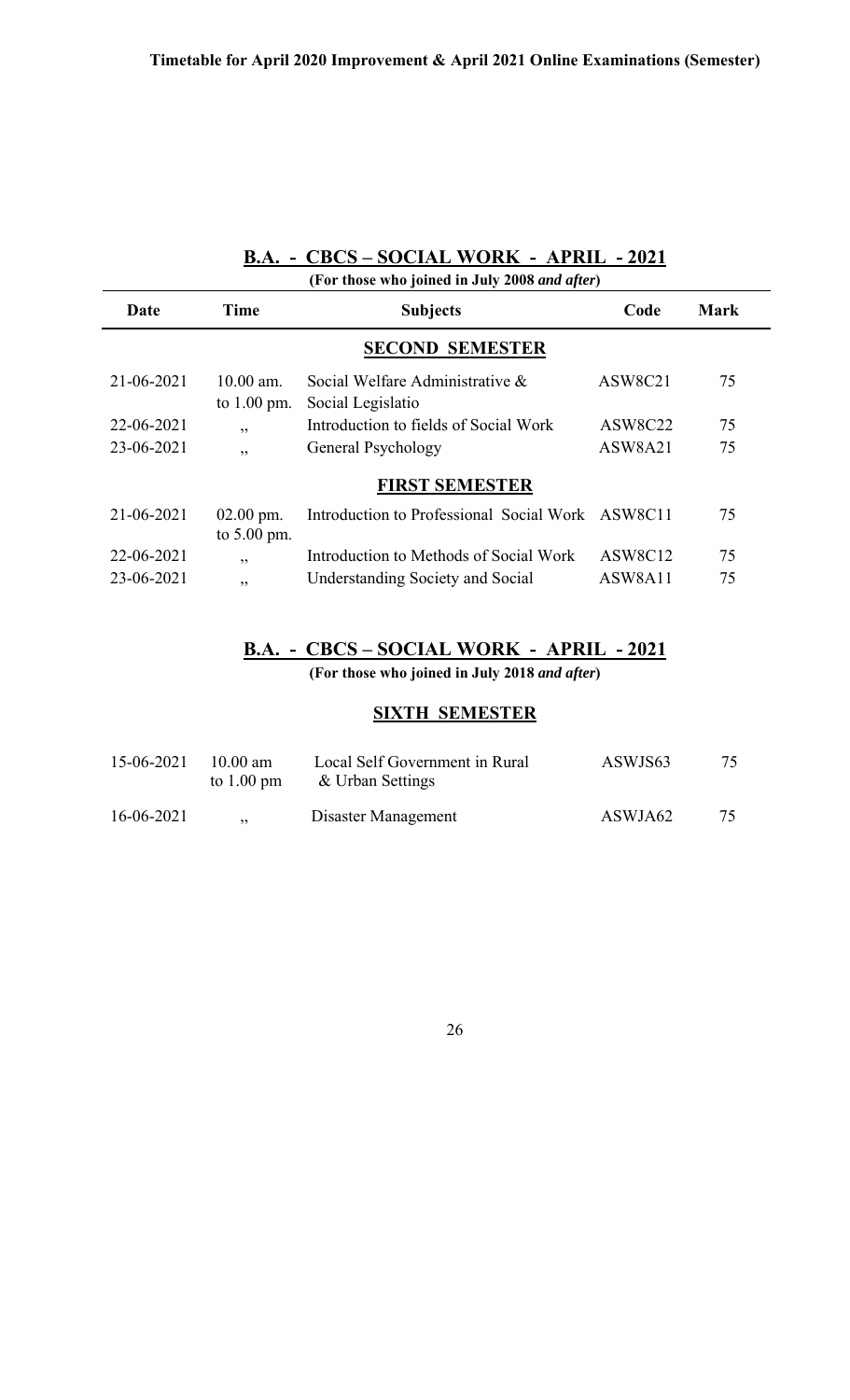| (For those who joined in July 2008 and after) |                            |                                                     |         |             |
|-----------------------------------------------|----------------------------|-----------------------------------------------------|---------|-------------|
| Date                                          | <b>Time</b>                | <b>Subjects</b>                                     | Code    | <b>Mark</b> |
|                                               |                            |                                                     |         |             |
| 15-06-2021                                    | $02.00$ pm<br>to 5.00 pm   | FIFTH SEMESTER<br><b>Welfare of Weaker Sections</b> | ASWJA51 | 75          |
| 16-06-2021                                    | , ,                        | Basics of Counselling                               | ASWJS51 | 75          |
|                                               |                            | <b>FOURTH SEMESTER</b>                              |         |             |
| 17-06-2021                                    | $10.00$ am<br>to 1.00 pm   | Women and Child Welfare                             | ASWJC41 | 75          |
| 18-06-2021.                                   |                            | <b>Community Development</b>                        | ASWJA41 | 75          |
| 19-06-2021                                    | , ,                        | Communication & Life Skills                         | ASWJS41 | 75          |
|                                               |                            | <b>THIRD SEMESTER</b>                               |         |             |
| 17-06-2021                                    | $02.00$ pm                 | Social Welfare Administration                       | ASWJC31 | 75          |
| 18-06-2021                                    | to $5.00 \text{ pm}$       | Social Legislation                                  | ASWJA31 | 75          |
| 19-06-2021                                    | , ,                        | Information Technology and Social Media             | ASWJS31 | 75          |
|                                               |                            | <b>SECOND SEMESTER</b>                              |         |             |
| 21-06-2021                                    | 10.00 am.<br>to 1.00 pm.   | Case Work & Group Work                              | ASWJC21 | 75          |
| 22-06-2021                                    | ,,                         | Community Organization and<br>Social Actio          | ASWJC22 | 75          |
| 23-06-2021                                    | ,,                         | Developmental Psychology                            | ASWJA21 | 75          |
|                                               |                            |                                                     |         |             |
|                                               |                            | <b>FIRST SEMESTER</b>                               |         |             |
| 21-06-2021                                    | $02.00$ pm.<br>to 5.00 pm. | Introduction to Social Work<br>Profession           | ASWJC11 | 75          |
| 22-06-2021                                    | , ,                        | Introduction to Indian society                      | ASWJC12 | 75          |
| 23-06-2021                                    | ,,                         | Basics of psychology                                | ASWJA11 | 75          |

## **B.A. - CBCS – SOCIAL WORK - APRIL - 2021**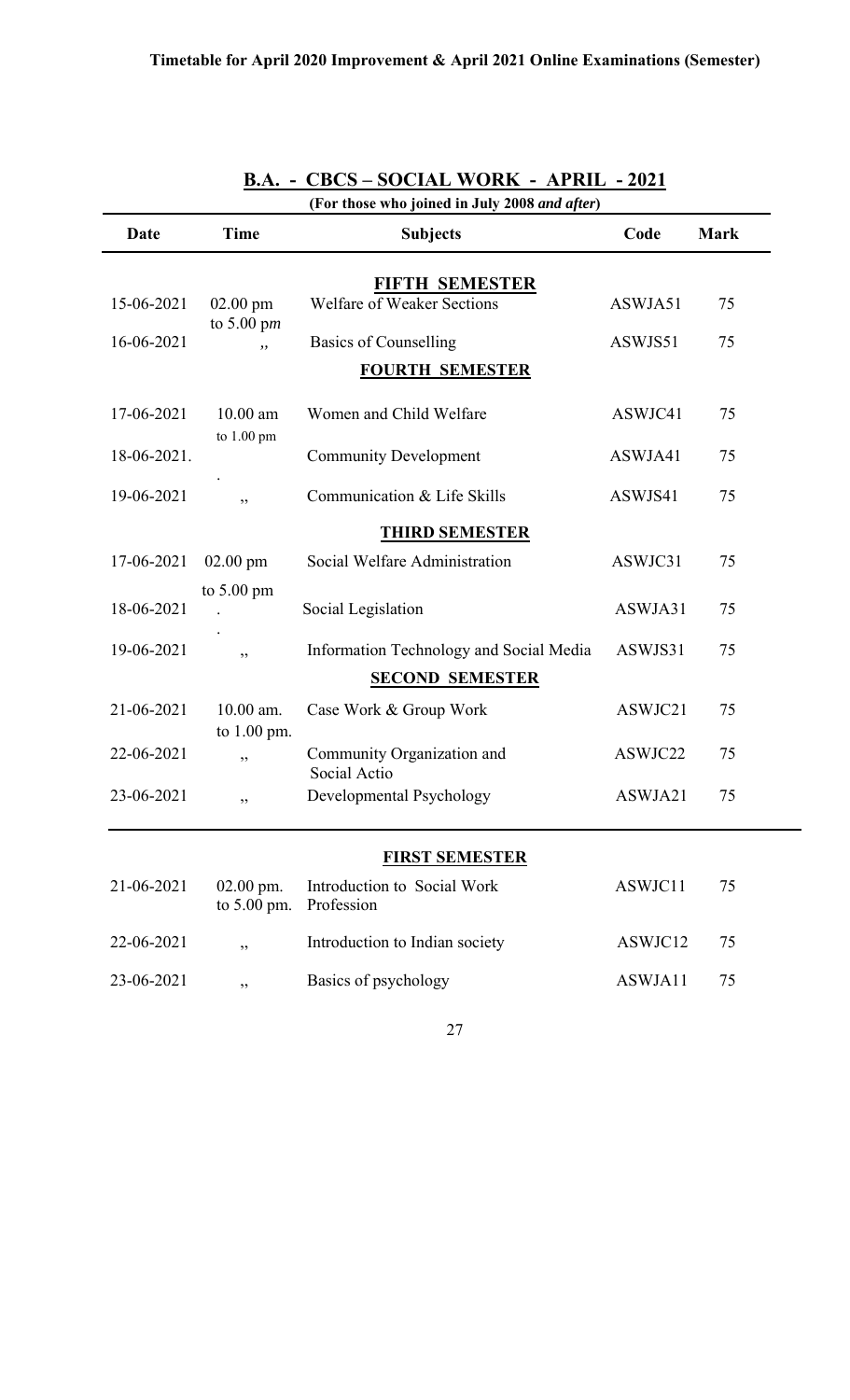| <b>B.A. - CBCS - XII (B) TAMIL - APRIL - 2021</b> |  |
|---------------------------------------------------|--|
| (For those who joined in July 2014 and after)     |  |

| Date       | <b>Time</b>                        | <b>Subjects</b>                                                  | Code                | <b>Mark</b> |
|------------|------------------------------------|------------------------------------------------------------------|---------------------|-------------|
|            |                                    | <b>SIXTH SEMESTER</b>                                            |                     |             |
| 15-06-2021 | $10.00$ am<br>to $1.00 \text{ pm}$ | Vilambarakkalai<br>(Common to B.Litt.)<br>(or)                   | ATMET63/<br>ABLET63 | 75          |
| ,,         | ,,                                 | <b>Pottith Tamil</b><br>(Common to B.Litt.)                      | ATMET64/<br>ABLET64 | 75          |
| 16-06-2021 | , ,                                | Petchu kalai<br>(Common to B.Litt.)                              | ATMES61/<br>ABLES61 | 75          |
| 17-06-2021 | , ,                                | Mozhi Payanpadu<br>(Common to B.Litt.)                           | ATMES62/<br>ABLES62 | 75          |
| 18-06-2021 | , ,                                | Thiraipadakkalaiyum Vimarsanamum<br>(Common to B.Litt.)          | ATMES63/<br>ABLES63 | 75          |
|            |                                    | <b>FIFTH SEMESTER</b>                                            |                     |             |
| 15-06-2021 | $02.00$ pm<br>to 5.00 pm           | Illakkia Thiranaivial<br>(Common to B.Litt.)                     | ATMEC54/<br>ABLEC54 | 75          |
| 16-06-2021 | ,,                                 | <b>Elective</b><br>Kavin Kalaigal<br>(Common to B.Litt.)<br>(or) | ATMET51/<br>ABLET51 | 75          |
| ,,         | , 2, 3                             | Kalvetial                                                        | ATMET52             | 75          |
| 17-06-2021 | ,,                                 | Aalumaithiran<br>(Common to B.Litt.)                             | ATMES51/<br>ABLES51 | 75          |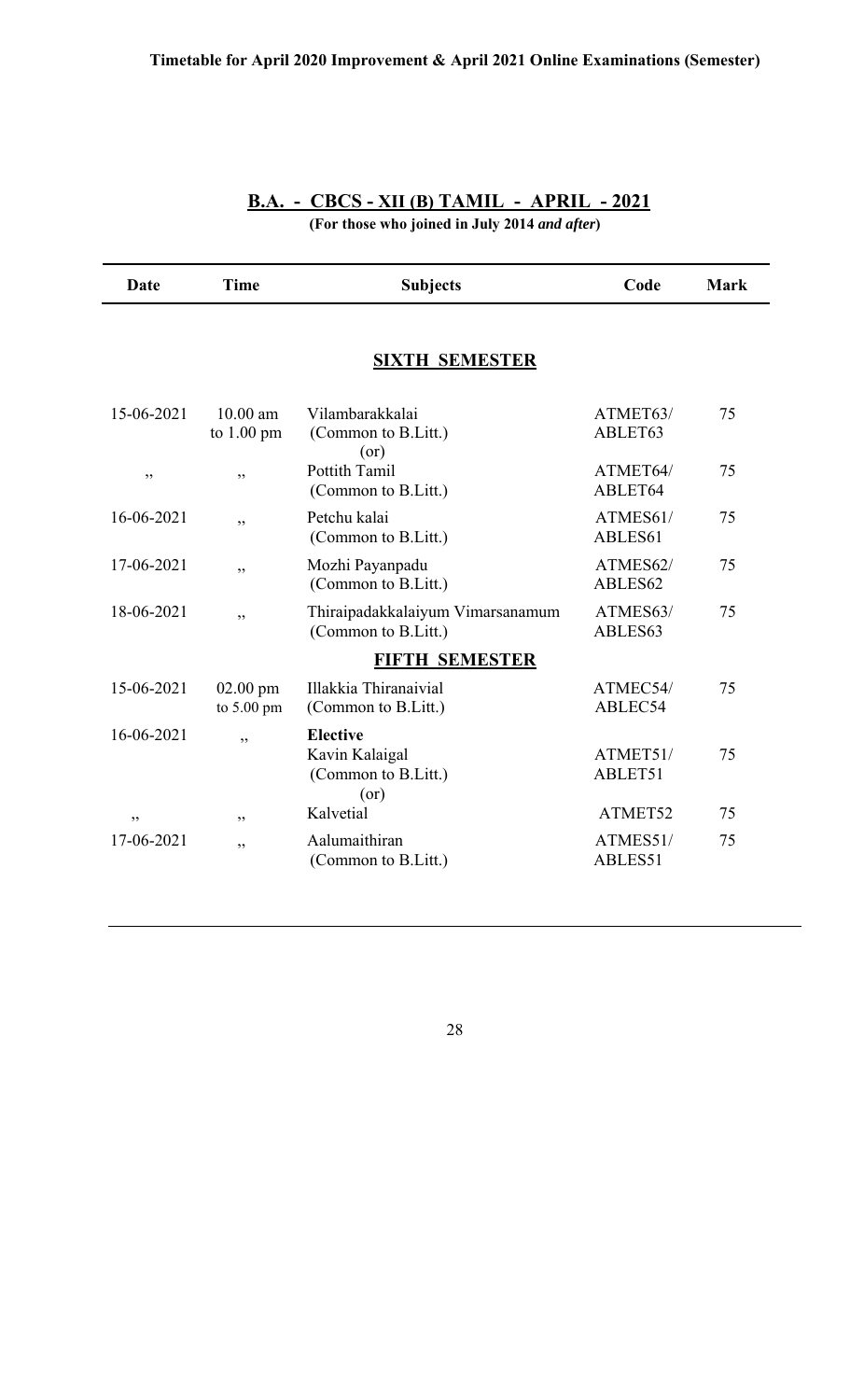| Date       | <b>Time</b>                  | <b>Subjects</b>                              | Code                | <b>Mark</b> |
|------------|------------------------------|----------------------------------------------|---------------------|-------------|
|            |                              |                                              |                     |             |
|            |                              | <b>FOURTH SEMESTER</b>                       |                     |             |
| 19-06-2021 | $10.00$ am.<br>to 1.00 pm.   | Kappiya Illakkiyam                           | ATMEC41             | 75          |
| 21-06-2021 | ,,                           | Porul Ilakkanam Agam Nampiayagap<br>Porul    | ATMEC42             | 75          |
| 22-06-2021 | ,,                           | Nattupuravial<br>(Common to B.Litt.)         | ATMEA41/<br>ABLEA41 | 75          |
| 23-06-2021 | ,,                           | Ariviyal Tamil<br>(Common to B.Litt.)        | ATMES41/<br>ABLES41 | 75          |
|            |                              | <b>THIRD SEMESTER</b>                        |                     |             |
| 19-06-2021 | $02.00$ pm.<br>to $5.00$ pm. | Bakthi Illakkiyam                            | ATMEC31             | 75          |
| 21-06-2021 | دد                           | Ilakkanam - Yappu Ani                        | ATMEC32             | 75          |
| 22-06-2021 | , ,                          | Makkal Thagaval Thodarbiyal-Arimugam ATMEA31 |                     | 75          |
| 23-06-2021 | , ,                          | Mozhi Peyarpiyal                             | ATMES31/<br>ABLES31 | 75          |
|            |                              | <b>SECOND SEMESTER</b>                       |                     |             |
| 24-06-2021 | $10.00$ am.<br>to $1.00$ pm. | Ara Illakkiyam                               | ATMEC21             | 75          |
| 25-06-2021 | ,,                           | Ilakkanam - Nannul (Chol)                    | ATMEC22/            | 75          |
| 26-06-2021 | ,,                           | Tamizhaga Varalarum Panpadum-II              | ABLEC22<br>ATMEA21  | 75          |
|            |                              |                                              |                     |             |
|            |                              | <b>FIRST SEMESTER</b>                        |                     |             |
| 24-06-2021 | 02.00 pm.<br>to 5.00 pm.     | Ikkala Illakkiyam                            | ATMEC11             | 75          |
| 25-06-2021 | ,,                           | Ilakkanam - Nannul Ezhuthu                   | ATMEC12/<br>ABLEC12 | 75          |
| 26-06-2021 | ,,                           | Tamizhaga Varalarum Panpadum-I               | ATMEA11/<br>ABLEA11 | 75          |

## **B.A. - CBCS - XII (B) TAMIL - APRIL - 2021**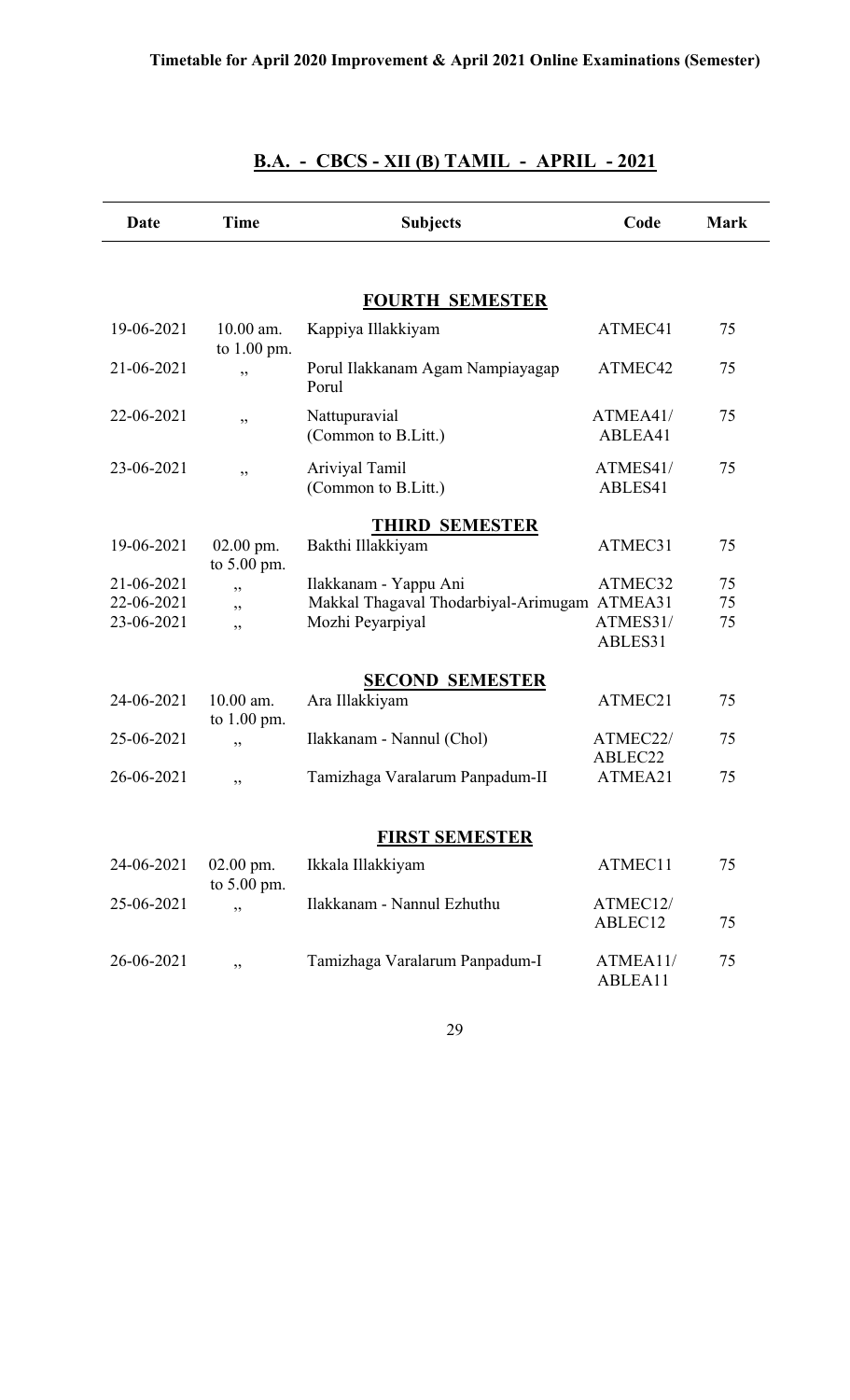| $CBCS - XII(B) TAMIL - APRIL - 2021$<br>(For those who joined in July 2018 and after) |                                     |                                                                       |                      |             |
|---------------------------------------------------------------------------------------|-------------------------------------|-----------------------------------------------------------------------|----------------------|-------------|
| Date                                                                                  | <b>Time</b>                         | <b>Subjects</b>                                                       | Code                 | <b>Mark</b> |
|                                                                                       |                                     | <b>B.A. - TAMIL</b><br>(For those who joined in July 2018 and after)  |                      |             |
| 15-06-2021                                                                            | $10.00$ am.<br>to $1.00 \text{ pm}$ | Mozhi Payanpaadu<br>(Common to B.Litt.)                               | ATMJS62/<br>ABLJS62  | 75          |
| 16-06-2021                                                                            | $\epsilon$ ,                        | Thiraipadakkalaiyum Vimarsanamum<br>(Common to B.Litt.)               | ATMJS63/<br>ABLJS63  | 75          |
| 17-06-2021                                                                            | $\epsilon$ ,                        | <b>Elective:</b><br>Sutrulaviyal<br>(Common to B.Litt.)<br>(or)       | ATMJT61/<br>ABLJT61  | 75          |
| ,,                                                                                    | $\epsilon$ ,                        | Tamizhaga Koil Kalaigal                                               | ATMJT62 /            | 75          |
| 18-06-2021                                                                            | $\epsilon$ ,                        | Ithazhiyal<br>(Common to B.Litt.)<br>(or)                             | ATMJT63/<br>ABLJT63  | 75          |
| $\ddot{\phantom{0}}$                                                                  |                                     | Pottith Tamil                                                         | ATMJT64/             | 75          |
|                                                                                       |                                     | <b>FIFTH SEMESTER</b>                                                 |                      |             |
| 15-06-2021                                                                            | $2.00$ am<br>to 5.00 pm             | Illakkiyathiranaiviyal<br>(Common to B.Litt.)                         | ATMJC54/<br>ABLJC54  | 75          |
| 16-06-2021                                                                            | ,,                                  | <b>Elective</b><br>Kavin Kalaigal (or)<br>(Common to B.Litt.)<br>(or) | ATMJT51/<br>ABLCJT51 | 75          |
| ,,                                                                                    | ,,                                  | Kalvettiyal                                                           | ATMJT52              | 75          |
| 17-06-2021                                                                            | , ,                                 | AAlumai Thiran<br>(Common to B.Litt.)                                 | ATMJS51/<br>ABLJS51  | 75          |

 **- CBCS - XII (B) TAMIL - APRIL - 2021**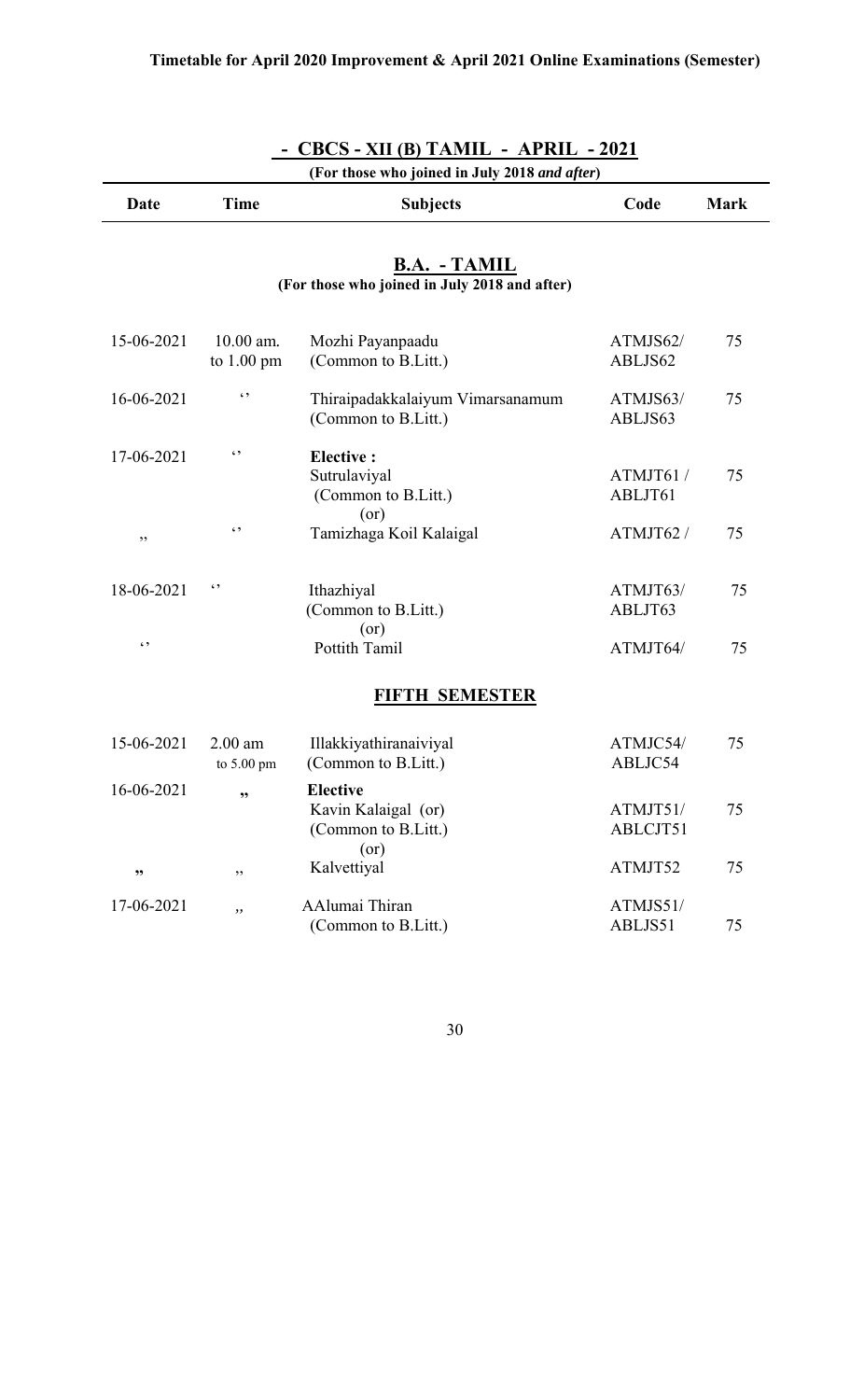| (For those who joined in July 2018 and after) |                             |                                                   |                                |             |
|-----------------------------------------------|-----------------------------|---------------------------------------------------|--------------------------------|-------------|
| Date                                          | <b>Time</b>                 | <b>Subjects</b>                                   | Code                           | <b>Mark</b> |
|                                               |                             | <b>FOURTH SEMESTER</b>                            |                                |             |
| 19-06-2021                                    | 10.00 am.<br>to $1.00$ pm.  | Nattupuraviyal                                    | ATMJA41/<br>ABLJA41            | 75          |
| 21-06-2021                                    | ,,                          | Kappiya Ilakkiyam                                 | ATMJC41/                       | 75          |
| 22-06-2021                                    | ,,                          | Ilakkanamani                                      | ABLJC42<br>ATMJC42             | 75          |
| 23-06-2021                                    | ,,                          | Ariviyal Tamil                                    | ATMJS41/<br>ABLJS41            | 75          |
|                                               |                             | <b>THIRD SEMESTER</b>                             |                                |             |
| 19-06-2021                                    | $2.00$ am.<br>to $5.00$ pm. | Makkal Thagaval Thodarbiyal<br>Arimugam           | ATMJA31/<br>ABLJA31            | 75          |
| 21-06-2021                                    | ,,                          | Bakthi Ilakkiyam                                  | ATMJC31/                       | 75          |
| 22-06-2021<br>23-06-2021                      | ,,<br>,,                    | Ilakkanam - Yappum<br>Mozhi Peyarpiyal            | ATMJC32<br>ATMJS31/<br>ABLJS31 | 75<br>75    |
|                                               |                             | <b>SECOND SEMESTER</b>                            |                                |             |
| 24-06-2021                                    | 10.00 am.<br>to $1.00$ pm.  | Ara Illakkiyam                                    | ATMJC21                        | 75          |
| 25-06-2021                                    | ,,                          | Ilakkanam - Nannul (Chol)                         | ATMJC22/<br>ABLJC22            | 75          |
| 26-06-2021                                    | ,,                          | Tamizhaga Varalarum Panpadum-II                   | ATMJA21/<br>ABLJA21            | 75          |
|                                               |                             | <b>FIRST SEMESTER</b>                             |                                |             |
| 24-06-2021                                    | $02.00$ pm.<br>to 5.00 pm.  | Ikkala Ilakkiyam(Kavithayum<br>Kathai Ilakiyamum) | ATMJC11                        | 75          |
| 25-06-2021                                    | ,,                          | Ilakkanam - Nannul (Ezhuthu)                      | ATMJC12/<br>ABLJC12            | 75          |
| 26-06-2021                                    | ,,                          | Tamizhaga Varalarum Panpadum-I                    | ATMJA11/<br>ABLJA11            | 75          |

**B.A. - CBCS - XII (B) TAMIL - APRIL - 2021**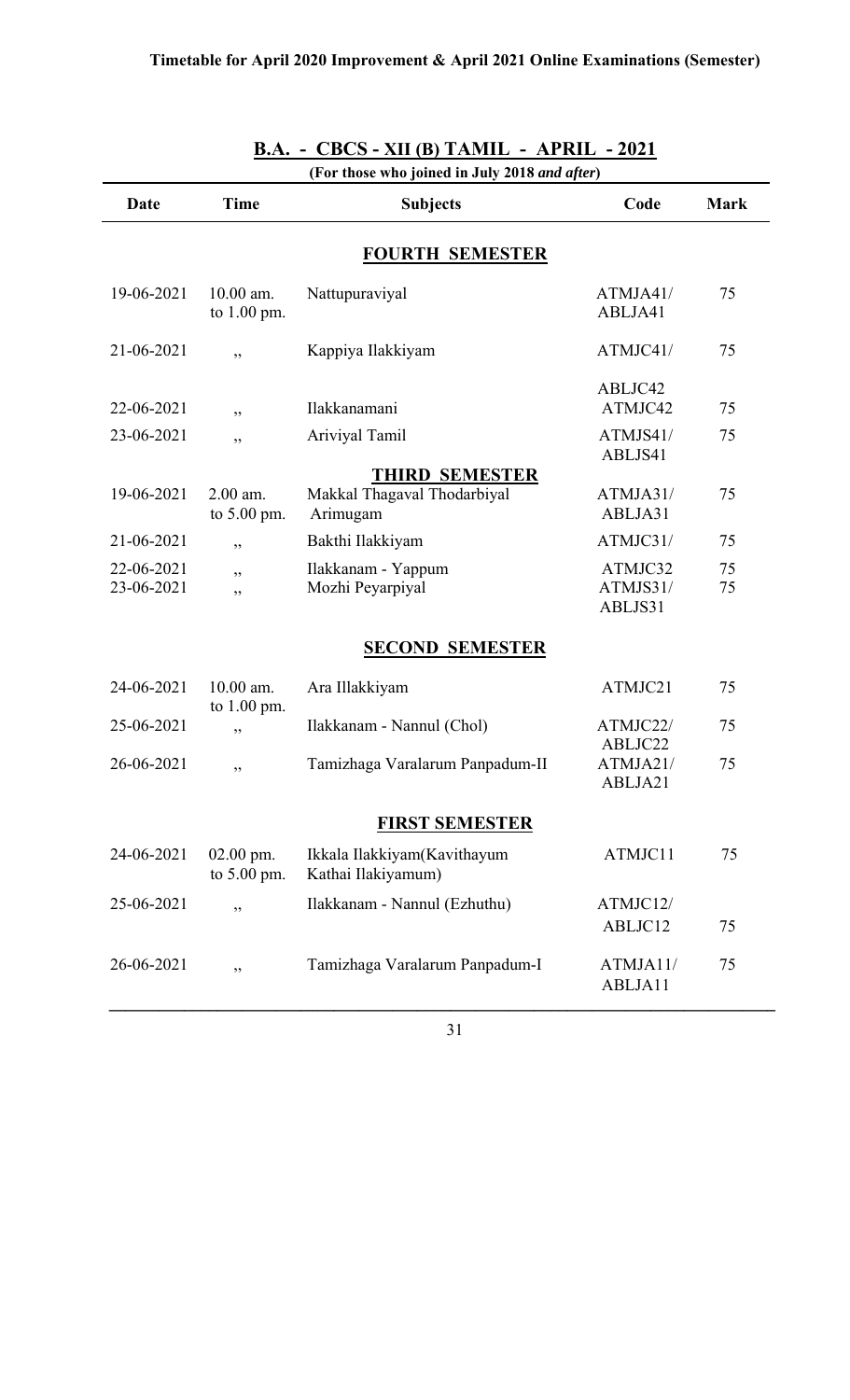## **B.A. - CBCS - TAMIL - APRIL - 2021**

**(For those who joined in July 2008** *and afterV***)**

| Date       | <b>Time</b>                        | <b>Subjects</b>                                | Code                | <b>Mark</b> |
|------------|------------------------------------|------------------------------------------------|---------------------|-------------|
|            |                                    | <b>SIXTH SEMESTER</b>                          |                     |             |
| 15-06-2021 | $10.00$ am<br>to $1.00 \text{ pm}$ | Vilambarakkalai<br>(Common to B.Litt.)<br>(OR) | ATM8A63/<br>ABL8A63 | 75          |
| ,,         | ,,                                 | Pottith Tamil<br>(Common to B.Litt.)           | ATM8A64/<br>ABL8A64 | 75          |
| 16-06-2021 | ,,                                 | Petchu Kalai<br>(Common to B.Litt.)            | ATM8S61/<br>ABL8S61 | 75          |
| 17-06-2021 | ,,                                 | Mozhi Payanpadu<br>(Common to B.Litt.)         | ATM8S62/<br>ABL8S62 | 75          |
| 18-06-2021 | ,,                                 | Thiraipadakkalaiyum Vimarasanamum              | ATM8S63/<br>ABL8S63 | 75          |
|            |                                    | <b>FIFTH SEMESTER</b>                          |                     |             |
| 15-06-2021 | $02.00$ pm<br>to $5.00 \text{ pm}$ | Ilakkia Thiranaivial<br>(Common to B.Litt.)    | ATM8C54/<br>ABL8C54 | 75          |
| 16-06-2021 | ,,                                 | Kavin Kalaigal<br>(Common to B.Litt.)<br>(OR)  | ATM8A51/<br>ABL8A51 | 75          |
| ,,         | ,,                                 | India Mozhi Illakkiam<br>(Common to B.Litt.)   | ATM8A52/<br>ABL8A52 | 75          |
| 17-06-2021 | ,,                                 | Aalumai Thiran<br>(Common to B.Litt.)          | ATM8S51/<br>ABL8S51 | 75          |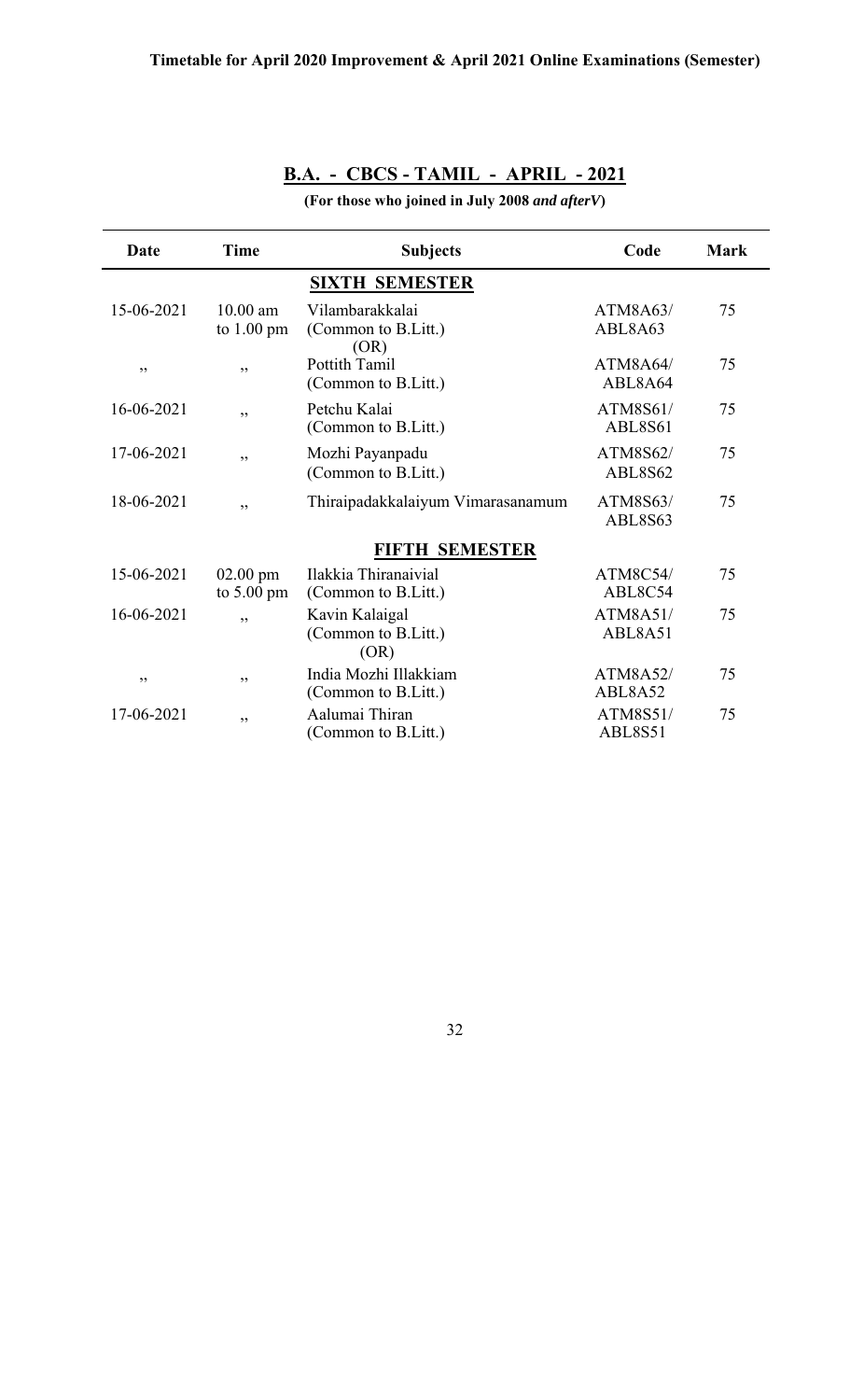## **B.A. - CBCS - TAMIL - APRIL - 2021**

**(For those who joined in July 2008** *and after***)**

| Date                   | <b>Time</b>                  | <b>Subjects</b>                                                                 | Code                | <b>Mark</b> |  |  |  |  |  |  |
|------------------------|------------------------------|---------------------------------------------------------------------------------|---------------------|-------------|--|--|--|--|--|--|
| <b>FOURTH SEMESTER</b> |                              |                                                                                 |                     |             |  |  |  |  |  |  |
| 19-06-2021             | 10.00 am.<br>to $1.00$ pm.   | Kappiya Ilakkiyam                                                               | ATM8C41/<br>ABL8C41 | 75          |  |  |  |  |  |  |
| 21-06-2021             | ,,                           | Porul Ilakkanam Agam Nampiayagap<br>Porul                                       | ATM8C42             | 75          |  |  |  |  |  |  |
| 22-06-2021             | ,,                           | Nattupura Padalkalum Kathai Padalkalum ATM8A41/<br>(Common to B.Litt.)          | ABL8A41             | 75          |  |  |  |  |  |  |
| 23-06-2021             | ,,                           | Ariviyal Tamil<br>(Common to B.A. Tamil B.Litt.)                                | ATM8S41/<br>ABL8S41 | 75          |  |  |  |  |  |  |
| <b>THIRD SEMESTER</b>  |                              |                                                                                 |                     |             |  |  |  |  |  |  |
| 19-06-2021             | $02.00$ pm.<br>to 5.00 pm.   | Bakthi Ilakkiyam                                                                | ATM8C31             | 75          |  |  |  |  |  |  |
| 21-06-2021             | , ,                          | Ilakkanam - III - Yappum Aniyum                                                 | ATM8C32/<br>ABL8C32 | 75          |  |  |  |  |  |  |
| 22-06-2021             | ,,                           | Makkal Thagaval Thodarbiyal-Arimugam ATM8A31/                                   | ABL8A31             | 75          |  |  |  |  |  |  |
| 23-06-2021             | ,,                           | Mozhipeyarpiyal<br>(Common to B.Litt. and B.A. Tamil)<br><b>SECOND SEMESTER</b> | ATM8S31/<br>ABL8S31 | 75          |  |  |  |  |  |  |
| 24-06-2021             | $10.00$ am.<br>to $1.00$ pm. | Ara Ilakkiamum                                                                  | ATM8C21             | 75          |  |  |  |  |  |  |
| 25-06-2021             | ,,                           | Ilakkanam - II Nannul - Chol                                                    | ATM8C22/<br>ABL8C22 | 75          |  |  |  |  |  |  |
| 26-06-2021             | ,,                           | Thamizhaga Varalarum Panpadum - II                                              | ATM8A21             | 75          |  |  |  |  |  |  |
|                        |                              | <b>FIRST SEMESTER</b>                                                           |                     |             |  |  |  |  |  |  |
| 24-06-2021             | $02.00$ pm.<br>to 5.00 pm.   | Ikkala Illakkiyam(Kavithayum<br>Kathal Ilakiyamum)                              | ATM8C 11            | 75          |  |  |  |  |  |  |
| 25-06-2021             | ,,                           | Ilakkanam Nannul (Ezhuthu)                                                      | ATM8C12/<br>ABL8C12 | 75          |  |  |  |  |  |  |
| 26-06-2021             | ,,                           | Thamilaga Varalarum Panpadum - I                                                | ATM8A11/<br>ABL8A11 | 75          |  |  |  |  |  |  |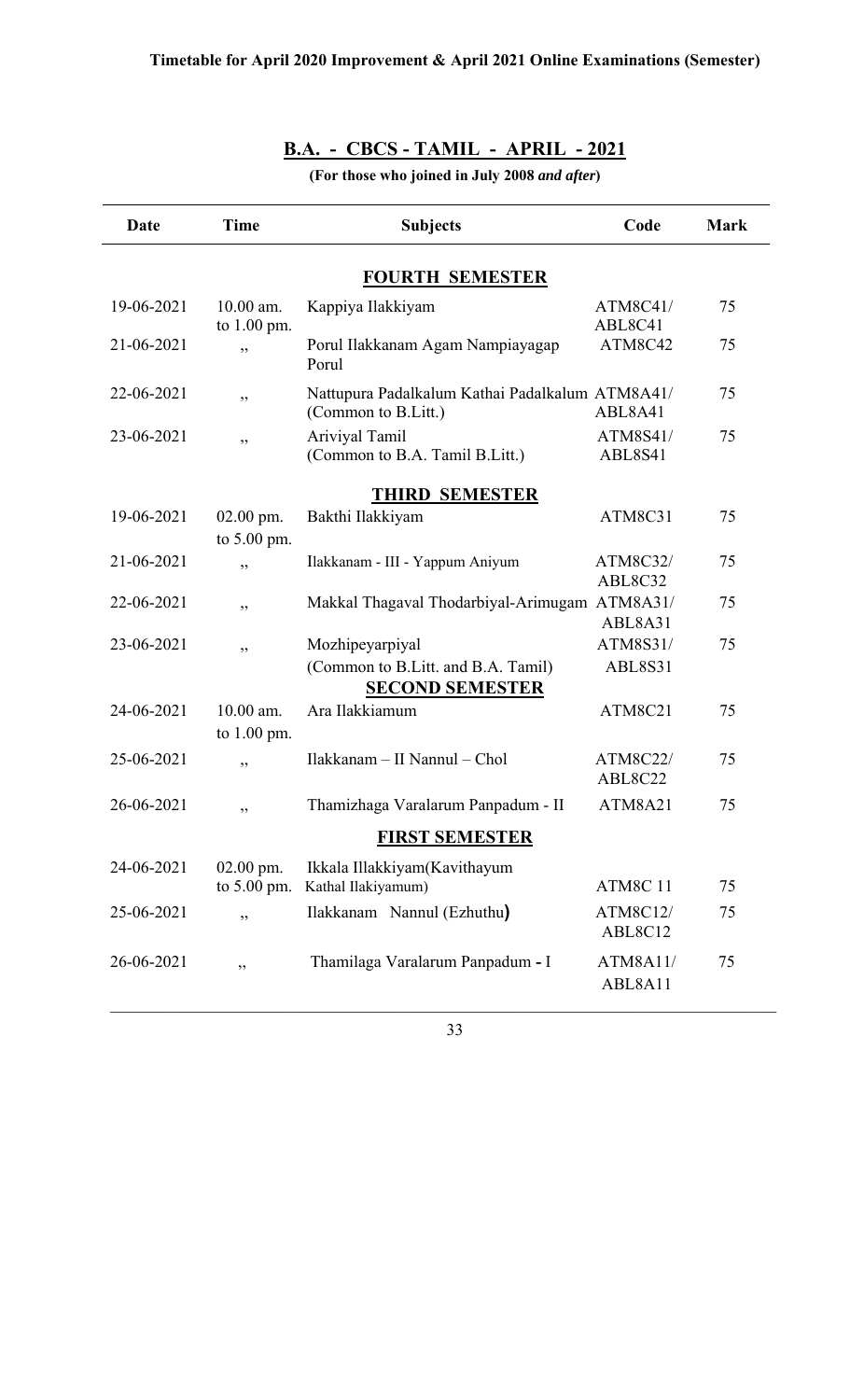| <b>Date</b> | <b>Time</b>                        | <b>Subjects</b>                                                           | Code                | <b>Mark</b> |  |
|-------------|------------------------------------|---------------------------------------------------------------------------|---------------------|-------------|--|
|             |                                    | <b>SIXTH SEMESTER</b>                                                     |                     |             |  |
| 15-06-2021  | $10.00$ am<br>to 1.00 pm           | Vilambarakkalai<br>(or)                                                   | ABLET63/<br>ATMET63 | 75          |  |
| ,,          | , 2, 3                             | Pottith Tamil                                                             | ABLET64/<br>ATMET64 | 75          |  |
| 16-06-2021  | ,,                                 | Petchu kalai                                                              | ABLES61/<br>ATMES61 | 75          |  |
| 17-06-2021  | , ,                                | Mozhi Payanpadu                                                           | ABLES62/<br>ATMES62 | 75          |  |
| 18-06-2021  | , ,                                | Thiraipadakkalaiyum Vimarsanamum                                          | ABLES63/<br>ATMES63 | 75          |  |
|             |                                    | FIFTH SEMESTER                                                            |                     |             |  |
| 15-06-2021  | $02.00$ pm<br>to $5.00 \text{ pm}$ | <b>Illakkiath Thiranaivial</b><br>(Common to B.A. Tamil)                  | ABLEC54/<br>ATMEC54 | 75          |  |
| 16-06-2021  | ,,                                 | <b>Elective</b><br>Kavin Kalaigal<br>(Common to B.A. Tamil)<br>$($ or $)$ | ABLET51/<br>ATMET51 | 75          |  |
| ,,          | ,,                                 | India Mozhi Illakkiam                                                     | ABLET52             | 75          |  |
| 17-06-2021  | , 2, 3                             | Aalumaithiran<br>(Common to B.A. Tamil)                                   | ABLES51/<br>ATMES51 | 75          |  |

**(For those who joined in July 2014** *and after***)**

34

**\_\_\_\_\_\_\_\_\_\_\_\_\_\_\_\_\_\_\_\_\_\_\_\_\_\_\_\_\_\_\_\_\_\_\_\_\_\_\_\_\_\_\_\_\_\_\_\_\_\_\_\_\_\_\_\_\_\_\_\_\_\_\_\_\_**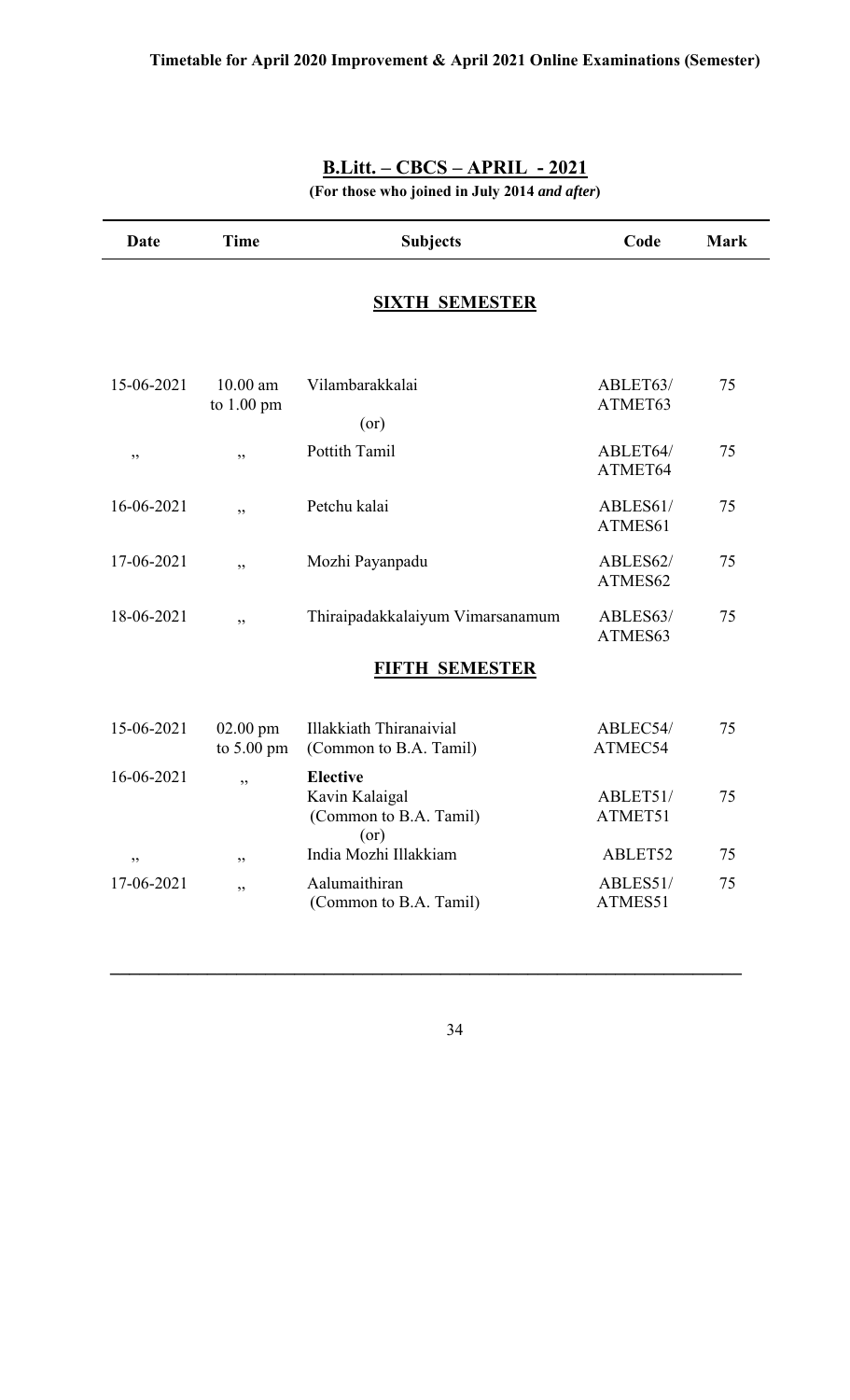| Date       | <b>Time</b>                  | <b>Subjects</b>                                                     | Code                | <b>Mark</b> |
|------------|------------------------------|---------------------------------------------------------------------|---------------------|-------------|
|            |                              | <b>FOURTH SEMESTER</b>                                              |                     |             |
| 19-06-2021 | $10.00$ am.<br>to 1.00 pm.   | Kappiya Ilakkiyam                                                   | ABLEC41             | 75          |
| 21-06-2021 | ,,                           | Porul Ilakkanam - Agamum puramum                                    | ABLEC42             | 75          |
| 22-06-2021 | ,,                           | Nattupuravial<br>(Common to B.A. Tamil)                             | ABLEA41/<br>ATMEA41 | 75          |
| 23-06-2021 | ,,                           | Ariviyal Tamil<br>(Common to B.A. Tamil)                            | ABLES41/<br>ATMES41 | 75          |
|            |                              | <b>THIRD SEMESTER</b>                                               |                     |             |
| 19-06-2021 | $02.00$ pm.<br>to 5.00 pm.   | Chitrillakiyam                                                      | ABLEC31             | 75          |
| 21-06-2021 | ,,                           | Illakkanam - Yappum Aniyum                                          | ABLEC32             | 75          |
| 22-06-2021 | ,,                           | Makkal Thagaval Thodarbiyal-Arimugam                                | ABLEA31             | 75          |
| 23-06-2021 | دد                           | Mozhi Peyarpiyal                                                    | ABLES31/<br>ATMES31 | 75          |
|            |                              | <b>SECOND SEMESTER</b>                                              |                     |             |
| 24-06-2021 | $10.00$ am.<br>to $1.00$ pm. | Samaya Ilakkiyam                                                    | ABLEC21             | 75          |
| 25-06-2021 | ,,                           | Illakkanam II - Nannul - Chol                                       | ABLEC22/<br>ATMEC22 | 75          |
| 26-06-2021 | ,,                           | Tamizhaga Varalarum Panpadum-II                                     | ABLEA21             | 75          |
|            |                              | <b>FIRST SEMESTER</b>                                               |                     |             |
| 24-06-2021 | $02.00$ pm.<br>to $5.00$ pm. | (For those who joined in July 2014 and after)<br>Indraiya Ilakkiyam | ABLEC11             | 75          |
| 25-06-2021 | ,,                           | Ilakkanam - I - Nannul - Ezhuthu                                    | ABLEC12/<br>ATMEC12 | 75          |
| 26-06-2021 | ,,                           | Tamizhaga Varalarum Panpadum - I                                    | ABLEA11/<br>ATMEA11 | 75          |

**(For those who joined in July 2014** *and after***)**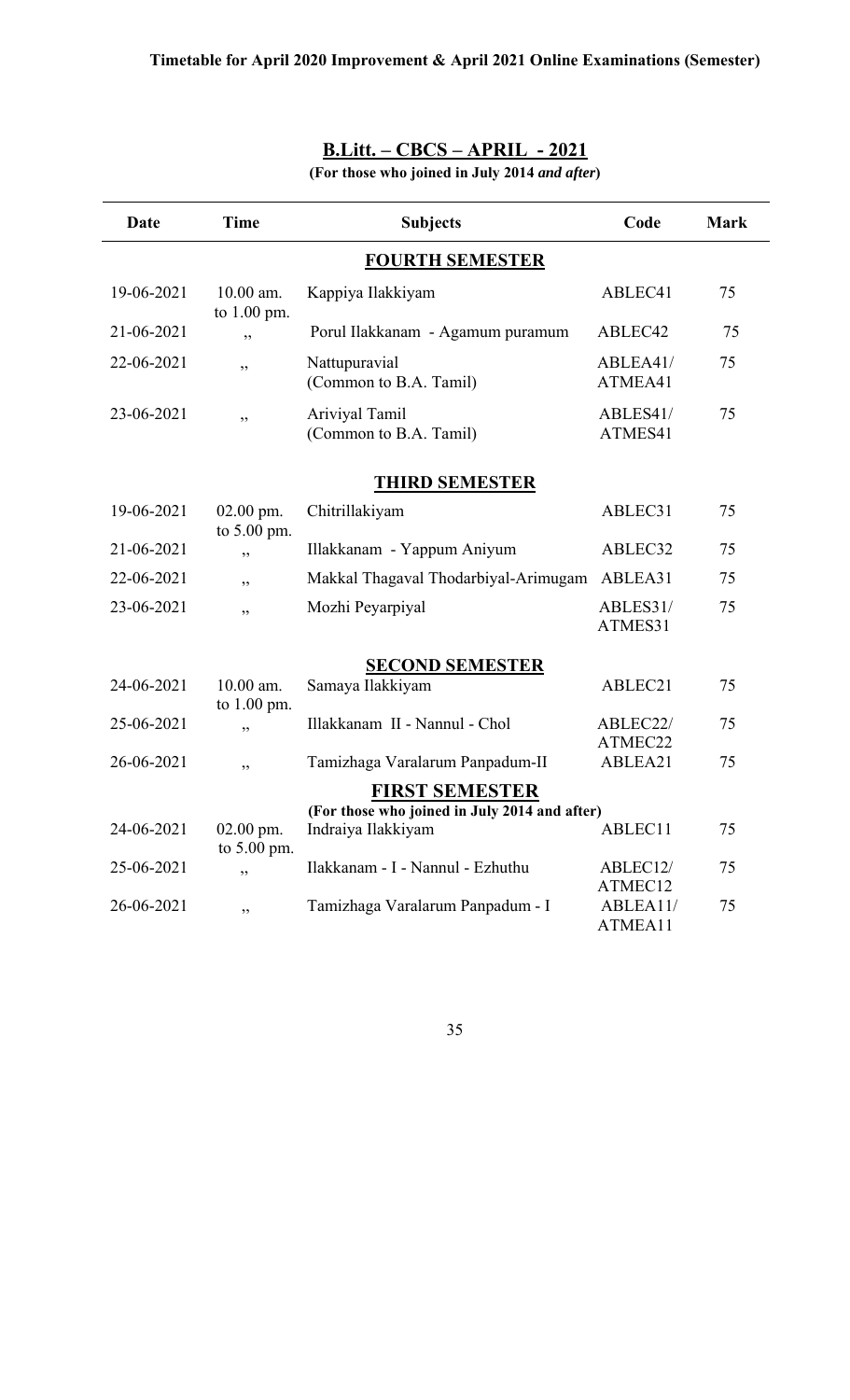|            |                                    | (For those who joined in July 2014 and after)                        |                     |             |
|------------|------------------------------------|----------------------------------------------------------------------|---------------------|-------------|
| Date       | <b>Time</b>                        | <b>Subjects</b>                                                      | Code                | <b>Mark</b> |
|            |                                    | <b>B.A. - TAMIL</b><br>(For those who joined in July 2018 and after) |                     |             |
| 15-06-2021 | $10.00$ am<br>to $1.00 \text{ pm}$ | Mozhi Payanpaadu<br>(Common to B.Litt.)                              | ABLJS62/<br>ATMJS62 | 75          |
| 16-06-2021 | $\lq \rq$                          | Thiraipadakkalaiyum Vimarsanamum<br>(Common to B.Litt.)              | ATMJS63/<br>ABLJS63 | 75          |
| 17-06-2021 | $\epsilon$ ,                       | <b>Elective:</b><br>Sutrulaviyal<br>(Common to B.Litt.)<br>(or)      | ABLJT61/<br>ATMJT61 | 75          |
| ,,         | $\epsilon$ ,                       | Tamizhaga Koil Kalaigal                                              | ABLJT62/            | 75          |
| 18-06-2021 | $\epsilon$ ,                       | Ithazhiyal<br>(Common to B.Litt.)<br>(or)                            | ABLJT63/<br>ATMJT63 | 75          |
| $\ddotsc$  |                                    | Pottith Tamil                                                        | ABLJT64/            | 75          |
|            |                                    | (Common to B.Litt.)                                                  |                     |             |
|            |                                    | <b>FIFTH SEMESTER</b>                                                |                     |             |
| 15-06-2021 | $2.00$ pm<br>to 5.00 pm            | Illakkiyathiranaiviyal<br>(Common to B.Litt.)                        | ABLJC54/<br>ATMJC54 | 75          |
| 16-06-2021 | ,,                                 | <b>Elective</b><br>Kavin Kalaigal (or)<br>(Common to B.Litt.)        | ABLJT51/<br>ATMJT51 | 75          |

#### 36

(Common to B.Litt.) ATMJS51

 *,, ,,* Indiya Mozhi Ilakkiam ABLJT52 75

17-06-2021 *,,* AAlumai Thiran ABLJS51/ 75

(or)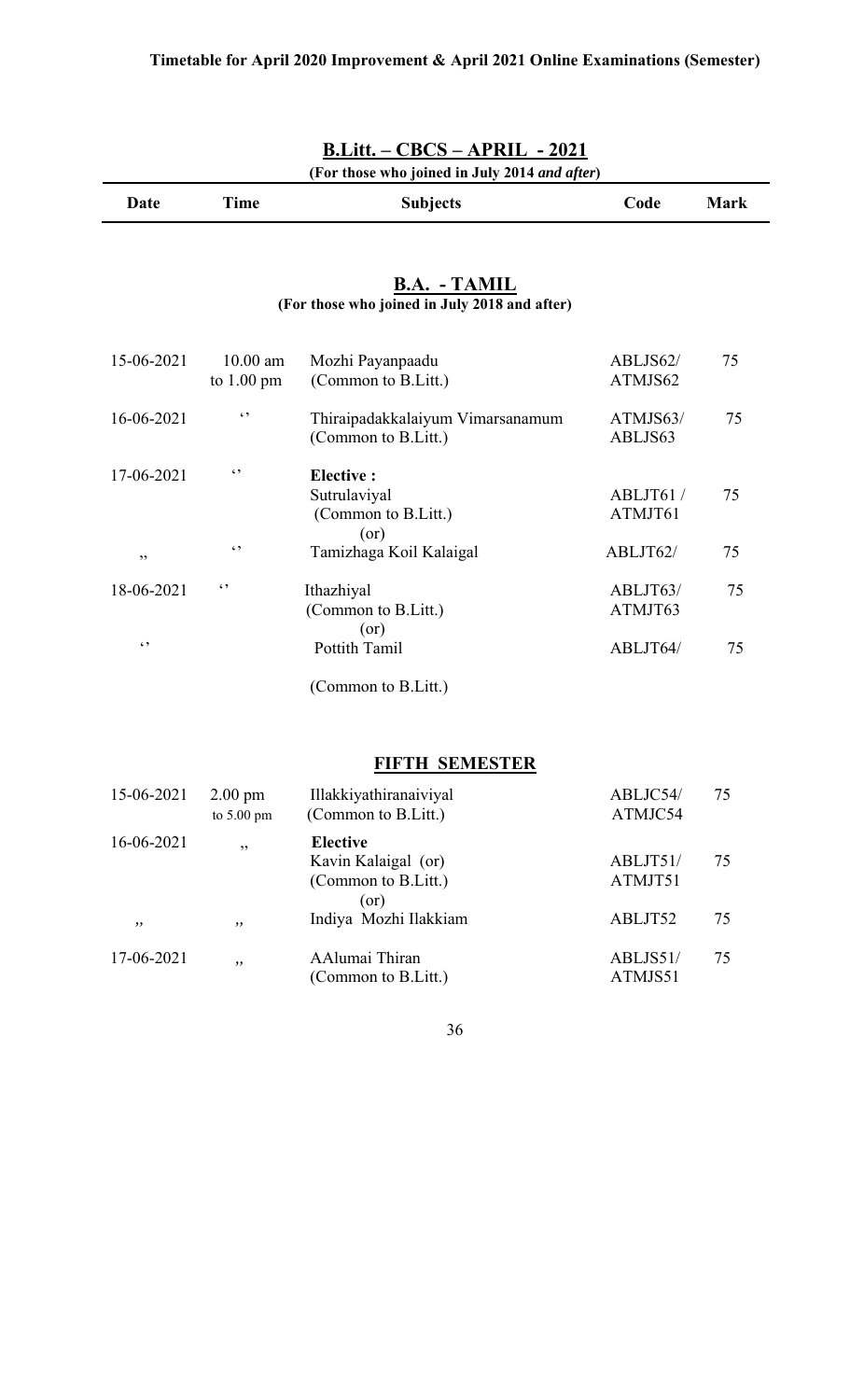**(For those who joined in July 2014** *and after***)**

| Date        | Time                 | <b>Subjects</b>                      | Code                | <b>Mark</b> |
|-------------|----------------------|--------------------------------------|---------------------|-------------|
|             |                      | <b>FOURTH SEMESTER</b>               |                     |             |
|             |                      | (For those who joined in July 2018)  |                     |             |
| 19-06-2021  | $10.00$ am           | Kappiya Ilakkiyam                    | ABLJC41/<br>ATMJC41 | 75          |
|             | to $1.00 \text{ pm}$ |                                      |                     |             |
| 21-06-2021  | ,,                   | Porul Ilakkanam Agamum Puramum       | ABLJC42             | 75          |
|             |                      |                                      |                     |             |
| 22-06-2021  |                      | Nattupuraviyal                       | ABLJA41/            | 75          |
|             |                      |                                      | ATMJA4              |             |
| 23-06-2021  |                      | Ariviyal Tamil                       | ABLJS41/            | 75          |
|             | ,,                   |                                      | ATMJS41             |             |
|             |                      | <b>THIRD SEMESTER</b>                |                     |             |
| 19-06-2021  | $2.00$ pm            | Chitrillakkiyam                      | ABLJC31             | 75          |
|             | to $5.00 \text{ pm}$ |                                      |                     |             |
| 21-06-2021  | , ,                  | Ilakkanam – Yappum Aniyum            | ABLJC32             | 75          |
| 22-06-2021. |                      | Makkal Thagaval Thodarbiyal Arimugam | ABLJA31/            | 75          |
|             |                      |                                      | ATMJA31             |             |
| 23-06-2021  | ,,                   | Mozhi Peyarppiyal                    | ABLJS31/            | 75          |
|             |                      |                                      | ATMJS31             |             |

#### **SECOND SEMESTER**

|            |                      | (For those who joined in July 2018) |          |    |
|------------|----------------------|-------------------------------------|----------|----|
| 24-06-2021 | $10.00$ am.          | Samaya Ilakkiyam                    | ABLJC21  | 75 |
| 25-06-2021 | to $1.00$ pm.<br>, , | Illakkanam - Nannul - Chol          | ABLJC22/ | 75 |
|            |                      |                                     | ATMJC22  |    |
| 26-06-2021 | , ,                  | Tamizhaga Varalarum Panpadum-II     | ABLJA21/ | 75 |
|            |                      |                                     | ATMJA21  |    |
|            |                      | <b>FIRST SEMESTER</b>               |          |    |
| 24-06-2021 | $02.00$ pm.          | Ikkala Ilakiyam(Kavithayum          | ABLJC11  | 75 |
|            | to $5.00$ pm.        | Kalai Ilakiyamum                    |          |    |
| 25-06-2021 | , ,                  | Illakkanam Nannul (Ezhuthu)         | ABLJC12/ | 75 |
|            |                      |                                     | ATMJC12  |    |
| 26-06-2021 | ,,                   | Tamizhaga Varalarum Panpadum-I      | ABLJA11/ | 75 |
|            |                      |                                     | ATMJA11  |    |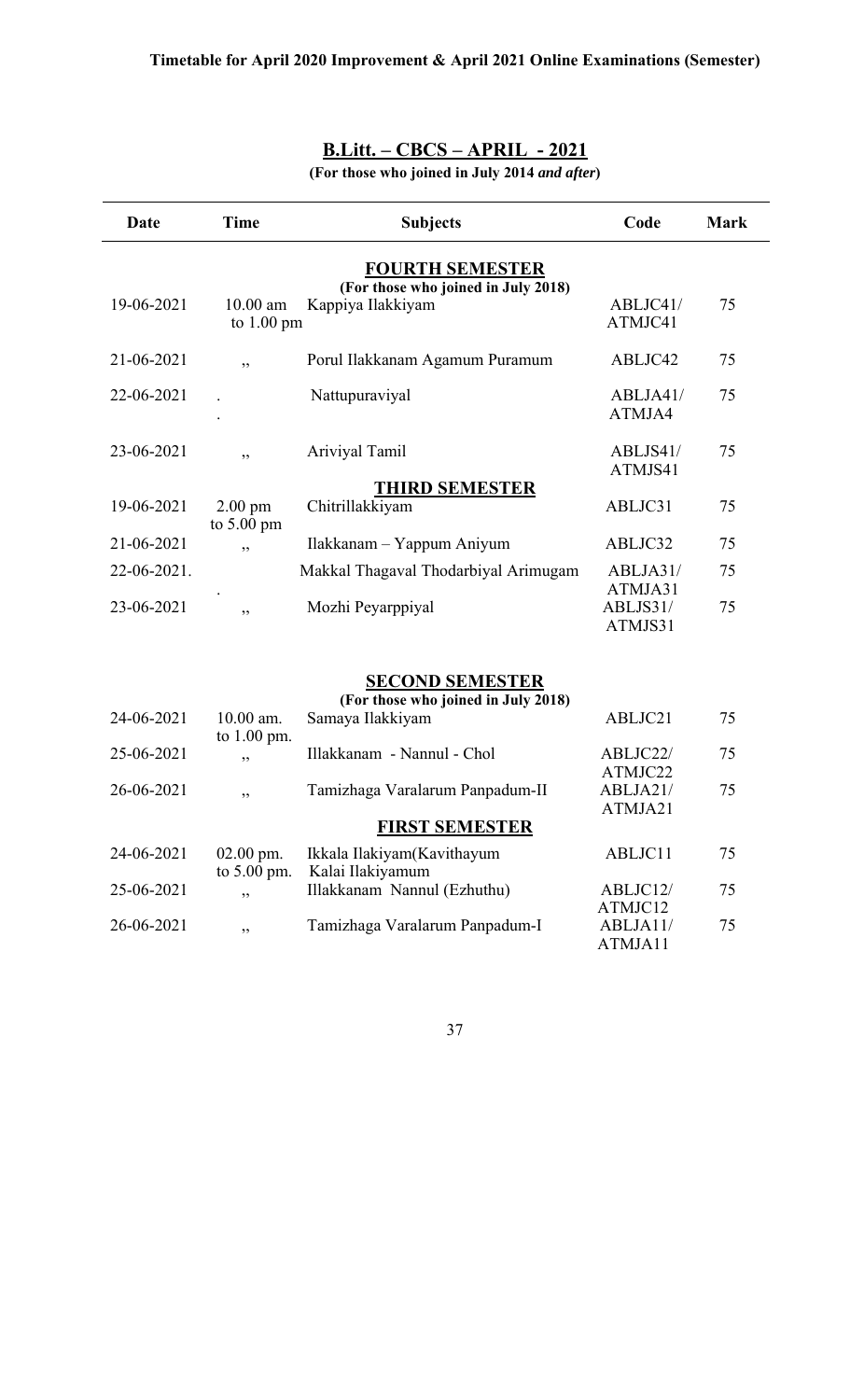| Date           | <b>Time</b>                      | <b>Subjects</b>                                                             | Code    | <b>Mark</b> |  |  |  |  |  |  |
|----------------|----------------------------------|-----------------------------------------------------------------------------|---------|-------------|--|--|--|--|--|--|
| SILAYATHIKARAM |                                  |                                                                             |         |             |  |  |  |  |  |  |
| 28-06-2021     | $02.00$ pm.<br>to $5.00$ pm.     | First Semester - Pukar Kaandam                                              | USPJL11 | 75          |  |  |  |  |  |  |
| ,,             | 10.00 am.<br>to $1.00$ pm.       | Second Semester - Silapathikaram<br>Madurai Kandam (For B.Litt. candidates) | USPJL21 | 75          |  |  |  |  |  |  |
| 29-06-2021     | $02.00$ pm.<br>to 5.00 pm.       | Third Semester - Silapathikaram<br>Vanji Kaandam                            | USPJL31 | 75          |  |  |  |  |  |  |
| ,,             | 10.00 am.<br>to 1.00 pm          | Aakkavial<br>SILAPATHIKARAM                                                 | USPJL41 | 75          |  |  |  |  |  |  |
|                |                                  |                                                                             |         |             |  |  |  |  |  |  |
| 28-06-2021     | $02.00$ pm.<br>to $5.00$ pm.     | First Semester - Pukar Kaandam                                              | USPEL11 | 75          |  |  |  |  |  |  |
| ,,             | 10.00am.<br>to $1.00 \text{ pm}$ | Second Semester - Madurai Kaandam                                           | USPEL21 | 75          |  |  |  |  |  |  |
| 29-06-2021     | $02.00$ pm.<br>to 5.00 pm.       | Third Semester - Vanchi Kaandam                                             | USPEL31 | 75          |  |  |  |  |  |  |
| ,,             | $10.00$ am.<br>to $1.00$ pm.     | Fourth Semester - Aakkavial                                                 | USPEL41 | 75          |  |  |  |  |  |  |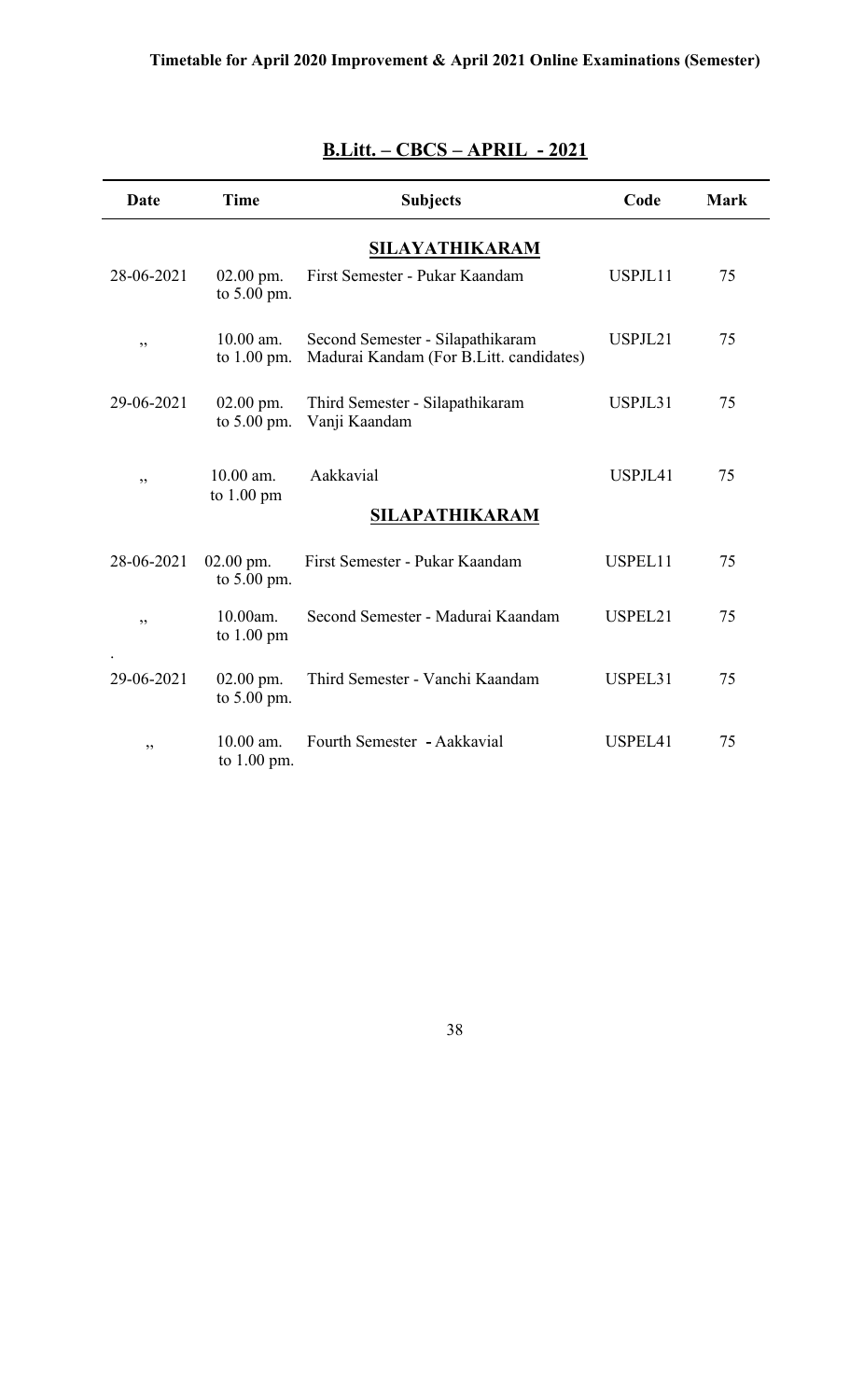| <b>B.Litt. – CBCS – APRIL - 2021</b><br>(For those who joined in July 2014 and after) |                                        |                                                                    |         |    |  |  |  |  |  |  |
|---------------------------------------------------------------------------------------|----------------------------------------|--------------------------------------------------------------------|---------|----|--|--|--|--|--|--|
| Date                                                                                  | <b>Time</b><br>Code<br><b>Subjects</b> |                                                                    |         |    |  |  |  |  |  |  |
|                                                                                       |                                        |                                                                    |         |    |  |  |  |  |  |  |
|                                                                                       |                                        | <b>SPECIAL SUBJECT</b>                                             |         |    |  |  |  |  |  |  |
| 30-06-2021                                                                            | $02.00$ pm.<br>to $5.00 \text{ pm}$    | First Semester - Kalvetial                                         | UKLJL11 | 75 |  |  |  |  |  |  |
| ,,                                                                                    | $10.00$ am.<br>to $1.00$ pm.           | Second Semester - Thirukural<br>Porutpaal (For B.Litt. candidates) | UKLJL21 | 75 |  |  |  |  |  |  |
| $01-07-2021$                                                                          | $02.00$ pm.<br>to $5.00$ pm.           | Third Semester – Thirukural Porutpaal                              | UKLJL31 | 75 |  |  |  |  |  |  |
| ,,                                                                                    | $10.00$ am.<br>to $1.00$ pm.           | Fourth Semester - Thirukural Inbathupal                            | UKLJL41 | 75 |  |  |  |  |  |  |
|                                                                                       |                                        | <b>SPECIAL SUBJECT</b>                                             |         |    |  |  |  |  |  |  |
| 30-06-2021                                                                            | 02.00 Pm.<br>to $5.00 \text{ pm}$      | First Semester - Kalvetial                                         | UKLEL11 | 75 |  |  |  |  |  |  |
| ,,                                                                                    | 10.00 Am.<br>to 1.00 pm.               | Second Semester - Thirukural Arathupaul                            | UKLEL21 | 75 |  |  |  |  |  |  |
| 01-07-2021                                                                            | 02.00 Pm.<br>to $5.00$ pm.             | Third Semester - Thirukural Porutpal                               | UKLEL31 | 75 |  |  |  |  |  |  |
| ,,                                                                                    | $10.00$ am.<br>to $1.00$ pm.           | Fourth Semester - Thirukkural Inbathupal                           | UKLEL41 | 75 |  |  |  |  |  |  |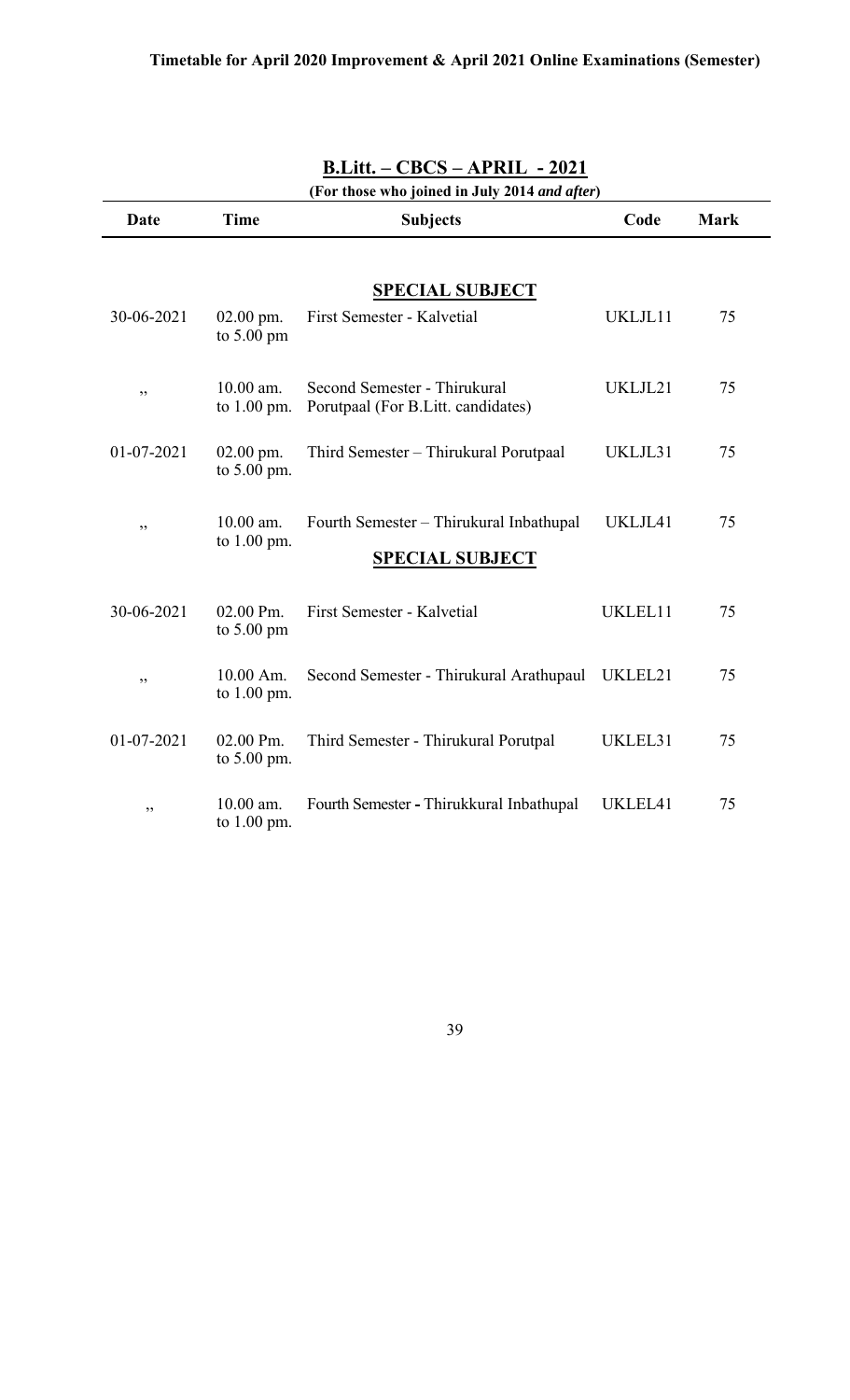| <b>B.Litt. – CBCS – APRIL - 2021</b> |                                                                                   |                                   |                                               |  |  |  |  |  |
|--------------------------------------|-----------------------------------------------------------------------------------|-----------------------------------|-----------------------------------------------|--|--|--|--|--|
| <b>Time</b>                          | <b>Subjects</b>                                                                   | Code                              | <b>Mark</b>                                   |  |  |  |  |  |
|                                      | <b>SIXTH SEMESTER</b>                                                             |                                   |                                               |  |  |  |  |  |
| $10.00$ am<br>to $1.00 \text{ pm}$   | Vilambarak Kalai<br>(OR) (Common to B.A. Tamil)                                   | ABL8A63/<br>ATM8A63               | 75                                            |  |  |  |  |  |
| ,,                                   | Porttith Tamil<br>(Common to B.A. Tamil)                                          | ABL8A64/<br>ATM8A64               | 75                                            |  |  |  |  |  |
| ,,                                   | Petchu Kalai<br>(Common to B.A. Tamil)                                            | ABL8S61/<br><b>ATM8S61</b>        | 75                                            |  |  |  |  |  |
| ,,                                   | Mozhi Paiyanpadu<br>(Common to B.A. Tamil)                                        | <b>ABL8S62/</b><br><b>ATM8S62</b> | 75                                            |  |  |  |  |  |
| دد                                   | Thiraippadalkalum Vimarsanamum<br>(Common to B.A. Tamil)<br><b>FIFTH SEMESTER</b> | ABL8S63/<br>ATM8S63               | 75                                            |  |  |  |  |  |
| $02.00$ pm<br>to $5.00 \text{ pm}$   | <b>Illakkiath Thiranaivial</b><br>(Common to B.A. Tamil)                          | ABL8C54/<br>ATM8C54               | 75                                            |  |  |  |  |  |
| ,,                                   | Kavin Kalaigal<br>(Common to B.A. Tamil)                                          | ABL8A51/<br>ATM8A51               | 75                                            |  |  |  |  |  |
| , 2, 3                               | India Mozhi Illakkiam<br>(Common to B.A. Tamil)                                   | ABL8A52/<br>ATM8A52               | 75                                            |  |  |  |  |  |
| ,,                                   | Aalumai Thiran<br>(Common to B.A. Tamil)                                          | ABL8S51/<br><b>ATM8S51</b>        | 75                                            |  |  |  |  |  |
|                                      |                                                                                   | (OR)                              | (For those who joined in July 2014 and after) |  |  |  |  |  |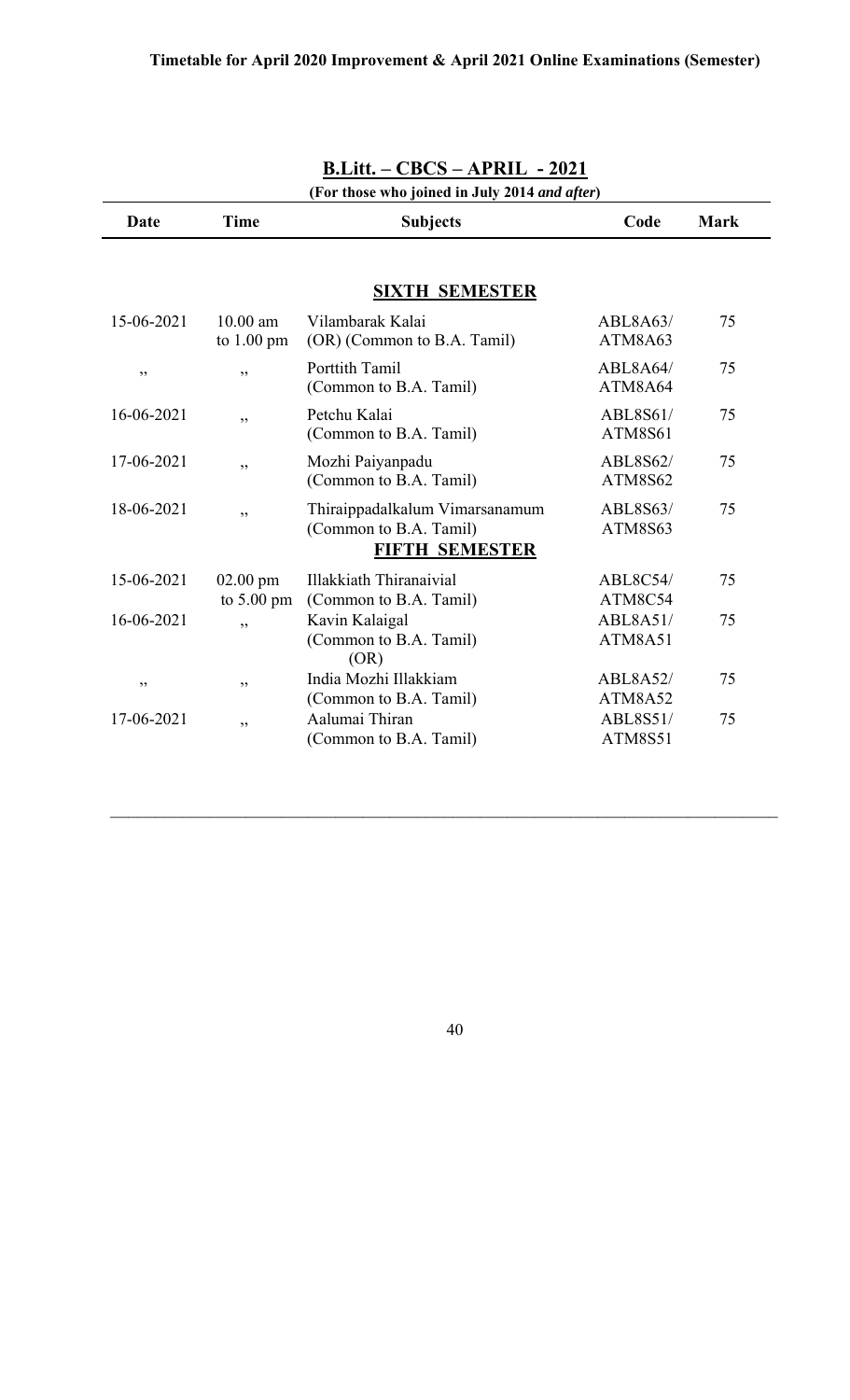| (For those who joined in July 2014 and after) |                              |                                                                           |                                   |             |  |  |  |  |
|-----------------------------------------------|------------------------------|---------------------------------------------------------------------------|-----------------------------------|-------------|--|--|--|--|
| Date                                          | <b>Time</b>                  | <b>Subjects</b>                                                           | Code                              | <b>Mark</b> |  |  |  |  |
|                                               |                              |                                                                           |                                   |             |  |  |  |  |
|                                               |                              | <b>FOURTH SEMESTER</b>                                                    |                                   |             |  |  |  |  |
| 19-06-2021                                    | $10.00$ am.<br>to $1.00$ pm. | Kappiya Ilakkiyam                                                         | ABL8C41/<br>ATM8C41               | 75          |  |  |  |  |
| 21-06-2021                                    | ,,                           | Ilakkanam - IV - Agamum puramum                                           | ABL8C42                           | 75          |  |  |  |  |
| 22-06-2021                                    | ,,                           | Nattupura Padalkalum Kathai Padalkalum ABL8A41/<br>(Common to B.A. Tamil) | ATM8A41                           | 75          |  |  |  |  |
| 23-06-2021                                    | ,,                           | Ariviyal Tamil<br>(Common to B.A. Tamil)                                  | ABL8S41/<br>ATM8S41               | 75          |  |  |  |  |
|                                               |                              | <b>THIRD SEMESTER</b>                                                     |                                   |             |  |  |  |  |
| 19-06-2021                                    | $02.00$ pm.<br>to 5.00 pm.   | Chitrillakkiyam                                                           | ABL8C31                           | 75          |  |  |  |  |
| 21-06-2021                                    | ,,                           | Ilakkanam - III - Yappum Anniyum                                          | <b>ABL8C32/</b><br>ATM8C32        | 75          |  |  |  |  |
| 22-06-2021                                    | ,,                           | Makkal Thagaval Thodarbial<br>Arimugam                                    | ABL8A31/<br>ATM8A31               | 75          |  |  |  |  |
| 23-06-2021                                    | ,,                           | Mozhipeyarpiyal                                                           | <b>ABL8S31/</b><br><b>ATM8S31</b> | 75          |  |  |  |  |
|                                               |                              | <b>SECOND SEMESTER</b>                                                    |                                   |             |  |  |  |  |
| 24-06-2021                                    | 10.00 am.<br>to 1.00 pm.     | Samaya Ilakkiam                                                           | ABL8C21                           | 75          |  |  |  |  |
| 25-06-2021                                    | ,,                           | Ilakkanam - II - Nannul - Chol                                            | <b>ABL8C22/</b><br>ATM8C22        | 75          |  |  |  |  |
| 26-06-2021                                    | ,,                           | Tamizhaga Varalarum Panpadum-II                                           | ABL8A21                           | 75          |  |  |  |  |
|                                               |                              | <b>FIRST SEMESTER</b>                                                     |                                   |             |  |  |  |  |
| 24-06-2021                                    | 02.00 pm.<br>to $5.00$ pm.   | Indraiya Ilakkiyam                                                        | ABL8C11                           | 75          |  |  |  |  |
| 25-06-2021                                    | ,,                           | Ilakkanam - I - Nannul - Ezhuthu                                          | ABL8C12/<br>ATM8C12               | 75          |  |  |  |  |
| 26-06-2021                                    | ,,                           | Tamizhaga Varalarum Panpadum - I                                          | ABL8A11/                          | 75          |  |  |  |  |

|            | $B.Litt. - CBCS - APRIL - 2021$ |  |  |  |                |  |  |
|------------|---------------------------------|--|--|--|----------------|--|--|
| $\sqrt{2}$ |                                 |  |  |  | $\blacksquare$ |  |  |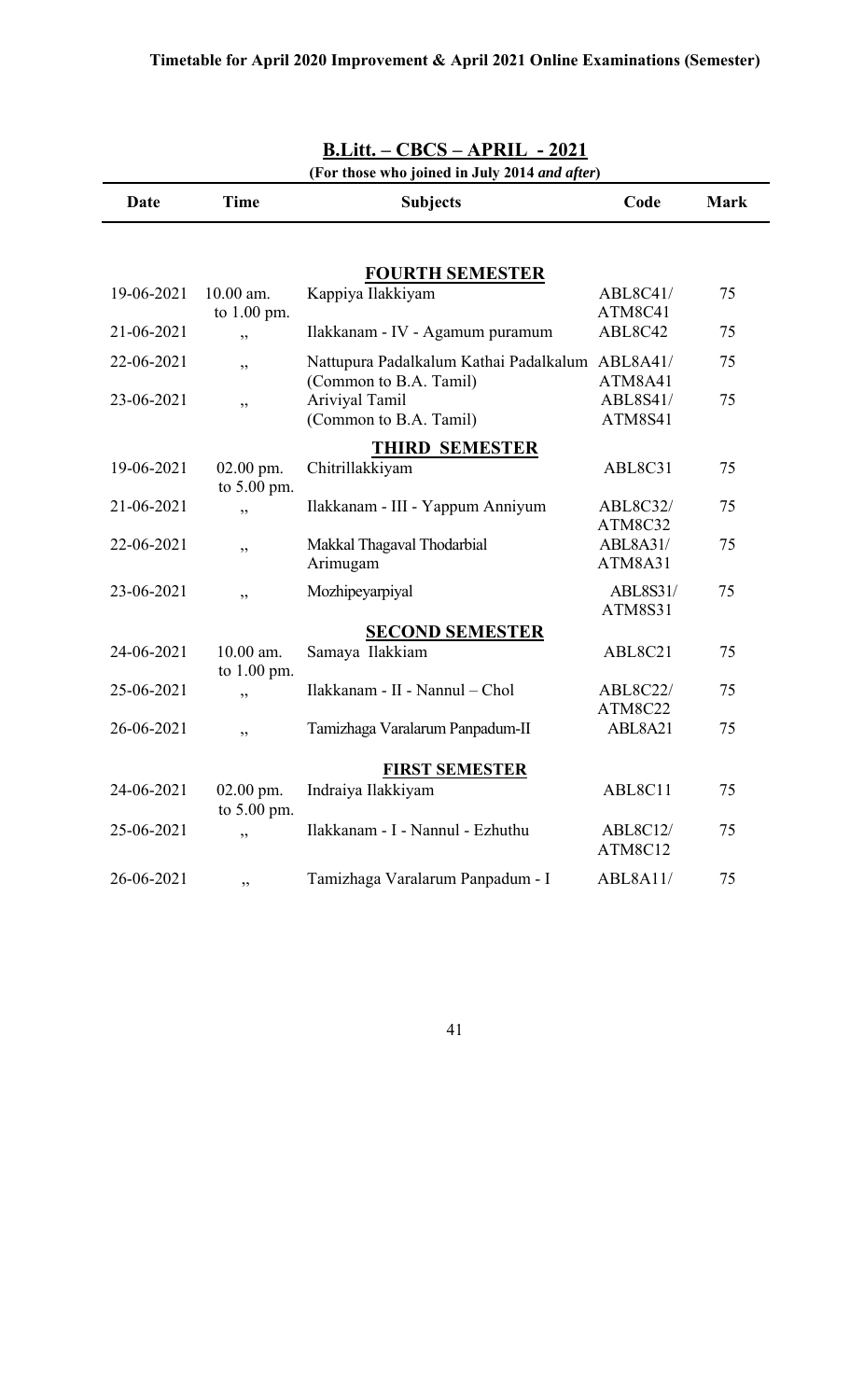| Date             | <b>Time</b>                  | <b>Subjects</b>                                      | Code           | <b>Mark</b> |
|------------------|------------------------------|------------------------------------------------------|----------------|-------------|
| 28-06-2021       | $02.00$ pm.<br>to 5.00 pm.   | SILAPATHIKARAM<br>First Semester - Pukar Kaandam     | <b>USP8L11</b> | 75          |
| ,,               | $10.00$ am.<br>to 1.00 pm.   | Second Semester - Madurai Kaandam                    | <b>USP8L21</b> | 75          |
| 29-06-2021       | $02.00$ pm.<br>to 5.00 pm.   | Third Semester - Vanchikaandam                       | <b>USP8L31</b> | 75          |
| ,,               | $10.00$ am.<br>to 1.00 pm.   | <b>Fourth Semester - Aakkavial</b>                   | <b>USP8L41</b> | 75          |
| 30-06-2021       | $02.00$ pm.<br>to $5.00$ pm. | <b>SPECIAL SUBJECT</b><br>First Semester - Kalvetial | UKL8L11        | 75          |
| ,,               | 10.00 am.<br>to $1.00$ pm.   | Second Semester - Thirukural Arathupal               | <b>UKL8L21</b> | 75          |
| $01 - 07 - 2021$ | $02.00$ pm.<br>to 5.00 pm.   | <b>Third Semester - Thirukkural Porutpal</b>         | UKL8L31        | 75          |
| ,,               | $10.00$ am.<br>to $1.00$ pm. | Fourth Semester - Thirukkural Inbathupal             | UKL8L41        | 75          |

**(For those who joined in July 2008** *and after***)**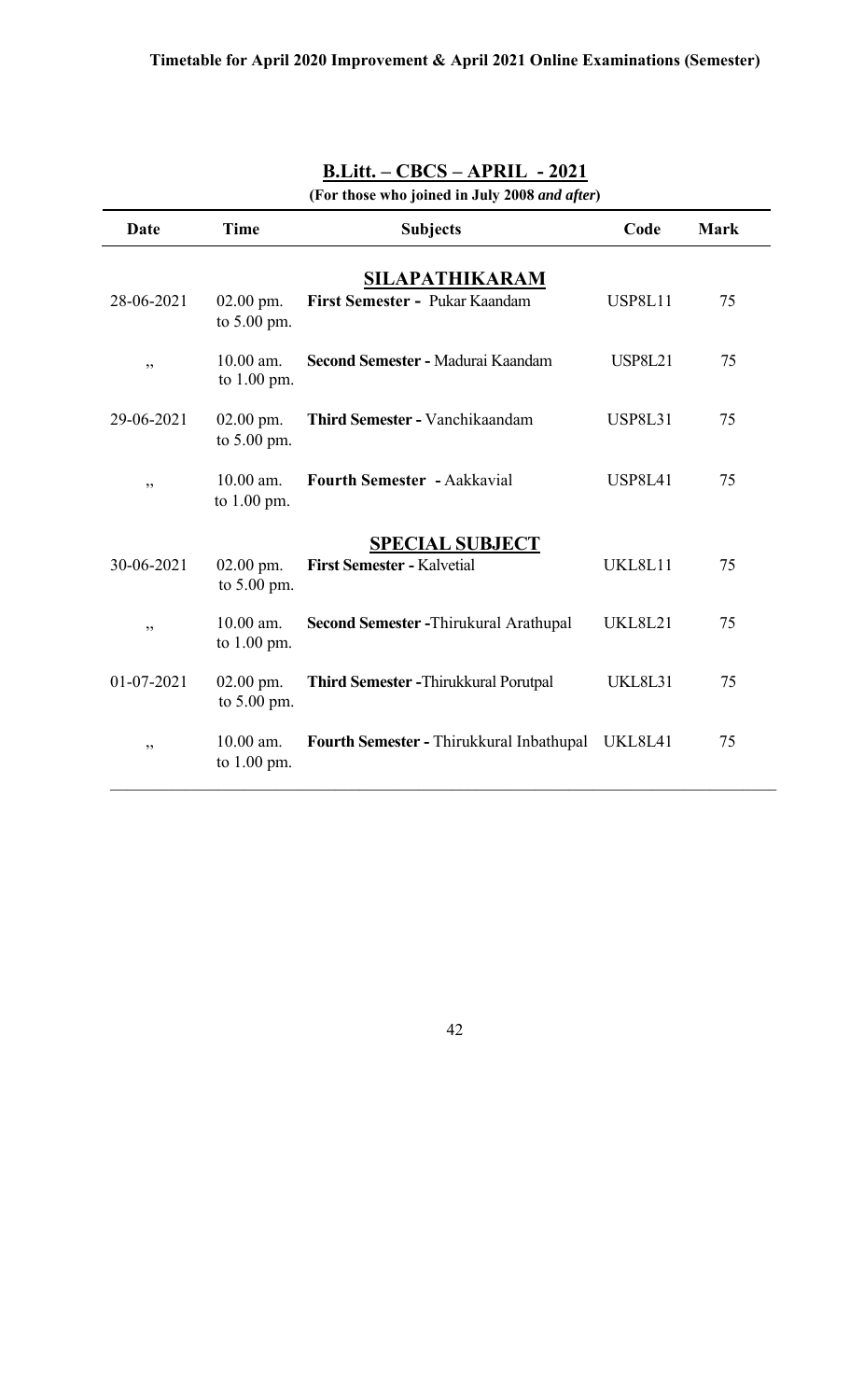#### **B.B.A. (AVIATION MANAGEMENT) CBCS EXAMINATION - APRIL - 2021**

| Date       | <b>Time</b>                                | <b>Subjects</b>                                | Code     | <b>Mark</b> |
|------------|--------------------------------------------|------------------------------------------------|----------|-------------|
|            |                                            | <b>SIXTH SEMESTER</b>                          |          |             |
| 15-06-2021 | $10.00$ am<br>to $1.00 \text{ pm}$         | Airport maintenance management                 | ABVFC64  | 75          |
| 16-06-2021 | , ,                                        | <b>Customer Relationship Management</b>        | ABVFS61  | 75          |
|            |                                            | <b>FIFTH SEMESTER</b>                          |          |             |
| 15-06-2021 | $02.00 \text{ pm}$<br>to $5.00 \text{ pm}$ | Aviation Law & Aircraft Rules &<br>Regulations | ABVFC54  | 75          |
| 16-06-2021 | , ,                                        | Body Language and Interview Skills             | ABVFS51/ | 75          |
|            |                                            |                                                |          |             |
|            |                                            | <b>FOURTH SEMESTER</b>                         |          |             |
| 17-06-2021 | 10.00 am.<br>to $1.00$ pm.                 | Human Resources Management                     | ABVFC41  | 75          |
| 18-06-2021 | , ,                                        | <b>Financial Management</b>                    | ABVFC42  | 75          |
| 19-06-2021 | ,,                                         | Logistics and Cargo Management                 | ABVFC43  | 75          |
| 21-06-2021 | ,,                                         | MS Office Theory and Practice                  | ABVFC44  | 75          |
| 22-06-2021 | ,,                                         | <b>Business Law</b>                            | ABVFA41  | 75          |
| 23-06-2021 | ,,                                         | Leadership and Communicative Skills            | ABVFS41  | 75          |
| 24-06-2021 | ,,                                         | <b>Presentation Skills</b>                     | ABVFS42  | 75          |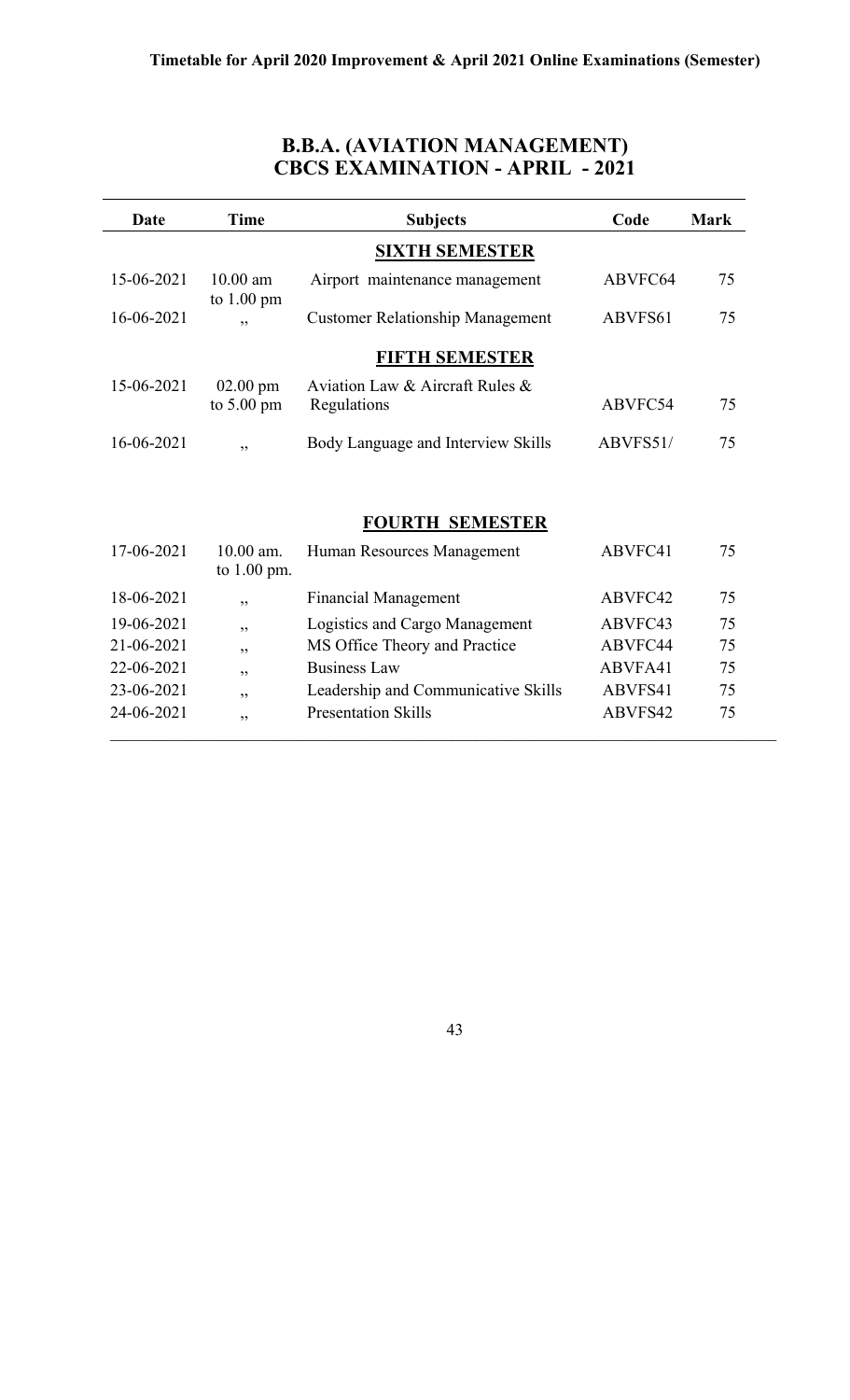| <b>B.B.A. (AVIATION MANAGEMENT)</b>    |
|----------------------------------------|
| <b>CBCS EXAMINATION - APRIL - 2021</b> |

| Date       | Time                       | <b>Subjects</b>                     | Code     | <b>Mark</b> |
|------------|----------------------------|-------------------------------------|----------|-------------|
|            |                            | <b>THIRD SEMESTER</b>               |          |             |
| 17-06-2021 | $02.00$ pm.<br>to 5.00 pm. | Retail Management                   | ABVFC31  | 75          |
| 18-06-2021 | ,,                         | Production and Materials Management | ABVFC32  | 75          |
| 19-06-2021 | , ,                        | <b>Marketing Management</b>         | ABVFC33  | 75          |
| 21-06-2021 | ,,                         | Management Information System       | ABVFC34  | 75          |
| 22-06-2021 | ,,                         | Management and Cost Accounting      | ABVFA31  | 75          |
| 23-06-2021 | ,,                         | <b>Personality Development</b>      | ABVFS31  | 75          |
| 24-06-2021 | ,,                         | <b>Buyer Behaviour</b>              | ABVFS32  | 75          |
|            |                            | <b>SECOND SEMESTER</b>              |          |             |
| 25-06-2021 | 10.00 am.                  | Organizational Behaviour            | ABVFC21  | 75          |
|            | to 1.00 pm.                |                                     |          |             |
| 26-06-2021 | , ,                        | <b>Economics for Executives</b>     | ABVFC22  | 75          |
| 28-06-2021 | , ,                        | Mathematics for Management - II     | ABVFA21  | 75          |
|            |                            | <b>FIRST SEMESTER</b>               |          |             |
| 25-06-2021 | $02.00$ pm.<br>to 5.00 pm. | <b>Management Process</b>           | ABVFC11  | 75          |
| 26-06-2021 | , ,                        | <b>Financial Accounting</b>         | ABVFC12/ | 75          |
|            |                            |                                     | ABAFC12  |             |
| 28-06-2021 | ,,                         | Mathematics for Management - I      | ABVFA11  | 75          |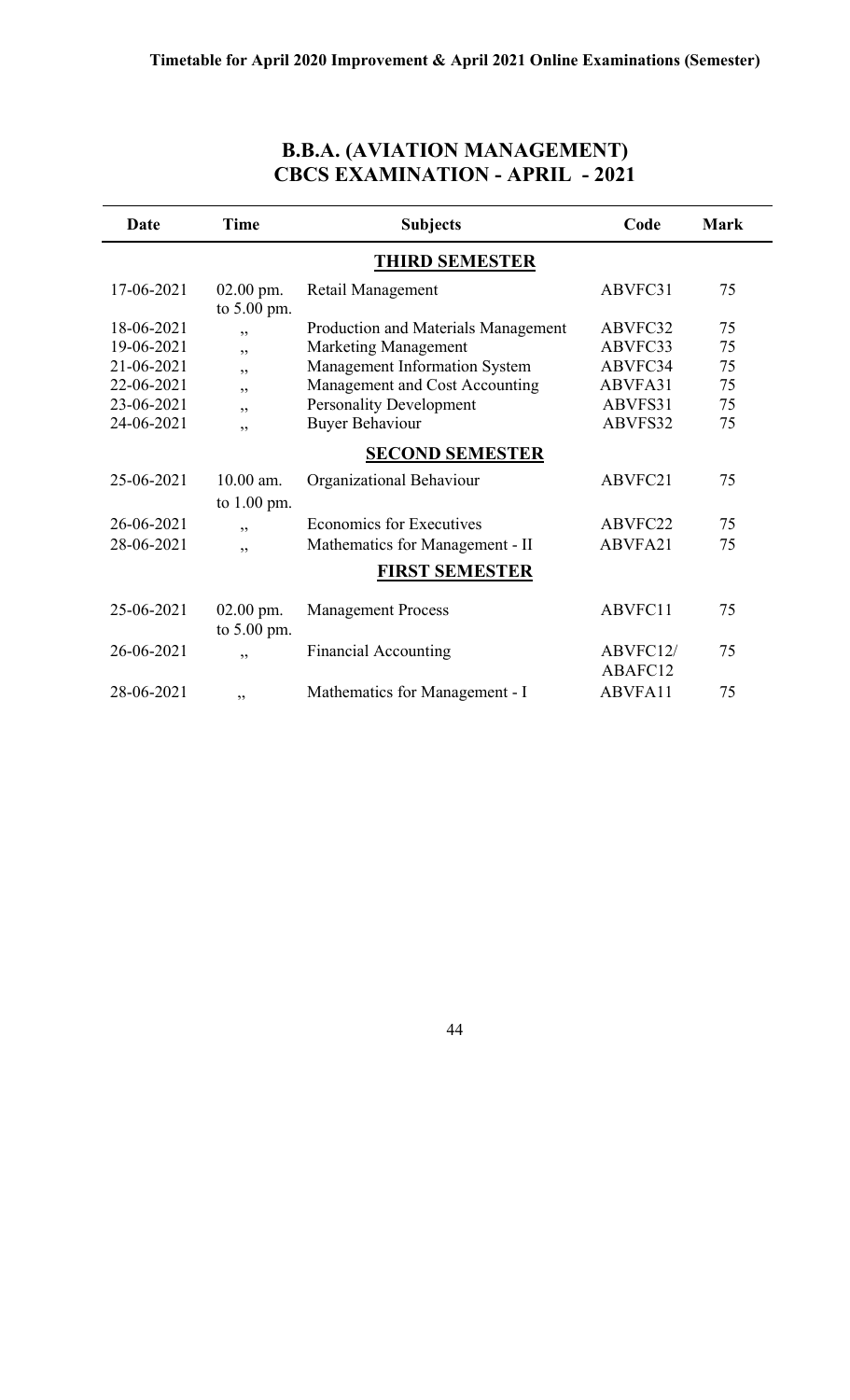| <b>Date</b>              | <b>Time</b>              | <b>Subjects</b>                                             | Code                           | <b>Mark</b> |
|--------------------------|--------------------------|-------------------------------------------------------------|--------------------------------|-------------|
|                          |                          | <b>SIXTH SEMESTER</b>                                       |                                |             |
| 15-06-2021               | $10.00$ am<br>to 1.00 pm | <b>Strategic Management for Aviation</b>                    | ABVJC64                        | 75          |
| 16-06-2021               | ,,                       | <b>Employability Skills</b>                                 | ABVJS61/<br>ABAJS61            | 75          |
|                          |                          | <b>FIFTH SEMESTER</b>                                       |                                |             |
| 15-06-2021               | $02.00$ pm<br>05.00 pm   | Airlines Insurance                                          | ABVJC54                        | 75          |
| 16-06-2021               | , ,                      | Leadership and Communication Skills                         | ABVJS51/<br>ABAJS51            | 75          |
| 18-06-2021               | $10.00$ am               | <b>FOURTH SEMESTER</b><br>Logistics for Aviation Industry   | ABVJC41                        | 75          |
| 19-06-2021               | to 1.00 pm<br>,,         | <b>Marketing Management</b>                                 | ABVJC42/<br>ABAJC42            | 75          |
| 21-06-2021<br>22-06-2021 | ,,<br>,,                 | <b>Information Management</b><br>Human Resources Management | ABVJC43<br>ABVJC44/<br>ABAJC44 | 75<br>75    |
| 23-06-2021               |                          | <b>Statistics for Aviation</b>                              | ABVJA41                        | 75          |
| 24-06-2021               | , ,                      | <b>Interview Skills</b>                                     | ABVJS41/<br>ABAJS41            | 75          |
| 25-06-2021               | ,,                       | <b>Presentation Skills</b>                                  | ABVJS42                        | 75          |

## **B.B.A. (AVIATION MANAGEMENT)**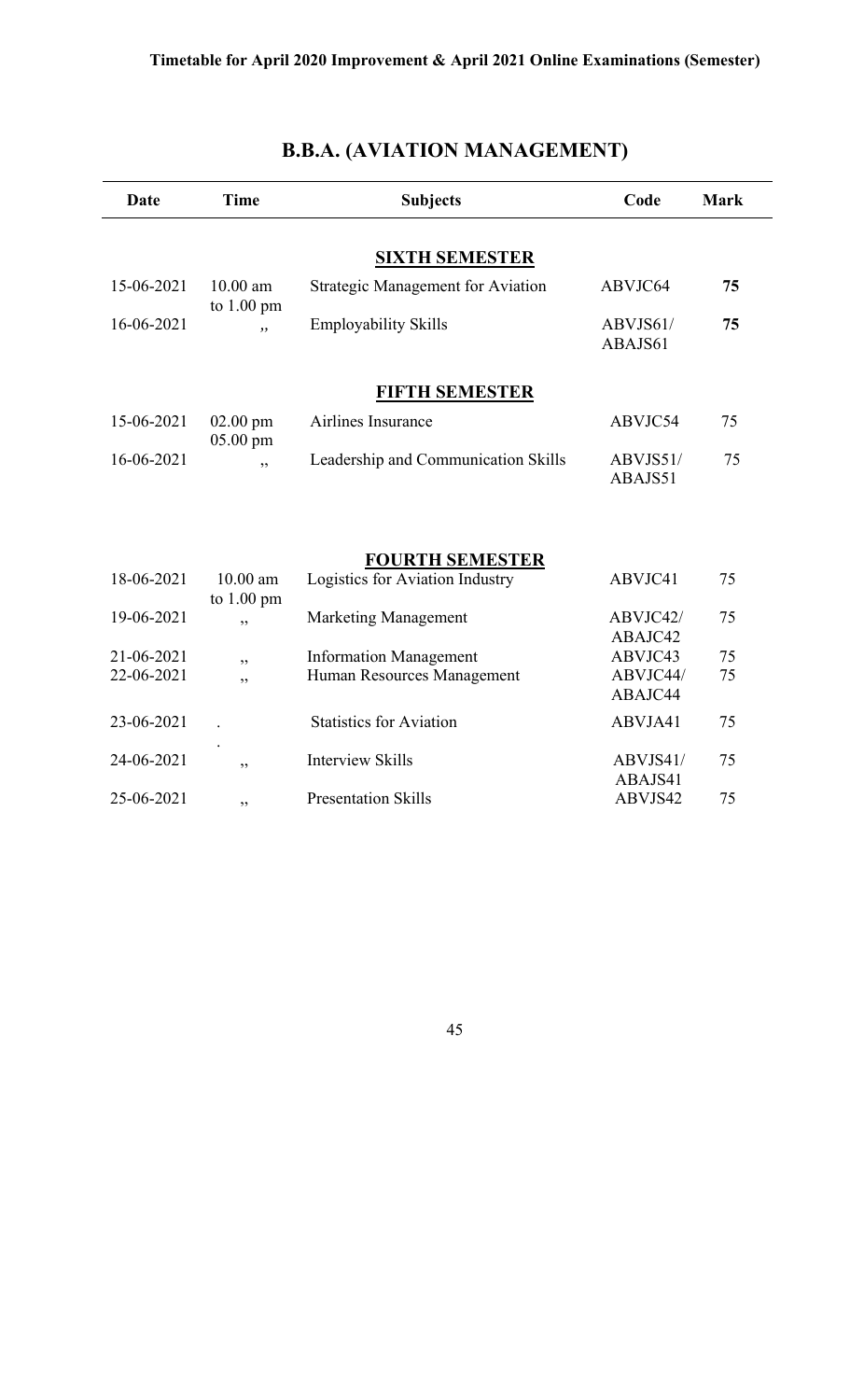### **B.B.A. (AVIATION MANAGEMENT) CBCS EXAMINATION - APRIL - 2021**

| Date       | <b>Time</b>                  | <b>Subjects</b>                          | Code                | <b>Mark</b> |
|------------|------------------------------|------------------------------------------|---------------------|-------------|
|            |                              |                                          |                     |             |
|            |                              | <b>THIRD SEMESTER</b>                    |                     |             |
| 18-06-2021 | 02.00 pm                     | Legal Aspects of Aviation Industries     | ABVJC31             | 75          |
|            | $05.00$ pm                   |                                          |                     |             |
| 19-06-2021 | ,,                           | <b>Financial Management</b>              | ABVJC32             | 75          |
| 21-06-2021 | ,,                           | <b>Computer Application for Aviation</b> | ABVJC33             | 75          |
| 22-06-2021 | ,,                           | Organizational Behaviour                 | ABVJC34/<br>ABAJC34 | 75          |
| 23-06-2021 |                              | Mathematics for Aviation                 | ABVJA31             | 75          |
| 24-06-2021 | , 2, 3                       | Salesmanship and Buyer Behaviour         | ABVJS31             | 75          |
| 25-06-2021 | , 2, 3                       | <b>Personality Development</b>           | ABVJS32/<br>ABAJS32 | 75          |
|            |                              | <b>SECOND SEMESTER</b>                   |                     |             |
|            |                              | (For those who joined in July 2018)      |                     |             |
| 26-06-2021 | 10.00 am.<br>to 1.00 pm.     | <b>Environment of Business</b>           | ABVJC21             | 75          |
| 28-06-2021 | ,,                           | <b>Management Accounting</b>             | ABVJC22             | 75          |
| 29-06-2021 | ,,                           | Money and Banking                        | ABVJA21/            | 75          |
|            |                              |                                          | ABAJA21             |             |
|            |                              | <b>FIRST SEMESTER</b>                    |                     |             |
| 26-06-2021 | $02.00$ pm.<br>to $5.00$ pm. | <b>Management Process</b>                | ABVJC11             | 75          |
| 28-06-2021 | , ,                          | Fundamentals of Accounting               | ABVJC12/            | 75          |
|            |                              | <b>Economics for Executives</b>          | ABAJC12             |             |
| 29-06-2021 | ,,                           |                                          | ABVJA11             | 75          |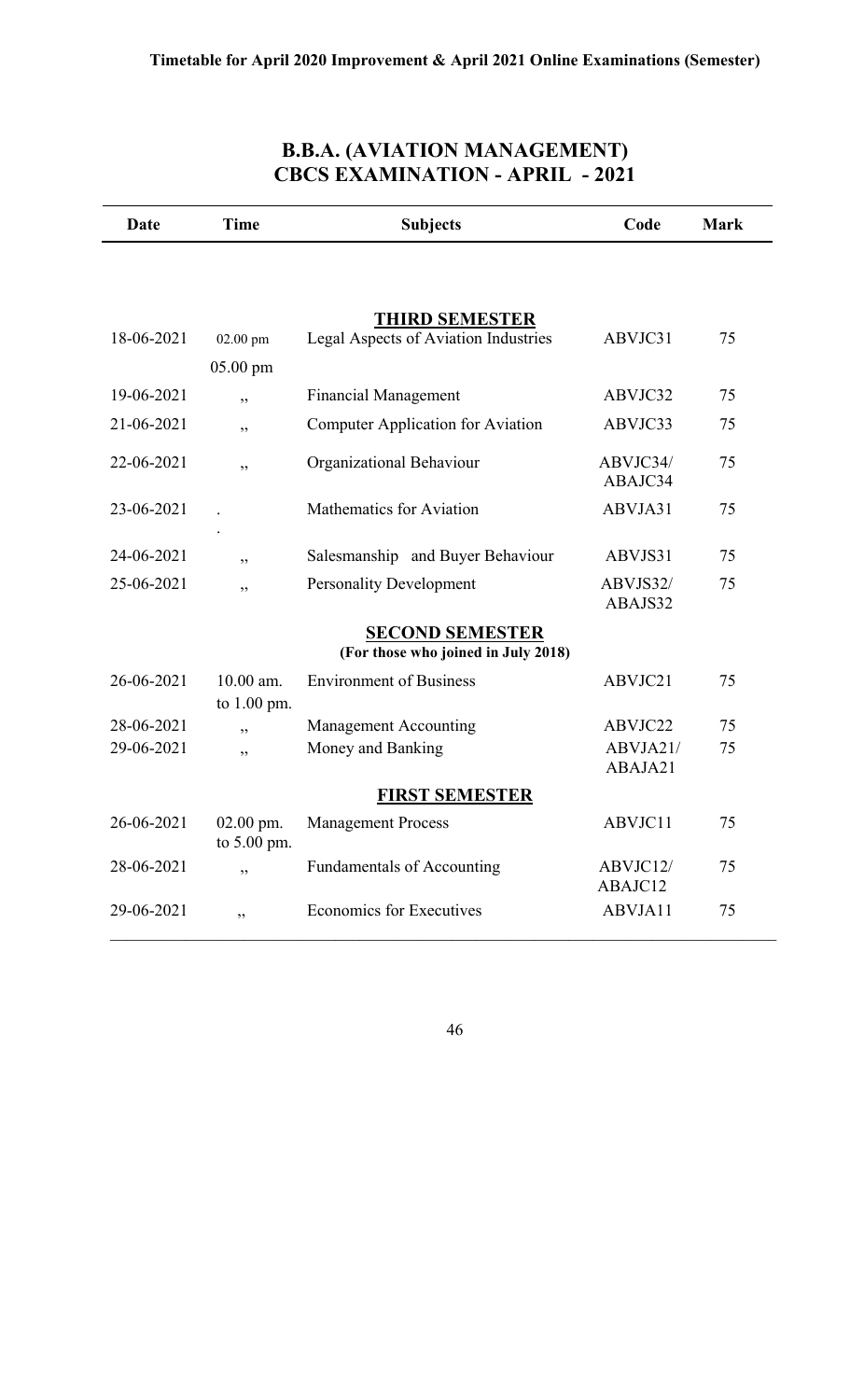| Date       | <b>Time</b>                | <b>Subjects</b>                                            | Code    | <b>Mark</b> |
|------------|----------------------------|------------------------------------------------------------|---------|-------------|
|            |                            |                                                            |         |             |
| 17-06-2021 | 10.00 am.<br>to $1.00$ pm. | <b>FOURTH SEMESTER</b><br>Grammer $-4$                     | AARJC41 | 75          |
| 18-06-2021 | ,,                         | Prose 111                                                  | AARJC42 | 75          |
| 19-06-2021 | ,,                         | Communication Skills In Arabic 1                           | AARJS41 | 75          |
| 21-06-2021 | ,,                         | Communication Skills In Arabic11                           | AARJS42 | 75          |
| 22-06-2021 | ,,                         | History of the Arabic 11                                   | AARJA41 | 75          |
| 23-06-2021 | دد                         | Letter Writing IN ARABIC                                   | AARJT41 | 75          |
|            |                            | <b>THIRD SEMESTER</b>                                      |         |             |
| 17-06-2021 | $02.00$ pm.                | Grammer-II1                                                | AARJC31 | 75          |
| 18-06-2021 | to 5.00 pm.<br>,,          | <b>Translation Skills 1</b>                                | AARJS31 | 75          |
| 19-06-2021 | ,,                         | <b>Translation Skills 11</b>                               | AARJS32 | 75          |
| 21-06-2021 | ,,                         | Tajweedul Quran                                            | AARJT31 | 75          |
| 22-06-2021 | ,,                         | History of the Arabic Literature<br><b>SECOND SEMESTER</b> | AARJA31 | 75          |
| 24-06-2021 | 10.00 am.<br>to $1.00$ pm. | Grammer - II                                               | AARJC21 | 75          |
| 25-06-2021 | ,,                         | Prose - II                                                 | AARJC22 | 75          |
| 26-06-2021 | ,,                         | History of the Prophets - II                               | AARJA21 | 75          |

### **B.A. ARABIC CBCS EXAMINATION - APRIL - 2021 (For those who joined in July 2018 and after)**

#### **FIRST SEMESTER**

| 24-06-2021 |               | $02.00$ pm. Grammer I       | AARJC11 | 75 |
|------------|---------------|-----------------------------|---------|----|
| 25-06-2021 | to $5.00$ pm. | Prose I                     | AARJC12 | 75 |
| 26-06-2021 | , ,           | History of the Prophets - I | AARJA11 | 75 |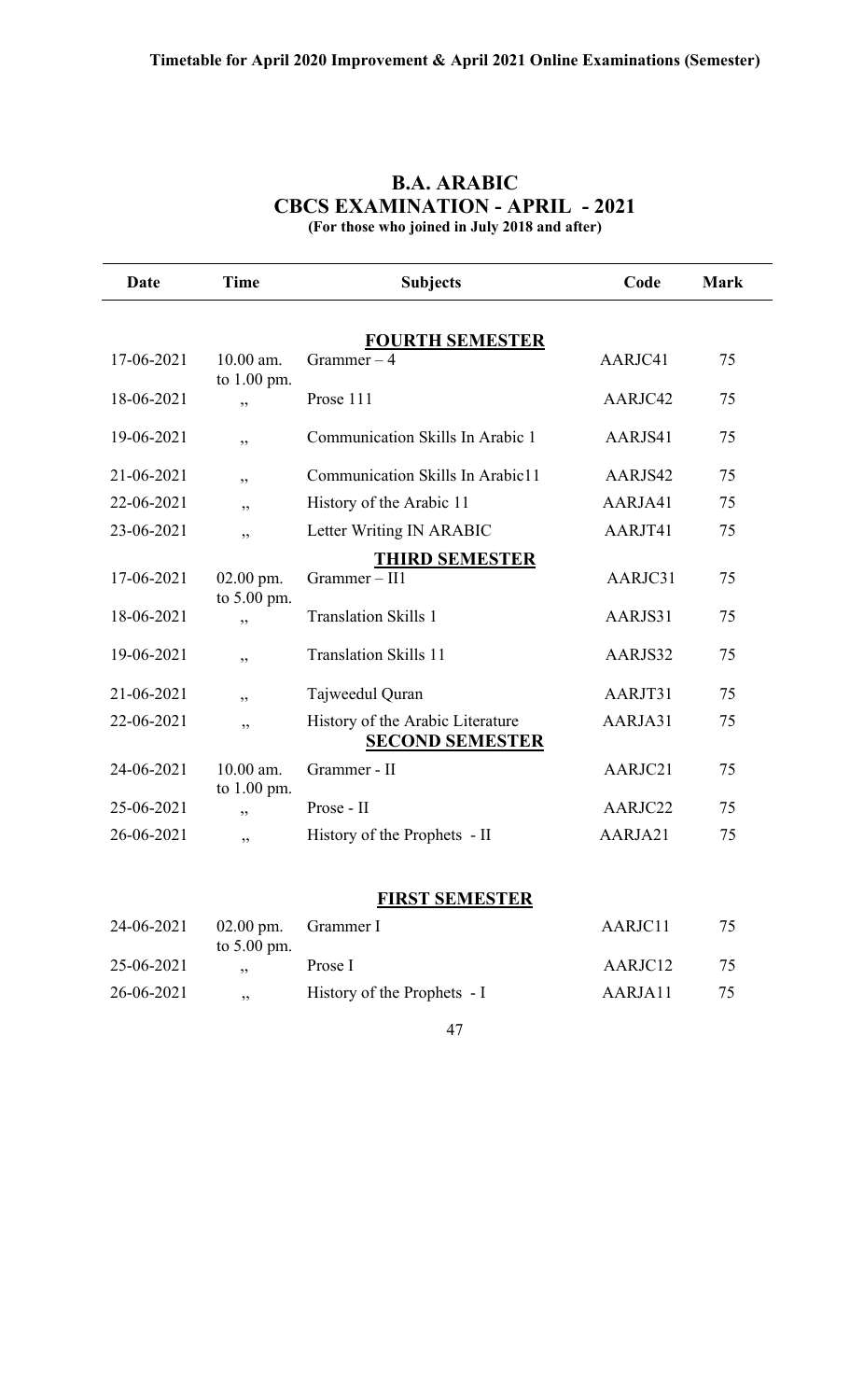### **B.A. HINDI LITERATURE**

## **(For those who joined in July 2019 and after)**

| Date       | Time                       | <b>Subjects</b>       | Code    | <b>Mark</b> |
|------------|----------------------------|-----------------------|---------|-------------|
|            |                            | <b>FIRST SEMESTER</b> |         |             |
| 24-06-2021 | 10.00 am.<br>to $1.00$ pm. | <b>Short Stories</b>  | AHLKC21 | 75          |
| 25-06-2021 | , ,                        | Modera Poetry         | AHLKC22 | 75          |
| 26-06-2021 | , ,                        | Letter Writing        | AHLKA21 | 75          |
|            |                            | <b>FIRST SEMESTER</b> |         |             |
| 24-06-2021 | $2.00$ pm.                 | Grammar               | AHLKC11 | 75          |
| 25-06-2021 | to $5.00$ pm.<br>, ,       | Prose                 | AHLKC12 | 75          |
| 26-06-2021 | ,,                         | <b>Basic Hindi</b>    | AHLKA11 | 75          |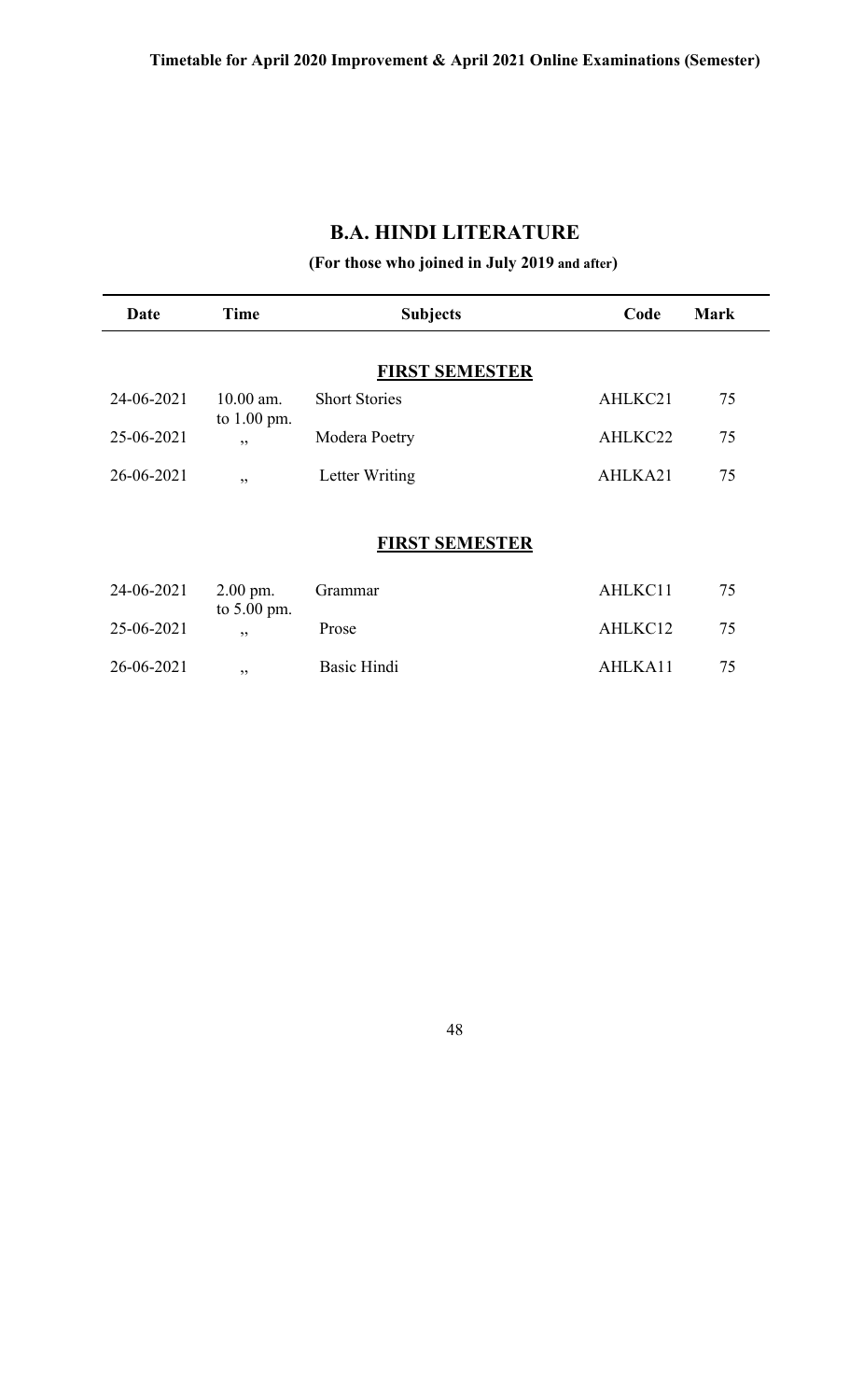| Date                     | <b>Time</b>                         | <b>Subjects</b>                                                     | Code               | <b>Mark</b> |
|--------------------------|-------------------------------------|---------------------------------------------------------------------|--------------------|-------------|
|                          |                                     | <b>SIXTH SEMESTER</b>                                               |                    |             |
| 15-06-2021               | $10.00$ am<br>to $1.00$ pm          | Understanding Body Language                                         | ABA8S61            | 75          |
| 16-06-2021               | , ,                                 | How to face interview confidently                                   | <b>ABA8S62</b>     | 75          |
| 17-06-2021               | ,,                                  | Group discussion Skill                                              | ABA8S63            | 75          |
|                          |                                     | FIFTH SEMESTER                                                      |                    |             |
| 15-06-2021               | $02.00$ pm<br>to $5.00 \text{ pm}$  | <b>Financial Management</b>                                         | ABA8C54            | 75          |
| 16-06-2021               | , ,                                 | Research Methodology and Report Writing                             | ABA8A51            | 75          |
| 17-06-2021               | ,,                                  | Development of Skills of Personal Selling<br><b>FOURTH SEMESTER</b> | <b>ABA8S51</b>     | 75          |
| 18-06-2021               | $10.00$ am.<br>to 1.00 pm.          | Business Law - II                                                   | ABA8C41            | 75          |
| 19-06-2021               | ,,                                  | Computer Application in Business-II                                 | ABA8C42            | 75          |
| 21-06-2021               | ,,                                  | <b>Marketing Management</b>                                         | ABA8C43            | 75          |
| 22-06-2021               | ,,                                  | Organizational Behavior                                             | ABA8C44            | 75          |
| 23-06-2021<br>24-06-2021 | ,,<br>,,                            | <b>Business Mathematics</b><br><b>Personality Development</b>       | ABA8A41<br>ABA8S41 | 75<br>75    |
|                          |                                     | <b>THIRD SEMESTER</b>                                               |                    |             |
| 18-06-2021               | $02.00$ pm.<br>to $5.00 \text{ pm}$ | Business Law - I                                                    | ABA8C31            | 75          |
| 19-06-2021               | ,,                                  | Banking Law & Practice                                              | ABA8C32            | 75          |
| 21-06-2021               | ,,                                  | Computer Applications in Business - I                               | ABA8C33            | 75          |
| 22-06-2021               | ,,                                  | Entrepreneurship                                                    | ABA8C34            | 75          |
| 23-06-2021               | ,,                                  | <b>Business Statistics</b>                                          | ABA8A31            | 75          |
| 24-06-2021               | ,,                                  | Communicative Skill                                                 | ABA8S31            | 75          |
|                          |                                     | <b>SECOND SEMESTER</b>                                              |                    |             |
| 25-06-2021               | $10.00$ am.<br>to 1.00 pm.          | <b>Business Environment</b>                                         | ABA8C21            | 75          |
| 26-06-2021               | ,,                                  | Cost Accounting                                                     | ABA8C22            | 75          |
| 28-06-2021               | ,,                                  | Money Banking                                                       | ABA8A21            | 75          |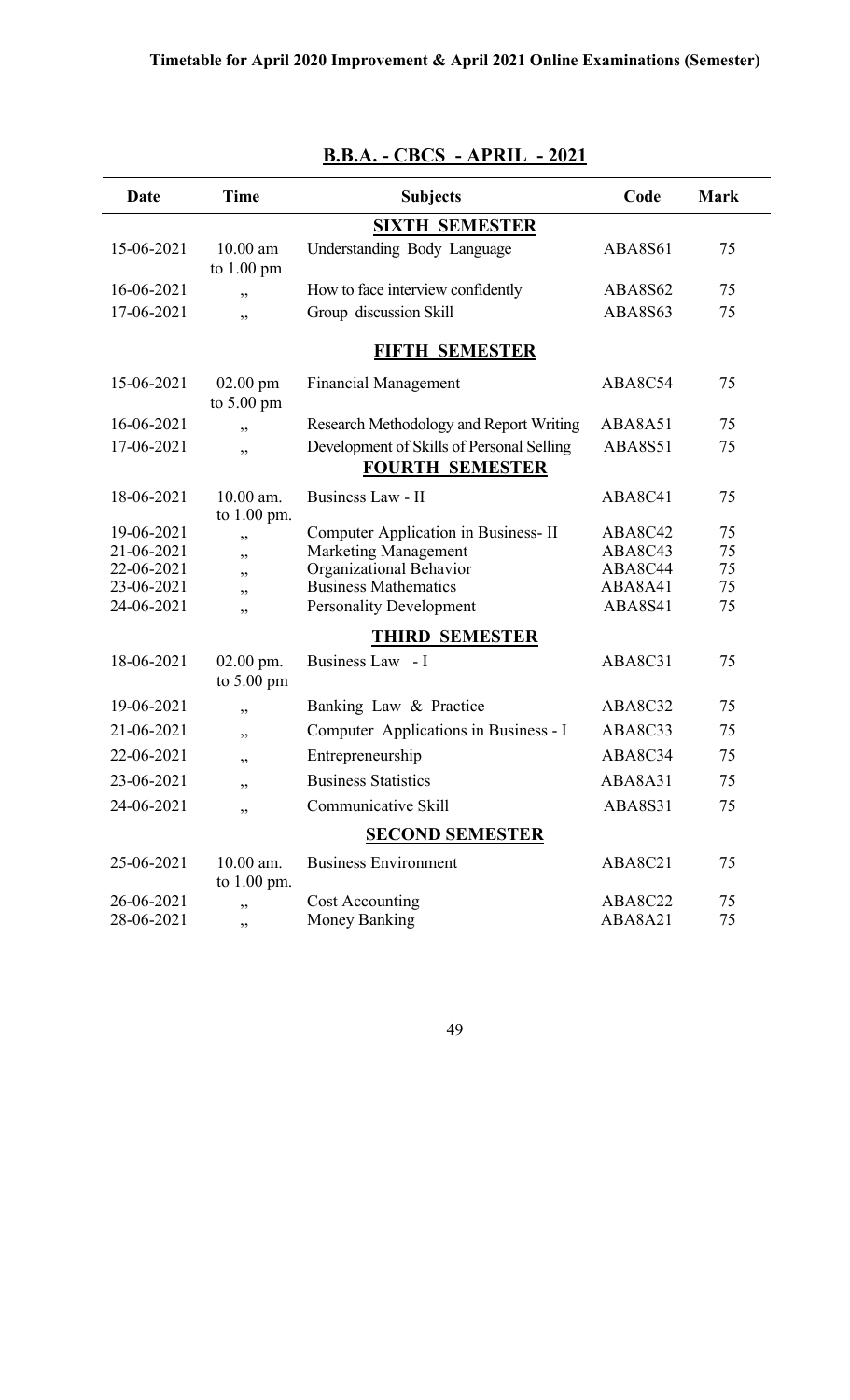| Date       | <b>Time</b>                        | <b>Subjects</b>                                                                   | Code    | <b>Mark</b> |
|------------|------------------------------------|-----------------------------------------------------------------------------------|---------|-------------|
|            |                                    | <b>FIRST SEMESTER</b>                                                             |         |             |
| 25-06-2021 | $02.00$ pm.<br>to 5.00 pm.         | Principles of Management                                                          | ABA8C11 | 75          |
| 26-06-2021 | ,,                                 | <b>Financial Accounting</b>                                                       | ABA8C12 | 75          |
| 28-06-2021 | ,,                                 | <b>Business Economics</b>                                                         | ABA8A11 | 7           |
|            |                                    | <b>B.B.A. - CBCS - APRIL - 2021</b><br>(For those who joined in July 2016 onwards |         |             |
|            |                                    | <b>SIXTH SEMESTER</b>                                                             |         |             |
| 15-06-2021 | $10.00$ am<br>to $1.00 \text{ pm}$ | <b>Total Quality Management</b>                                                   | ABAGC64 | 75          |
| 16-06-2021 | ,                                  | Employability Skills                                                              | ABAGS61 | 75          |
|            |                                    | <b>FIFTH SEMESTER</b>                                                             |         |             |
| 15-06-2021 | $02.00$ pm<br>to $5.00 \text{ pm}$ | <b>Financial Management</b>                                                       | ABAGC54 | 75          |
| 16-06-2021 | , ,                                | Leadership and Communicative Skills                                               | ABAGS51 | 75          |
| 17-06-2021 | , ,                                | <b>Research Methodology</b>                                                       | ABAGA51 | 75          |
|            |                                    | <b>FOURTH SEMESTER</b>                                                            |         |             |
| 18-06-2021 | $10.00$ am<br>to 1.00 pm.          | Business Law - II                                                                 | ABAGC41 | 75          |
| 19-06-2021 | , ,                                | <b>Marketing Management</b>                                                       | ABAGC42 | 75          |
| 21-06-2021 | ,,                                 | <b>Computer Application in Business II</b>                                        | ABAGC43 | 75          |
| 22-06-2021 | ,,                                 | Organizational Behavior                                                           | ABAGC44 | 75          |
| 23-06-2021 | ,,                                 | <b>Business Mathematics</b>                                                       | ABAGA41 | 75          |
| 24-06-2021 | , ,                                | Body Language and Interview Skills                                                | ABAGS41 | 75          |
| 25-06-2021 | ,,                                 | Salesmanship                                                                      | ABAGS42 | 75          |

#### **B.B.A. - CBCS - APRIL - 2021 (For those who joined in July 2008 onwards)**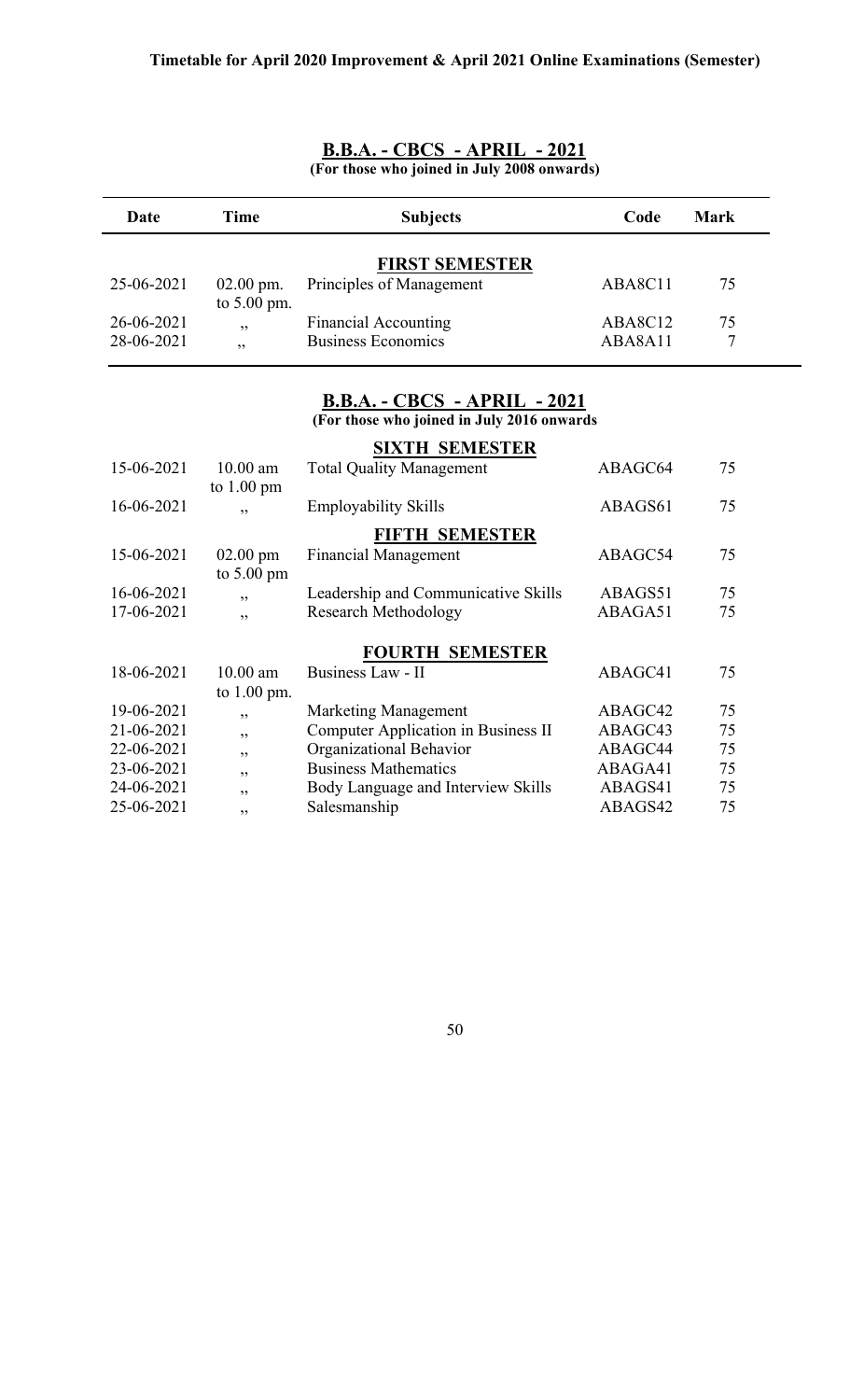| Date       | <b>Time</b>                  | <b>Subjects</b>                    | Code    | <b>Mark</b> |
|------------|------------------------------|------------------------------------|---------|-------------|
|            |                              | <b>THIRD SEMESTER</b>              |         |             |
| 18-06-2021 | $02.00$ pm.<br>to 5.00 pm.   | Business Law - I                   | ABAGC31 | 75          |
| 19-06-2021 | , ,                          | <b>Banking Law and Practice</b>    | ABAGC32 | 75          |
| 21-06-2021 | ,,                           | Computer Application in Business-I | ABAGC33 | 75          |
| 22-06-2021 | ,,                           | Entrepreneurship                   | ABAGC34 | 75          |
| 23-06-2021 | ,,                           | <b>Business Statistics</b>         | ABAGA31 | 75          |
| 24-06-2021 | ,,                           | <b>Presentation Skills</b>         | ABAGS31 | 75          |
| 25-06-2021 | , ,                          | <b>Personality Development</b>     | ABAGS32 | 75          |
|            |                              | <b>SECOND SEMESTER</b>             |         |             |
| 26-06-2021 | $10.00$ am.<br>to $1.00$ pm. | <b>Business Environment</b>        | ABAGC21 | 75          |
| 28-06-2021 | , ,                          | Cost and Management Accounting     | ABAGC22 | 75          |
| 29-06-2021 | , ,                          | Money and Banking                  | ABAGA21 | 75          |
|            |                              | <b>FIRST SEMESTER</b>              |         |             |
| 26-06-2021 | 02.00 pm.<br>to 5.00 pm.     | Principles of Management           | ABAGC11 | 75          |
| 28-06-2021 | ,,                           | <b>Financial Accounting</b>        | ABAGC12 | 75          |
| 29-06-2021 | , ,                          | <b>Managerial Economics</b>        | ABAGA11 | 75          |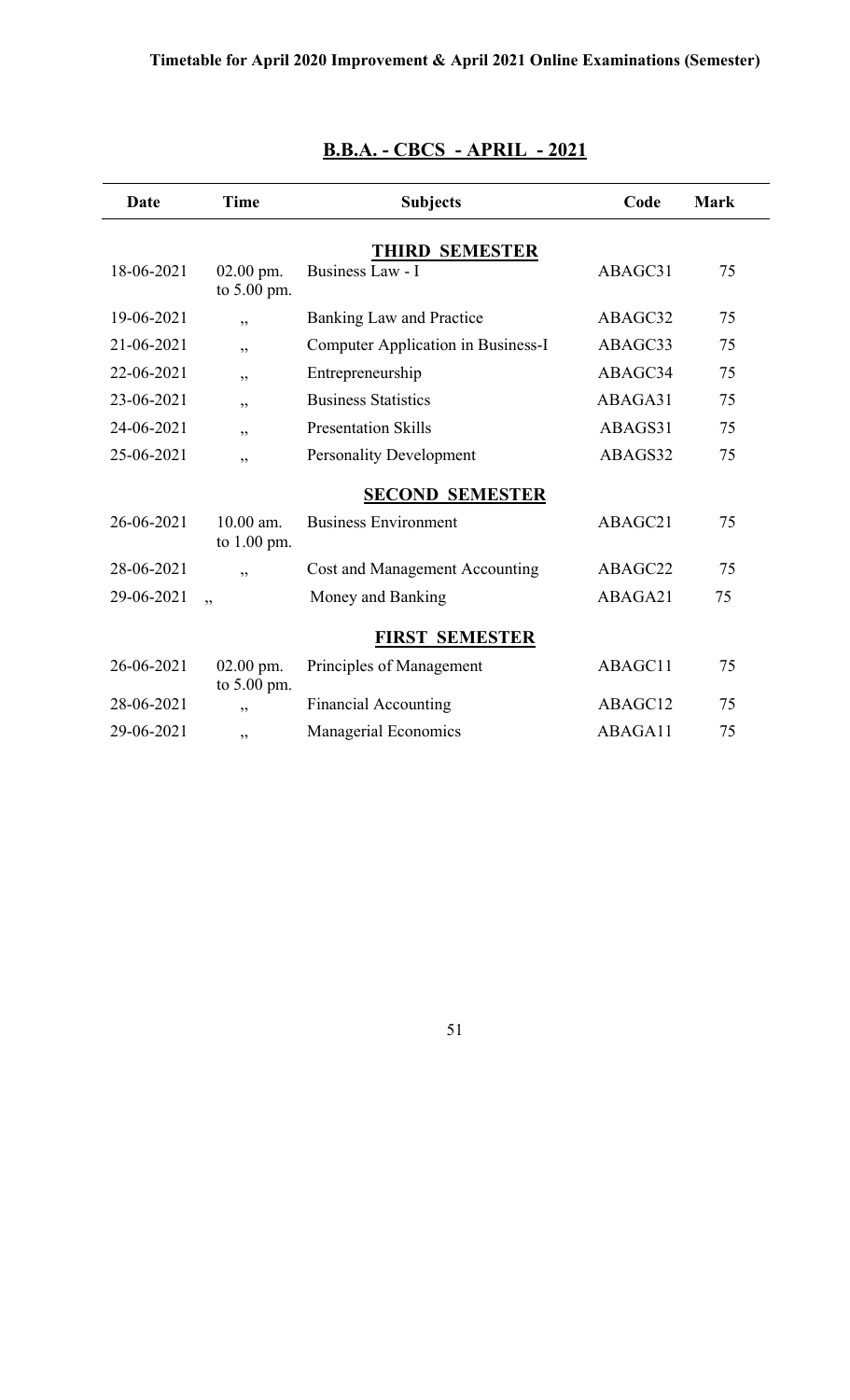| <b>Date</b> | <b>Time</b>                | <b>Subjects</b>                     | Code                | <b>Mark</b> |
|-------------|----------------------------|-------------------------------------|---------------------|-------------|
|             |                            | <b>SIXTH SEMESTER</b>               |                     |             |
| 15-06-2021  | 10.00 Am                   | Strategic Management                | ABAJC64             | 75          |
| 16-06-2021  | to $1.00 \text{ pm}$<br>,, | <b>Employability Skills</b>         | ABAJS61/<br>ABVJS61 | 75          |
|             |                            | <b>FIFTH SEMESTER</b>               |                     |             |
| 15-06-2021  | $02.00$ pm<br>to 5.00 pm   | Eerpreeneuurship Delelopment        | ABAJC54             | 75          |
| 16-06-2021  | ,,                         | Leadership and Communicative Skills | ABAJA51/<br>ABVJS51 | 75          |
| 17-06-2021  | ,,                         | <b>Research Methodology</b>         | ABAJA51             | 75          |
|             |                            | <b>FOURTH SEMESTER</b>              |                     |             |
| 18-06-2021  | 10.00 Am                   | <b>Industrial Law</b>               | ABAJC41             | 75          |
|             | to $1.00 \text{ pm}$       |                                     |                     |             |
| 19-06-2021  | ,,                         | Marketing Management                | ABAJC42/            | 75          |
|             |                            |                                     | ABVJC42             |             |
| 21-06-2021  | ,,                         | <b>Management Accounting</b>        | ABAJC43             | 75          |
| 22-06-2021  | , ,                        | Human Resources Management          | ABAJC44/            | 75          |
|             |                            |                                     | ABVJC44             |             |
| 23-06-2021  |                            | <b>Business Statistics</b>          | ABAJA41             | 75          |
| 24-06-2021  | ,,                         | <b>Interview Skills</b>             | ABAJS41/            | 75          |
|             |                            |                                     | ABVJS41             |             |
| 25-06-2021  | ,,                         | Salesmanship                        | ABAJS42             | 75          |